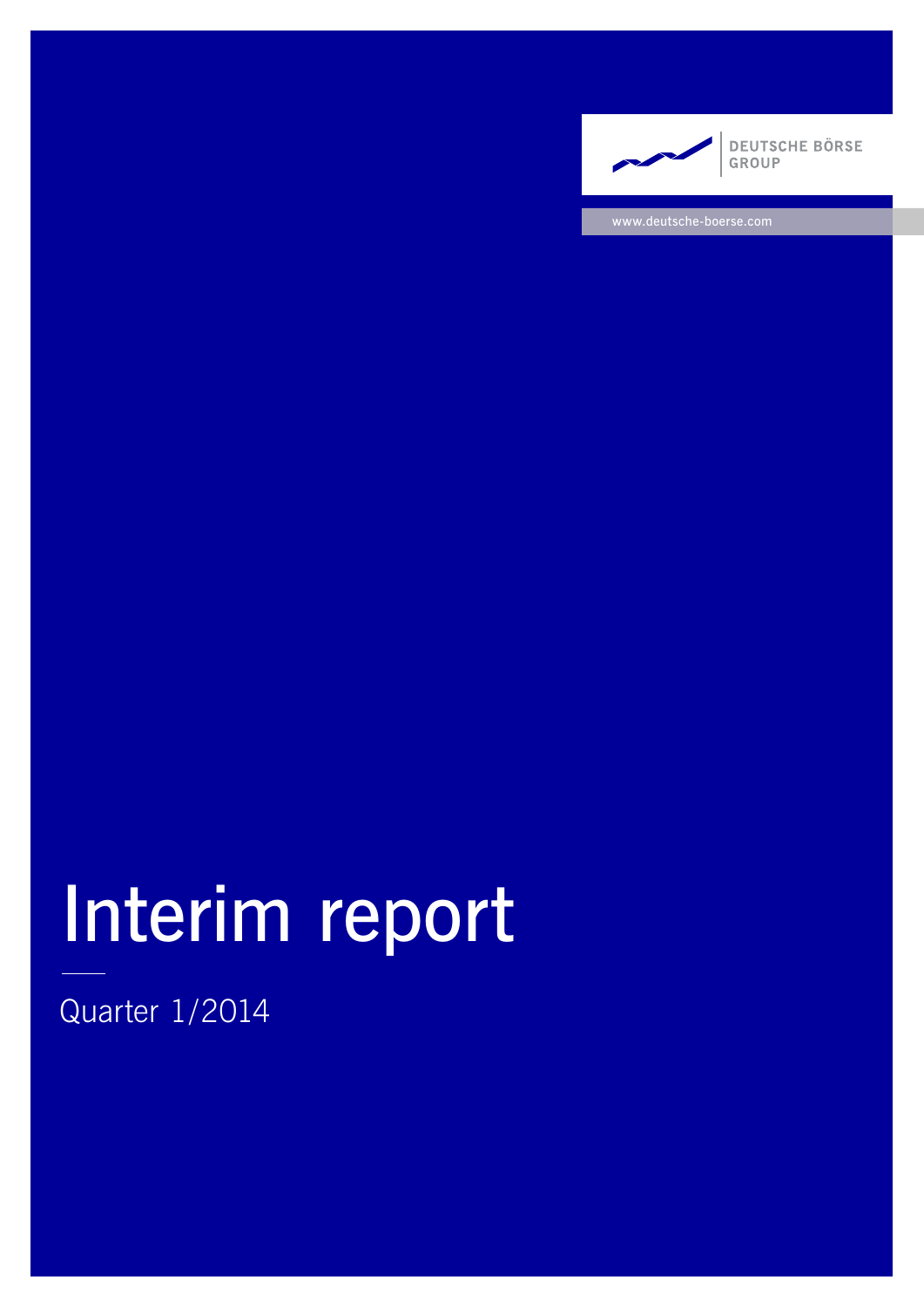# Deutsche Börse Group: key figures

|                                                                                                                            |      |                 | Quarter ended |
|----------------------------------------------------------------------------------------------------------------------------|------|-----------------|---------------|
|                                                                                                                            |      | 31 Mar 2014     | 31 Mar 2013   |
| Consolidated income statement                                                                                              |      |                 |               |
| Net revenue (total revenue less volume-related costs)                                                                      | €m   | 514.2           | 484.3         |
| Net interest income from banking business                                                                                  | €m   | 8.4             | 8.2           |
| Operating costs                                                                                                            | €m   | $-247.8$        | $-295.3$      |
| Earnings before interest and tax (EBIT)                                                                                    | €m   | 329.9           | 192.0         |
| Net income for the period                                                                                                  | €m   | 219.0           | 121.2         |
| Earnings per share (basic)                                                                                                 | €    | 1.19            | 0.66          |
| Consolidated cash flow statement                                                                                           |      |                 |               |
| Cash flows from operating activities excluding CCP positions                                                               | €m   | 53.2            | 146.3         |
| Consolidated balance sheet (as at 31 March)                                                                                |      |                 |               |
| Non-current assets                                                                                                         | €m   | 11,605.7        | 5,082.0       |
| Equity                                                                                                                     | €m   | 3,561.0         | 3,312.8       |
| Non-current interest-bearing liabilities                                                                                   | €m   | 1,522.7         | 1,545.3       |
| Performance indicators                                                                                                     |      |                 |               |
| Employees (average FTEs for the period)                                                                                    |      | 4,009           | 3,725         |
| EBIT margin, based on net revenue                                                                                          | $\%$ | 53 <sup>1</sup> | 40            |
| Tax rate                                                                                                                   | %    | $26.0^{2}$      | 26.0          |
| Gross debt / EBITDA                                                                                                        |      | $1.3^{2}$       | 1.4           |
| Interest coverage ratio                                                                                                    | %    | $28.4^{2}$      | 15.8          |
| The shares                                                                                                                 |      |                 |               |
| Opening price                                                                                                              | €    | 60.20           | 46.21         |
| Closing price (as at 31 March)                                                                                             | €    | 57.77           | 47.25         |
| Market indicators                                                                                                          |      |                 |               |
| Eurex                                                                                                                      |      |                 |               |
| Number of contracts                                                                                                        | m    | 541.1           | 558.4         |
| Xetra and Börse Frankfurt                                                                                                  |      |                 |               |
| Trading volume (single-counted)                                                                                            | €bn  | $331.9^{3}$     | 260.3         |
| Clearstream                                                                                                                |      |                 |               |
| Value of securities deposited (average for the period)                                                                     | €bn  | 12,045          | 11,411        |
| Number of transactions                                                                                                     | m    | 33.1            | 30.3          |
| Global Securities Financing (average outstanding volume for the period)                                                    | €bn  | 580.0           | 562.8         |
| Transparency and stability key figures                                                                                     |      |                 |               |
| Proportion of companies listed in the Prime Standard (for shares) as a percentage of<br>all listed companies <sup>4)</sup> | %    | 83              | 83            |
| Number of calculated indices                                                                                               |      | 10,7065         | 12,111        |
| Number of sustainable index concepts                                                                                       |      | 23              | 19            |
| System availability of cash market trading system (Xetra®)                                                                 | $\%$ | 100             | 100           |
| System availability of derivatives market trading system (T7/Eurex <sup>®</sup> )                                          | $\%$ | 99.999          | 99.966        |
| Market risk cleared via Eurex Clearing (gross monthly average)                                                             | €bn  | 18,974          | 19,575        |

1) Adjusted for non-recurring earnings in connection with the merger of Direct Edge Holdings, LLC and BATS Global Markets, Inc.

2) Adjusted for non-recurring items in connection with the merger of Direct Edge and BATS

3) Thereof €4.7 billion certificates and warrants

4) Market capitalisation of companies listed in the Prime Standard (shares) in relation to the market capitalisation of all companies listed on the Frankfurt Stock Exchange

5) In the course of 2013, no direct comparison to prior-year figure possible due to change in calculation base following change-over to new reporting system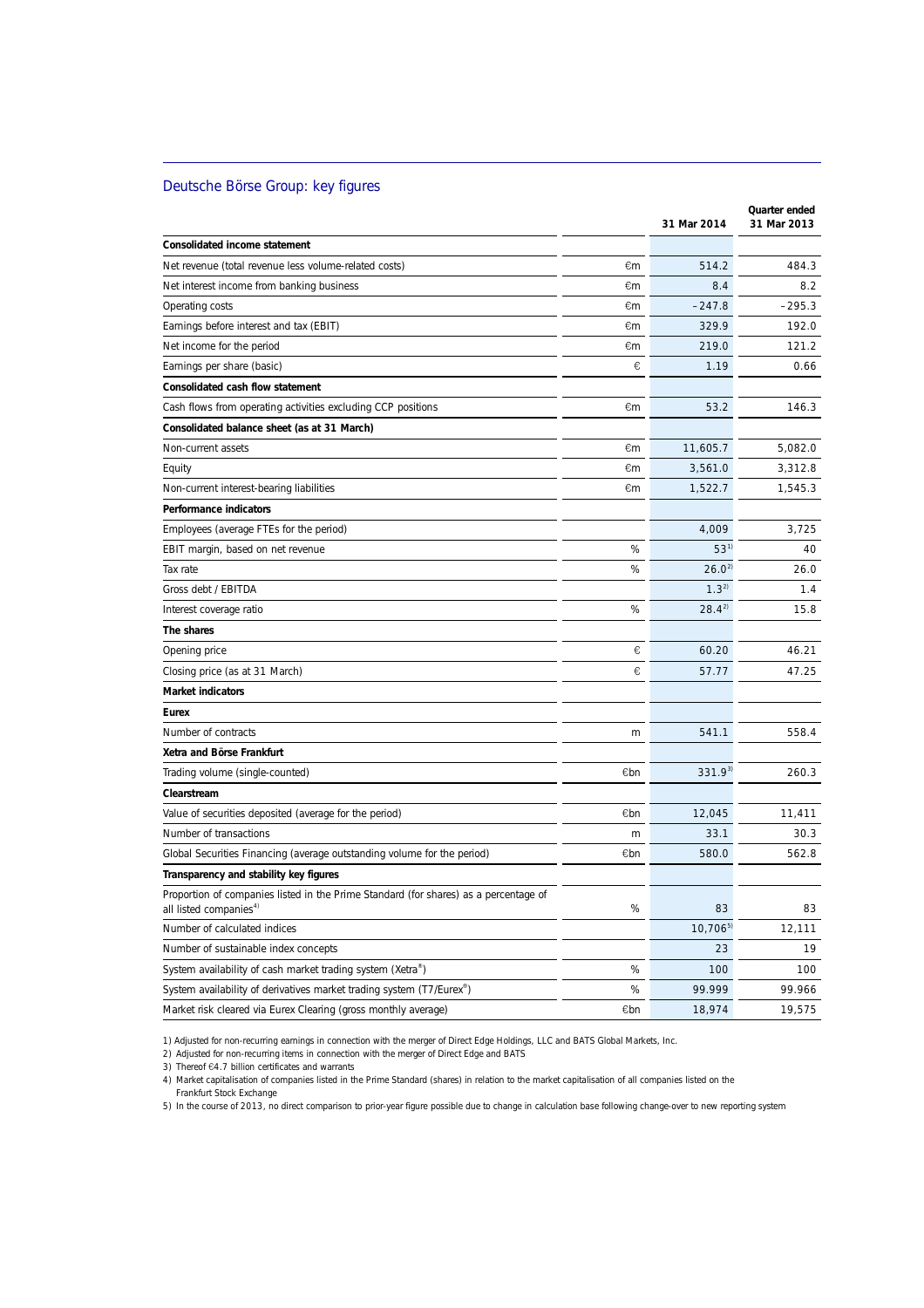# Q1/2014: Deutsche Börse Group's revenue increases year-on-year and compared with previous quarters

- <sup>n</sup> First-quarter performance was clearly positive, especially in the cash market business of the Xetra segment and the post-trading business of the Clearstream segment.
- <sup>n</sup> In connection with the consolidation of EEX as at 1 January 2014, this development resulted in an increase in net revenue by 6 per cent to €514.2 million (Q1/2013: €484.3 million).
- <sup>n</sup> Operating costs totalled €247.8 million (Q1/2013: €295.3 million incl. non-recurring items).
- <sup>n</sup> Earnings before interest and tax (EBIT) increased significantly to €329.9 million in the first quarter of 2014 (Q1/2013: €192.0 million), mainly due to two non-recurring factors: firstly, higher costs incurred in Q1/2013, primarily for efficiency programmes, and secondly, non-recurring income in Q1/2014 that Deutsche Börse Group generated as a result of a revaluation of its equity interest in Direct Edge (some 32 per cent) in connection with the merger of Direct Edge and BATS. Adjusted for these non-recurring factors, EBIT amounted to €271.6 million (Q1/2013: €257.8 million).
- <sup>n</sup> Basic earnings per share amounted to €1.19 for an average of 184.1 million shares; adjusted for nonrecurring items: €1.00 (Q1/2013: €0.66 for 184.1 million shares; adjusted for non-recurring items: €0.92).
- <sup>n</sup> Operating cash flows excluding CCP positions amounted to €53.2 million in the first quarter of 2014 (Q1/2013: €146.3 million). This decrease is especially attributable to the payment of US\$151.9 million which occurred due to the settlement the Group entered into with OFAC in January.
- <sup>n</sup> A dividend of €2.10 per share will be proposed to the Annual General Meeting on 15 May 2014.
- <sup>n</sup> On 10 April, Eurex Clearing, Deutsche Börse Group's clearing house, received a clearing house licence under the European Market Infrastructure Regulation (EMIR). This licence confirms that the Group's clearing services fully meet the requirements of EMIR.



Development of Deutsche Börse AG shares since the beginning of Q1/2014

Daily Deutsche Börse closing share price Order book turnover of Deutsche Börse shares

- DAX<sup>®</sup> performance<sup>1)</sup>

STOXX<sup>®</sup> Europe 600 Financials<sup>1)</sup>

1) Index-linked, closing price on 30 December 2013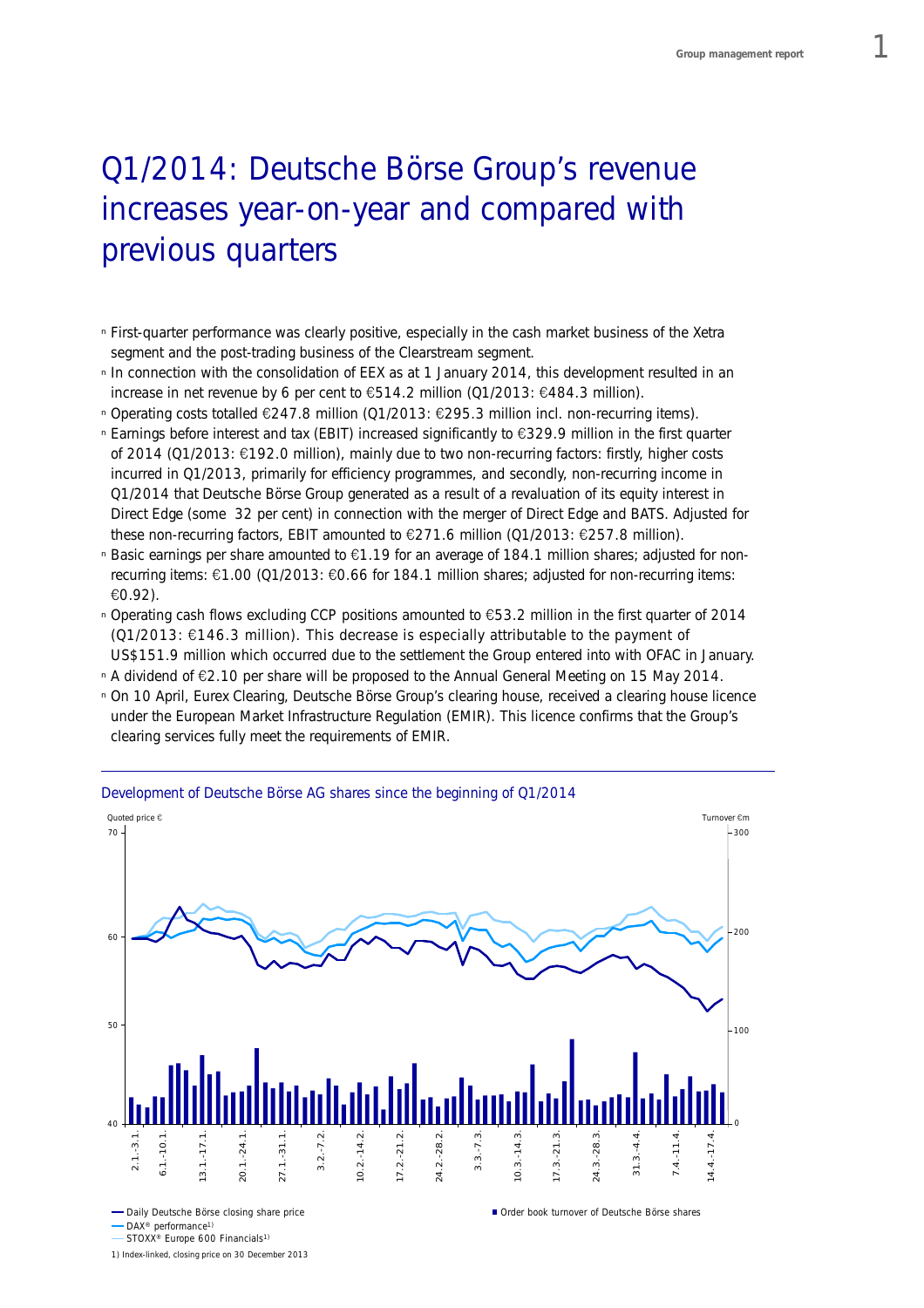# Group interim management report

# Basic principles of the Group

There have been the following changes to the basis of consolidation in the period under review compared with the fundamental information about the Group described on  $E$  pages 92 to 103 of the corporate report 2013.

#### **Changes to the basis of consolidation**

Due to Deutsche Börse Group's attainment of control over European Energy Exchange AG (EEX), EEX and its subsidiaries have been fully consolidated since 1 January 2014. The revenue and costs generated from EEX have been assigned to the Eurex and Market Data + Services segments since the first quarter of 2014. EEX's earnings are therefore no longer included in the result from equity investments. For Eurex, this means an increase in net revenue from transaction fees and other net revenue on the one hand and higher operating costs on the other. For Market Data + Services, net revenue from the connectivity business has risen; conversely, the revenue from the technology services provided to EEX, which was previously accounted for using the equity method, has ceased.

Likewise, Impendium Systems Ltd., a provider of cloud-based software solutions located in London, has been consolidated since 1 January 2014. Net revenue and costs are reported in the Market Data + Services segment.

Already since 1 July 2013, the revenue and costs generated from trading structured products (certificates and warrants) have been allocated to the Xetra and Market Data + Services segments, after the joint venture with the Swiss exchange organisation SIX, Scoach Holding S.A., was terminated effective 30 June 2013.

# Report on the economic position

#### **Macroeconomic and sector-specific environment**

The company's business operations and economic and sector-specific environment have not changed significantly compared with the presentation in the  $\mathbb{R}$  2013 corporate report (pages 103 to 104). The main central banks maintained the strongly expansionary focus of their monetary policy in the first quarter of 2014. The European Central Bank (ECB) left its key interest rate at the historically low level of 0.25 per cent. The Federal Reserve Bank also continued its low interest rate policy. In addition to the central banks' sustained low interest rate policy, low market volatility also continued to dominate trading activity in the first quarter of 2014. The volatility index spiked to any significant extent on only a few isolated trading days; these spikes were short-lived and did not have any lasting effect. The initiatives to regulate the financial markets remain a challenge for the company's business environment, especially in the derivatives market. A lack of clarity surrounding the legal requirements and the impact they will have on market structures and market participants' business models have led to caution among some market participants.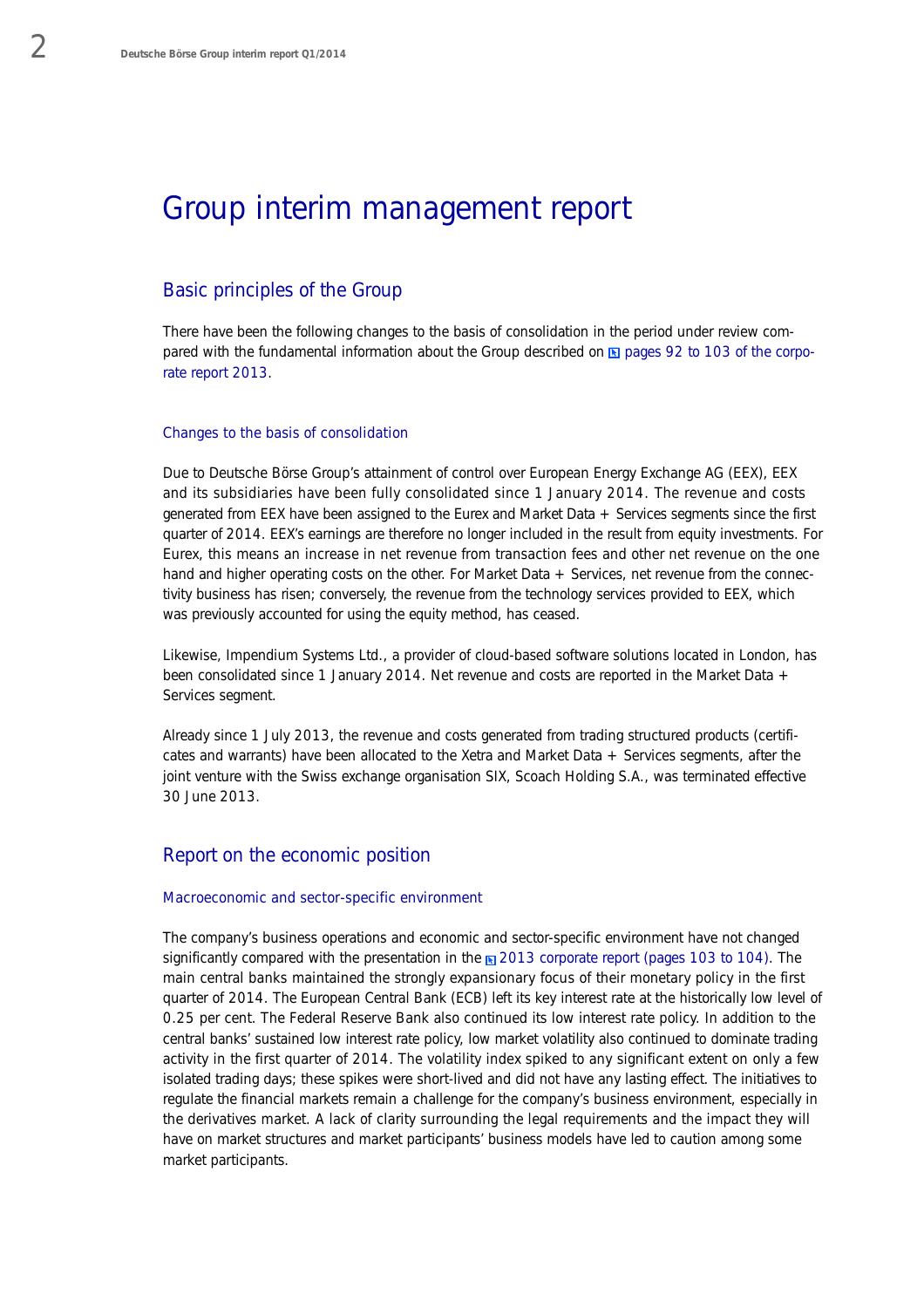According to its study published in April, the International Monetary Fund (IMF) expects economic activity to increase by around 1.2 per cent in the euro zone as a whole in 2014 (January 2014: increase of 1.0 per cent) and to expand by around 1.7 per cent in Germany (January 2014: 1.6 per cent). The study forecasts economic growth of around 2.9 per cent in the UK (January 2014: 2.4 per cent) and of around 2.8 per cent in the USA (January 2014: 2.8 per cent). The IMF forecasts the highest growth by far in 2014 – approximately 7 per cent – in Asian countries, and especially China, in anticipation of high domestic demand there. As a result of the divergence in estimates for the different economic regions, global economic growth is projected to be around 3.6 per cent in 2014. Thus, the IMF's study shows that the situation in Europe recovered slightly better than it had been expected at the beginning of the year.

Trading activity trends on Deutsche Börse Group's cash and derivatives markets in the year to date basically correspond to those of other European exchange organisations with similar product portfolios. However, as the situation within the euro zone remains fragile – at present, the European Central Bank is discussing possibilities of further easing its monetary policy –, trading volumes in interest rate derivatives in particular have been below average.

There were no changes in corporate strategy and management in the first quarter. For a comprehensive presentation of them, please refer to the details provided in the  $\overline{E}$  2013 corporate report (pages 116 to 118).

#### **Research and development**

As a service provider, Deutsche Börse Group does not engage in research and development activities comparable with those of manufacturing companies. This section of the report has therefore been omitted.

#### **Results of operations**

#### **Results of operations in the first quarter of 2014**

In the cash market, there seems to be a gradual return of investor confidence in the stable long-term growth of the euro zone. Capital that had been withdrawn from some European countries and invested in the USA or Asia as a result of the euro currency crisis and the debt crisis returned to Europe and led to a significant increase in trading activity in the cash market. So far, the derivatives market has failed to benefit from this development, as the market environment created by the central banks' sustained low interest rate policy and low stock market volatility prevented the cyclical business drivers from having a similar effect here as, for example, in the USA, prompting trading participants to place trading orders more cautiously, as in the previous year. The business of Clearstream, the segment responsible for posttrade activities, is recording a continuous upward trend especially through acquiring major customers. In particular due to the Liquidity Hub and an advanced strategy regarding the creation of a common settlement platform for the euro zone, TARGET2-Securities (T2S), Clearstream sees itself as extremely well positioned to enable customers to utilise collateral efficiently. In addition, Clearstream is able to score points in global securities financing with its liquidity management services, which allow banks to deploy their capital as efficiently as possible. Deutsche Börse Group's technology and market data business (Market Data + Services segment) shows significant upswing in the index business.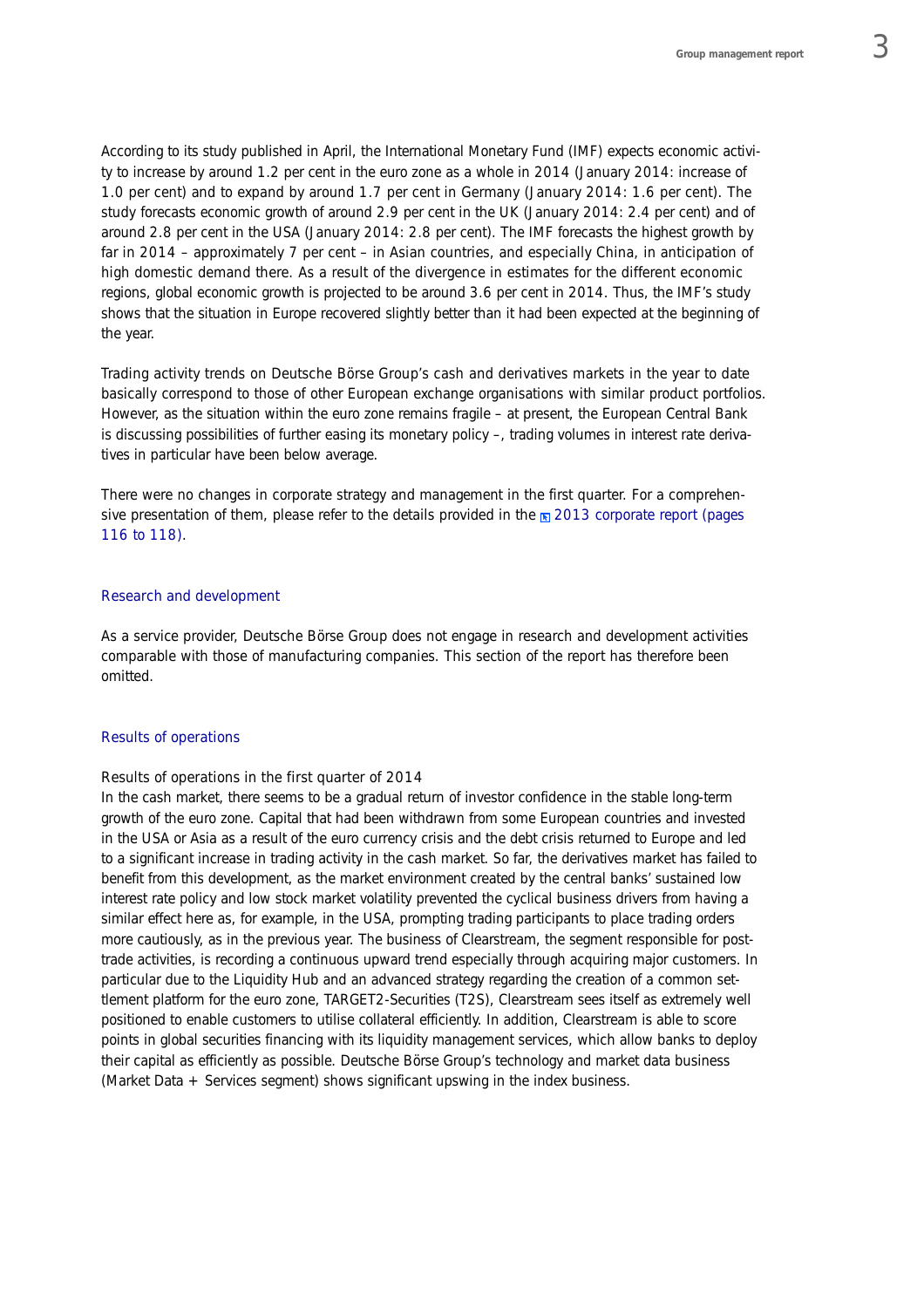In total, Deutsche Börse Group's net revenue rose by 6 per cent year-on-year to €514.2 million in Q1/2014 (Q1/2013: €484.3 million). In addition to the slightly improved business environment, the positive development is also due to the consolidation of EEX and Impendium Systems in Q1/2014 as well as of Scoach Holding S.A. in the third quarter of 2013. Without these consolidation effects in the amount of €20.2 million, net revenue increased by 2 per cent. Net revenue is composed of sales revenue plus net interest income from banking business and other operating income, less volume-related costs.

In an environment of persistently low interest rates, a rise in average overnight customer deposits led to a slight increase, to €8.4 million, in net interest income from banking business generated in the Clearstream segment in Q1/2014 (Q1/2013: €8.2 million).

Operating costs amounted to €247.8 million, significantly down year-on-year (Q1/2013: €295.3 million), because this had included costs for one-off items, notably efficiency programmes, totalling €65.8 million. One-off items amounted to €4.4 million in Q1/2014. Adjusted for these, operating costs were €13.9 million higher than in Q1/2013. This increase is due to the abovementioned consolidation effects of  $E12.2$  million (see  $\overline{B}$  section "Changes to the basis of consolidation") and higher investments in growth initiatives.

The result from equity investments amounted to €63.5 million (Q1/2013: €3.0 million). The significant increase is attributable to non-recurring income of €62.7 million in connection with the merger of Direct Edge Holdings, LLC (Direct Edge) and BATS Global Markets, Inc. (BATS) at the end of January 2014. The revaluation of the existing shares in Direct Edge, in which Deutsche Börse Group held around 32 per cent via its subsidiary ISE, resulted in a gain of €46.5 million. In addition, the Group received a special dividend of €16.2 million after the transaction had been completed. Adjusted for these factors, the result from equity investments amounted to €0.8 million.

The growth in net revenue and decrease of operating costs, and in particular the non-recurring income in connection with the revaluation of the existing shares in Direct Edge, lifted EBIT to €329.9 million in the first quarter of 2014 (Q1/2013: €192.0 million). Adjusted for non-recurring cost items (efficiency programmes) and for non-recurring items in the result from equity investments, EBIT in Q1/2014 was €271.6 million (Q1/2013: €257.8 million).



 $\blacksquare$  EBIT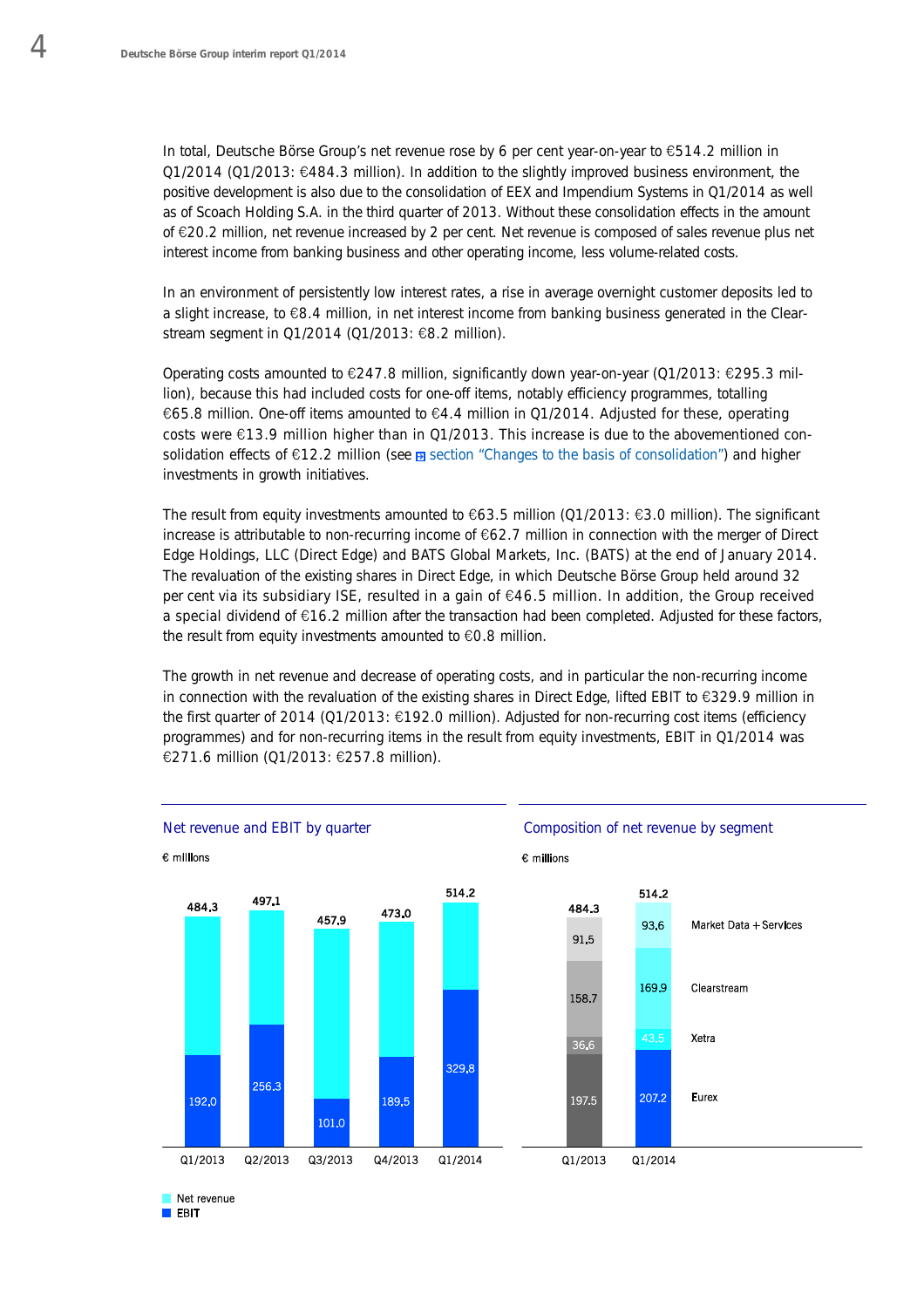The Group's financial result for the first quarter of 2014 improved to  $\epsilon$ -10.9 million (Q1/2013: €–23.2 million) primarily due to the favourable refinancing of non-current financial liabilities completed in 2013.

The tax rate in the first quarter of 2014 was 26.0 per cent (Q1/2013: 26.0 per cent), adjusted for nonrecurring income related to the merger of Direct Edge and BATS.

Consolidated net income for the first quarter of 2014 amounted to  $\epsilon$ 219.0 million (Q1/2013: €121.2 million). Adjusted for the aforementioned non-recurring items, net income increased by 9 per cent to €184.7 million (Q1/2013: €169.9 million).

Basic earnings per share, based on the weighted average of 184.1 million shares outstanding, improved to €1.19 in the first quarter of 2014 (Q1/2013: €0.66 for 184.1 million shares outstanding); adjusted €1.00 (Q1/2013: €0.92).

**Comparison of results of operations with the forecast for 2014** 

Deutsche Börse Group's business performance in the first quarter of 2014 confirms the statements made in the  $E$  report on expected developments on pages 171 to 182 of the 2013 corporate report. On the basis of net revenue, EBIT and consolidated net income generated in the first quarter of 2014, Deutsche Börse Group is currently in the upper half of the respective forecast ranges. A sequential increase in operating costs is expected in each quarter of the current year. They will rise firstly for seasonal reasons in the fourth quarter, and secondly due to the planned investments in growth initiatives, which will have a greater impact on costs as the year progresses. For this reason, the Group confirms its operating costs forecast for 2014.

|                                      |     | 31 Mar 2014 | Quarter ended<br>31 Mar 2013 |
|--------------------------------------|-----|-------------|------------------------------|
| Earnings per share (basic)           | €   | 1.19        | 0.66                         |
| Earnings per share (basic, adjusted) | €   | 1.00        | 0.92                         |
| Opening price <sup>1)</sup>          | €   | 60.20       | 46.21                        |
| High <sup>2</sup>                    | €   | 63.29       | 52.30                        |
| Low <sup>2</sup>                     | €   | 54.80       | 46.01                        |
| Closing price (as at 31 Mar)         | €   | 57.77       | 47.25                        |
| Number of shares (as at 31 Mar)      | m   | 193.0       | 193.0                        |
| Market capitalisation (as at 31 Mar) | €bn | 11.1        | 9.1                          |

### Deutsche Börse AG share: key figures

1) Closing price on preceding trading day

2) Intraday price

#### **Eurex segment**

- <sup>n</sup> Net revenue in the Eurex segment increased by 5 per cent year-on-year to €207.2 million (Q1/2013: €197.5 million). Of this, €14.9 million was attributable to EEX transaction fees and other EEX revenue. Without taking EEX's consolidation into account net revenue in the Eurex segment would have slightly declined.
- <sup>n</sup> EBIT rose to €168.2 million (Q1/2013: €94.6 million). Of this amount, €62.7 million was attributable to non-recurring income that Deutsche Börse Group generated as a result of a revaluation of its shares in Direct Edge in connection with the merger of Direct Edge and BATS.

As EEX has been consolidated since the first quarter of 2014, transaction fees as well as other revenue and costs are reported in the Eurex segment.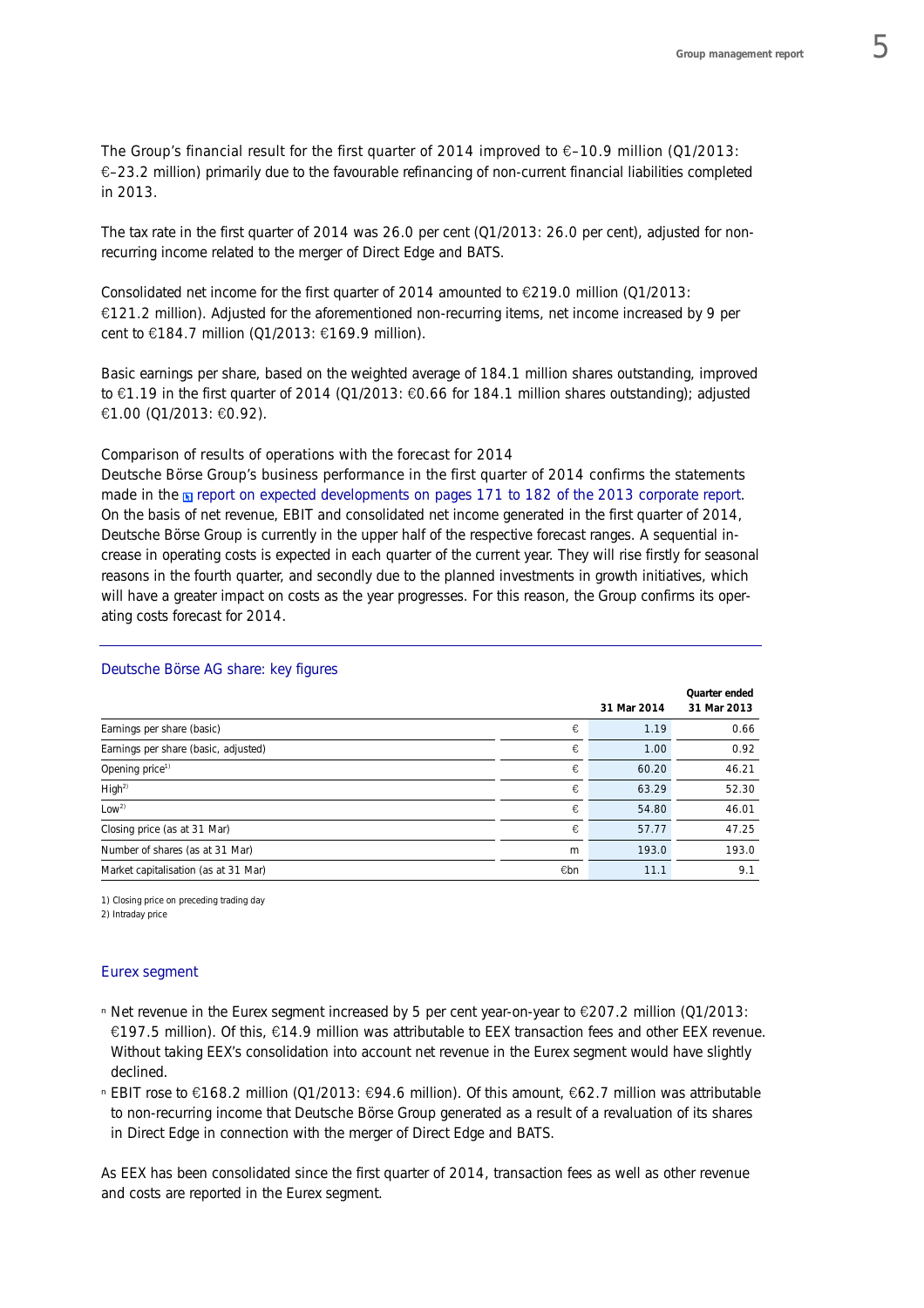The derivatives market environment in the first quarter of 2014 remained largely unchanged compared with the previous year: uncertainty about the effects of regulatory initiatives, comparatively low stock market volatility, low inflation (in some cases with deflationary tendencies), persistently low interest rates and no prospect of changes in interest rates. Against this background, demand for hedging and trading activities by participants on the European derivatives exchanges declined year-on-year. The number of European futures and options contracts traded on Eurex declined by 6 per cent to 378.6 million contracts (Q1/2013: 401.3 million). Including the International Securities Exchange (ISE), which showed a stable year-on-year development of traded contracts in the first quarter of 2014, the trading volume was 541.1 million contracts (Q1/2013: 558.4 million).

In spite of the continuing difficult derivatives market environment, Eurex slightly increased the trading volume of the equity index derivatives traded in Europe; the number of contracts traded rose by 5 per cent to 180.3 million in the first quarter of 2014 (Q1/2013: 171.9 million). This means that equity index derivatives are the highest-volume product group on the Eurex derivatives exchange. Higher volatility on individual trading days led to more active trading of equity index derivatives, which in turn resulted in an overall increase in the first quarter. Eurex set new monthly and quarterly records with futures and options on RDX, the Russian Depositary Index, and in trading of the Eurex KOSPI product since the minimum contract size was changed in June 2012.

Trading volumes for European interest rate derivatives fell year-on-year to 127.0 million contracts in the first quarter of 2014 (Q1/2013: 143.8 million). In the prior-year quarter, the expectation that the European Central Bank would adjust key interest rates had led to comparatively high volumes for interest rate derivatives; this accounts for the 12 per cent fall in volume. By comparison, the number of interest rate derivatives traded in the first quarter of 2014 was up on the previous two quarters.

Volumes in the equity derivatives product group were down 17 per cent to 68.7 million contracts in the first quarter of 2014 (Q1/2013: 82.9 million).

Dividend derivatives continued their positive performance, reaching the highest level in a quarter since they were launched. At 2.7 million contracts in the first quarter of 2014, the number of traded contracts rose by 42 per cent on the prior year (Q1/2013: 1.9 million).



Breakdown of net revenue in the Eurex segment

1) Commodities and commodities derivatives traded at FFX and Furex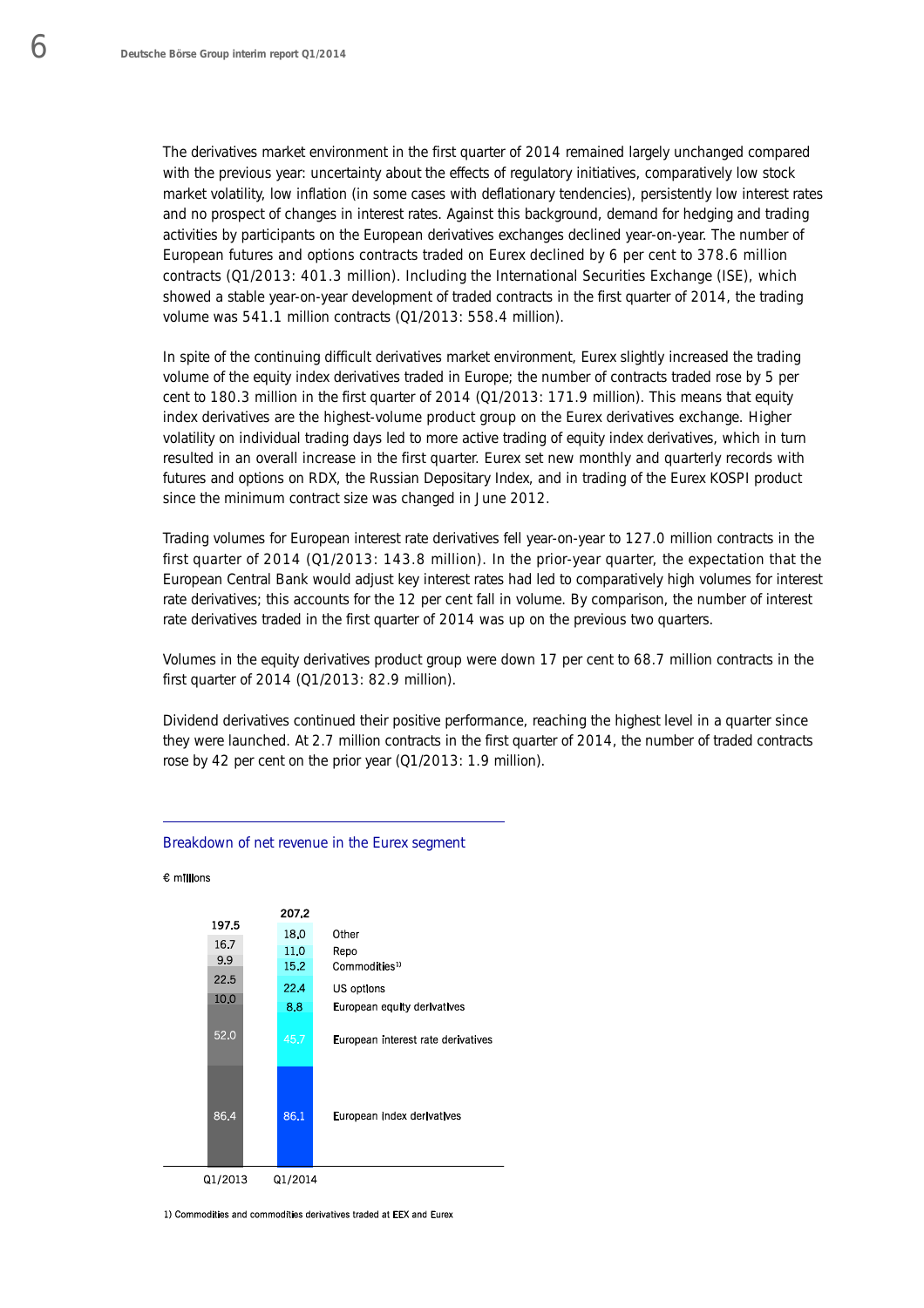The number of US options contracts on ISE increased slightly by 3 per cent in the first quarter of 2014 to 162.5 million (Q1/2013: 157.1 million). ISE's US equity options market share was 16.5 per cent (Q1/2013: 17.3 per cent). Gemini, the ISE marketplace geared primarily towards the trading requirements of private investors, has now firmly established itself among the trading platforms for US options.

As a consequence of its majority interest in EEX, Deutsche Börse Group has attained the majority in EEX's supervisory board. Therefore, EEX has become a fully consolidated subsidiary since 1 January 2014. Eurex has thus further diversified its product offering and now offers, among others, commodities derivatives. EEX is the leading European energy exchange and marketplace for power derivatives, natural gas and CO<sub>2</sub> emission allowances on the derivatives and spot markets, as well as for coal and Guarantees of Origin (i.e. certificates which can be used for disclosure purposes, e.g. to prove that a consumed MWh was generated from renewable sources). Furthermore, EEX plans to further expand both its portfolio and its reach and therefore in Q1/2014 acquired a majority interest in Cleartrade Exchange, a Singapore-based futures exchange founded in 2010. In cooperation with Cleartrade, EEX will create a joint global product offering in the commodities area. In the first quarter, the total volume in power trading was 350.3 TWh, an increase of 5 per cent (Q1/2013: 333.3 TWh). Trading of gas products increased by 117 per cent to 121.7 TWh (Q1/2013:  $56.2$  TWh). In emission rights trading, 223.6 tonnes of CO<sub>2</sub> were traded, an increase of 14 per cent on the corresponding quarter in the previous year (Q1/2013: 195.6 t  $CO<sub>2</sub>$ ).

|                                                 | Q1/2014                     | Q1/2013                     | Change |
|-------------------------------------------------|-----------------------------|-----------------------------|--------|
| <b>Financial derivatives</b>                    | m contracts                 | m contracts                 | %      |
| <b>Total Eurex and ISE</b>                      | 541.1                       | 558.4                       | $-3$   |
| European derivatives <sup>1)</sup>              | 378.6                       | 401.3                       | $-6$   |
| European equity index derivatives <sup>2)</sup> | 180.3                       | 171.9                       | 5      |
| European interest rate derivatives              | 127.0                       | 143.8                       | $-12$  |
| European equity derivatives <sup>2)</sup>       | 68.7                        | 82.9                        | $-17$  |
| US options (ISE)                                | 162.5                       | 157.1                       | 3      |
|                                                 |                             |                             |        |
| Commodities <sup>3)</sup>                       | TWh / $m$ t CO <sub>2</sub> | TWh / $m$ t CO <sub>2</sub> |        |
| Electricity                                     | 350.3                       | 333.3                       | 5      |
| Gas                                             | 121.7                       | 56.2                        | 117    |
| Emissions trading                               | 223.6                       | 195.6                       | 14     |
|                                                 |                             |                             |        |
| Repo business <sup>4)</sup>                     | $\epsilon$ bn               | € bn                        | %      |
| <b>Total Eurex Repo</b>                         | 216.7                       | 207.1                       | 5      |
| GC Pooling®                                     | 148.7                       | 145.6                       | 2      |
| Euro market                                     | 39.8                        | 28.6                        | 39     |
| CHF market                                      | 28.2                        | 32.9                        | $-14$  |

### Eurex segment: key indicators

1) The total shown does not equal the sum of the individual figures as it includes other traded products such as ETFs, volatility, agricultural and precious metals derivatives.

2) Dividend derivatives have been allocated to the equity index and equity derivatives.

3) Volume traded on EEX in terawatt-hours (TWh) for power and gas trading and in CO<sub>2</sub> tonnes for trading in emission rights

4) Average outstanding volume on Eurex Repo® (single-counted)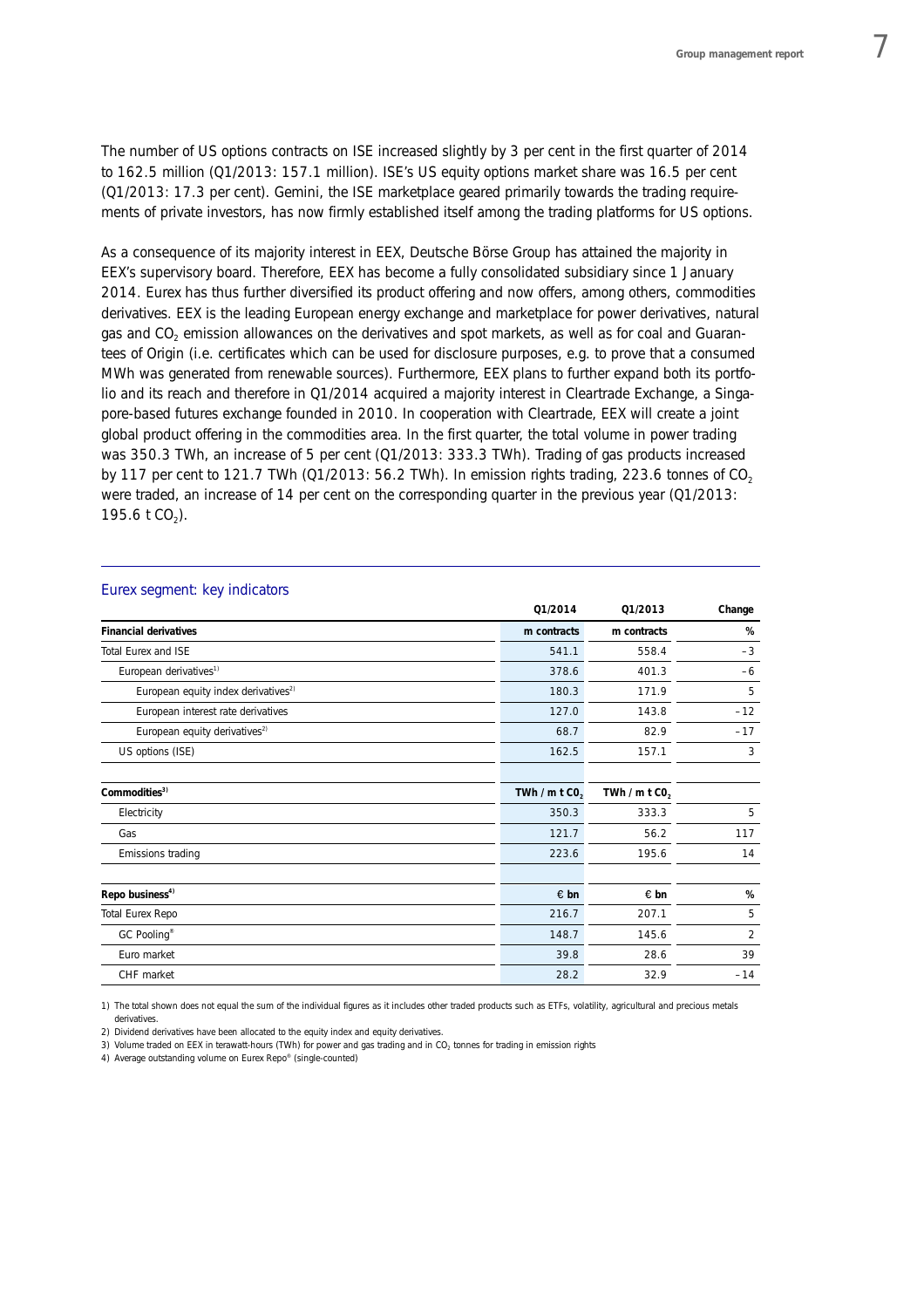In the first quarter of 2014, the average outstanding volume on Eurex Repo, the marketplace for the collateralised money market in Swiss francs and euros as well as for the GC Pooling® (General Collateral Pooling) offering, increased by 5 per cent to €216.7 billion (Q1/2013: €207.1 billion, single-counted for both periods). Demand for collateralised money-market transactions led to a positive trend in the euro market due to continued uncertainty concerning the assessment of counterparty risk in the unsecured money market. Here, the average outstanding volume increased by 39 per cent to €39.8 billion (Q1/2013: €28.6 billion). In the GC Pooling collateralised money market, average outstanding volumes were €148.7 billion, up 2 per cent on the prior-year quarter (Q1/2013: €145.6 billion, single-counted for both periods).

EurexOTC Clear, the Eurex clearing offering for over-the-counter interest rate swaps, gained more new mem-bers, with leading national and international banks and asset managers ABN Amro Clearing, BNP Paribas, Morgan Stanley and Union Investment joining in the first quarter. The total number of clearing members as at 31 March 2014 was 32; in total, around 120 customers have signed up for a connection. By being connected to EurexOTC Clear, market participants can clear OTC derivatives in advance of the introduction of a clearing obligation for these financial instruments when the European Market Infrastructure Regulation (EMIR) is implemented.

In this context Eurex Clearing, Deutsche Börse Group's clearing house, was authorised on 10 April to be a clearing house in accordance with the European Market Infrastructure Regulation (EMIR) by its national competent authority BaFin (Federal Financial Supervisory Authority). The authorisation confirms that Eurex Clearing is fully EMIR compliant. Therefore, Eurex Clearing can already provide its members services needed to meet the upcoming clearing obligation for derivatives in Europe.

#### **Xetra segment**

- <sup>n</sup> Net revenue rose by 19 per cent to €43.5 million (Q1/2013: €36.6 million). This figure contains the proceeds (€2.6 million) from transaction fees for structured product trading that are recognised in the Xetra segment starting in the third quarter of 2013.
- <sup>n</sup> EBIT increased to €27.5 million (Q1/2013: €10.4 million).

Deutsche Börse Group's cash market has had a strong first quarter of 2014. After investors had withdrawn capital from Europe and invested it primarily in the USA and Asia in the wake of the euro crisis and the debt crisis experienced by some European states, they are now investing more in Europe again. This return of capital is also reflected in the German equity market, which is viewed by investors as a safe and reliable market. The daily trading volume on Xetra® increased by 22 per cent year-on-year to €316.3 billion (Q1/2013: €260.3 billion). In the first quarter of 2014, the number of Xetra transactions increased by 20 per cent year-on-year to 55.5 million (Q1/2013: 46.2 million). The average value per transaction was €11.4 thousand (Q1/2013: €11.3 thousand). The Xetra segment generated a total of €28.2 million in net revenue from trading (Q1/2013: €21.8 million). The net revenue of the central counterparty for equities increased year-on-year in the first quarter of 2014, to  $E8.2$  million (Q1/2013: €7.1 million). Other net revenue declined to €7.1 million (Q1/2013: €7.7 million).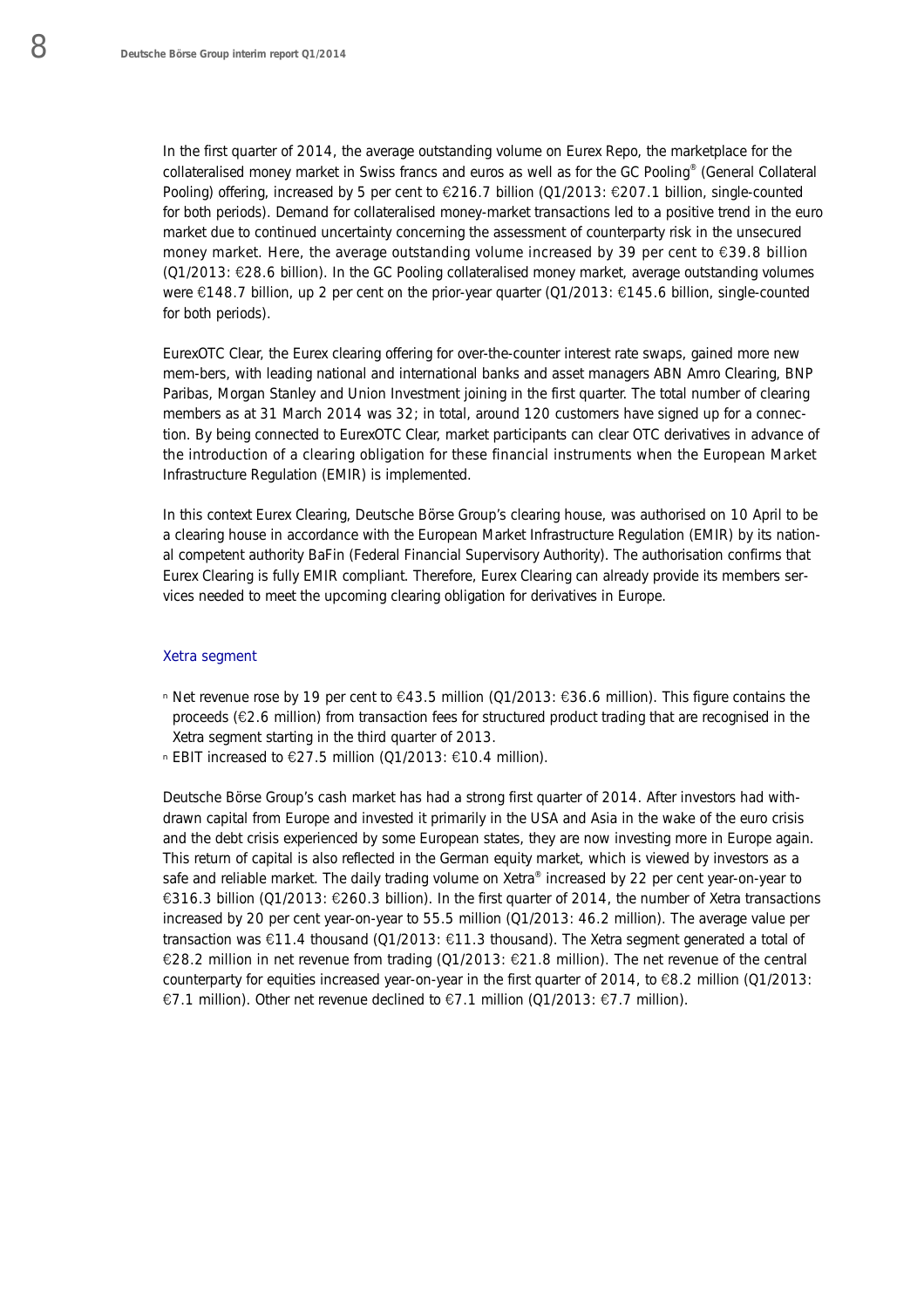With a trading volume of €15.6 billion in the first quarter of 2014, the Frankfurt Stock Exchange saw an increase of 54 per cent as against the previous year (Q1/2013: €10.1 billion). Due to the termination of the Scoach joint venture with SIX Swiss Exchange, the certificates and warrants traded on the Frankfurt Stock Exchange – amounting to  $E$ 4.7 billion – have been included in calculating the volumes since the beginning of the third quarter of 2013.

On Tradegate Exchange, which is operated by a company in which Deutsche Börse holds a majority interest, investors traded securities with a volume of €15.7 billion in the first quarter of 2014, a 50 per cent increase year-on-year (Q1/2013: €10.5 billion).

Deutsche Börse operates Europe's leading marketplace for exchange-traded funds (ETFs). As at 31 March 2014, a total of 1,018 ETFs were listed on Deutsche Börse (31 March 2013: 1,030 ETFs), meaning that it offers by far the largest selection of ETFs of all the European exchanges. The assets under management held by ETF issuers reached a new record high of €236.7 billion (Q1/2013: €208.0 billion). The segment's trading volume increased by 8 per cent to €33.8 billion in the first quarter of 2014 (Q1/2013: €31.2 billion). Deutsche Börse's European market share continues to lead the market, at 32 per cent (Q1/2013: 33 per cent).

Besides the marketplace for ETFs, Deutsche Börse operates a segment for exchange-traded commodities (ETCs). Xetra-Gold® , a physically backed bearer bond issued by Deutsche Börse Commodities GmbH, is the most successful ETC product. In the first quarter of 2014, the falling gold price and lower demand from the private investor sector led to a decline in the volume held. At the end of the first quarter of 2014, Deutsche Börse Group held 46.4 tonnes of gold in custody (31 March 2013: 53.7 tonnes). Due to the slide in gold prices at the same time, the value was equivalent to €1.4 billion (31 March 2013: €2.2 billion).

In the listing business, Deutsche Börse recorded two new admissions in the first quarter of 2014: in both cases, these were technical listings without a public offer. Furthermore, 27 companies implemented a capital increase; the placement volume amounted to around €1 billion. Additionally, two companies used the option of issuing corporate bonds in the Entry Standard for bonds. The issue volume as given in the prospectuses amounted to a total of €60 million.



#### Breakdown of net revenue in the Xetra segment

1) Including revenue from listing and Eurex Bonds

2) The position "Trading" includes the Xetra® electronic trading system,

Börse Frankfurt as well as structured products trading.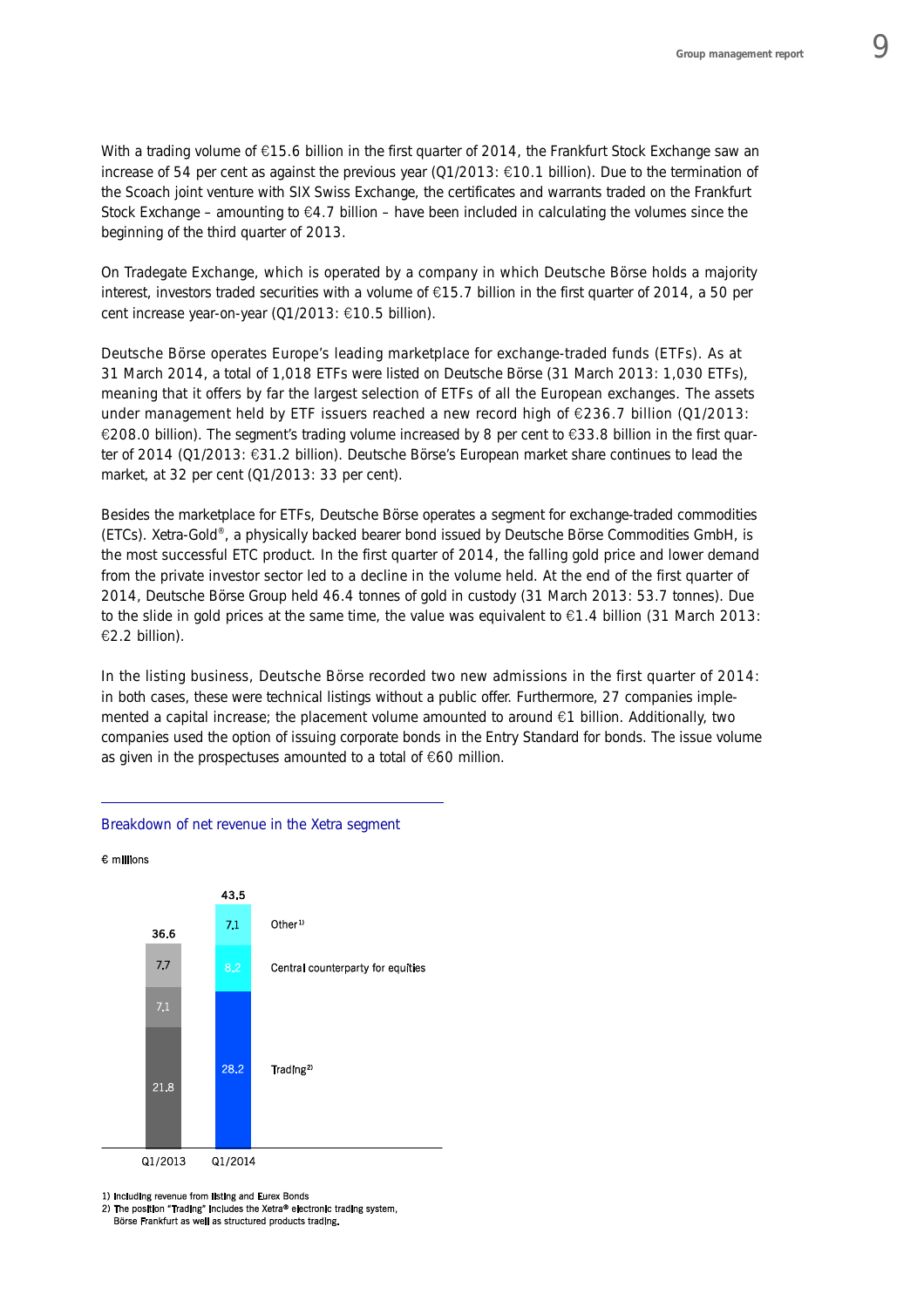In February, Deutsche Börse acquired, for a sum in the lower single-digit millions (sterling), a minority interest in UK company Bondcube Limited, which is developing an innovative trading system for fixedincome securities.

#### Xetra segment: key indicators

|                                                      | 01/2014<br>€bn | Q1/2013<br>€bn | Change<br>% |
|------------------------------------------------------|----------------|----------------|-------------|
| Trading volume (order book turnover, single-counted) |                |                |             |
| Xetra                                                | 316.3          | 260.3          | 22          |
| Börse Frankfurt <sup>1)</sup>                        | $15.6^{2}$     | 10.1           | 54          |
| Tradegate Exchange                                   | 15.7           | 10.5           | 50          |

1) Formerly Xetra Frankfurt Specialist Trading; since Q3/2013 including certificates and warrants due to consolidation of Scoach effective 1 July 2013 2) Thereof €4.7 billion in certificates and warrants

#### **Clearstream segment**

- <sup>n</sup> At €169.9 million, Clearstream registered a 7 per cent increase in net revenue against the prior-year period (Q1/2013: €158.7 million) in the first quarter of 2014.
- <sup>n</sup> EBIT stood at €84.5 million in the first quarter of 2014 (Q1/2013: €49.5 million).

The average value of assets under custody in the first quarter of 2014 increased to  $€12.0$  trillion  $(Q1/2013: \text{€}11.4$  trillion). This was due on the one hand to the sustained price gains of equities on the German domestic market, which showed an increase in assets under custody, to €5.7 trillion in Q1/2014 (Q1/2013: €5.4 trillion). On the other hand, international assets under custody in the first quarter of 2014 were at €6.4 trillion, 5 per cent above last year (Q1/2013: €6.0 trillion). Customer gains contributed to this growth. Net revenue in the custody business increased slightly to €84.2 million for Q1/2014 (Q1/2013: €82.8 million).



1) Including Connectivity and Reporting

Q1/2013<sup>2)</sup>

2) 2013 figures of selected business areas restated due to changes in internal reporting; no restatement of total net revenue

Q1/2014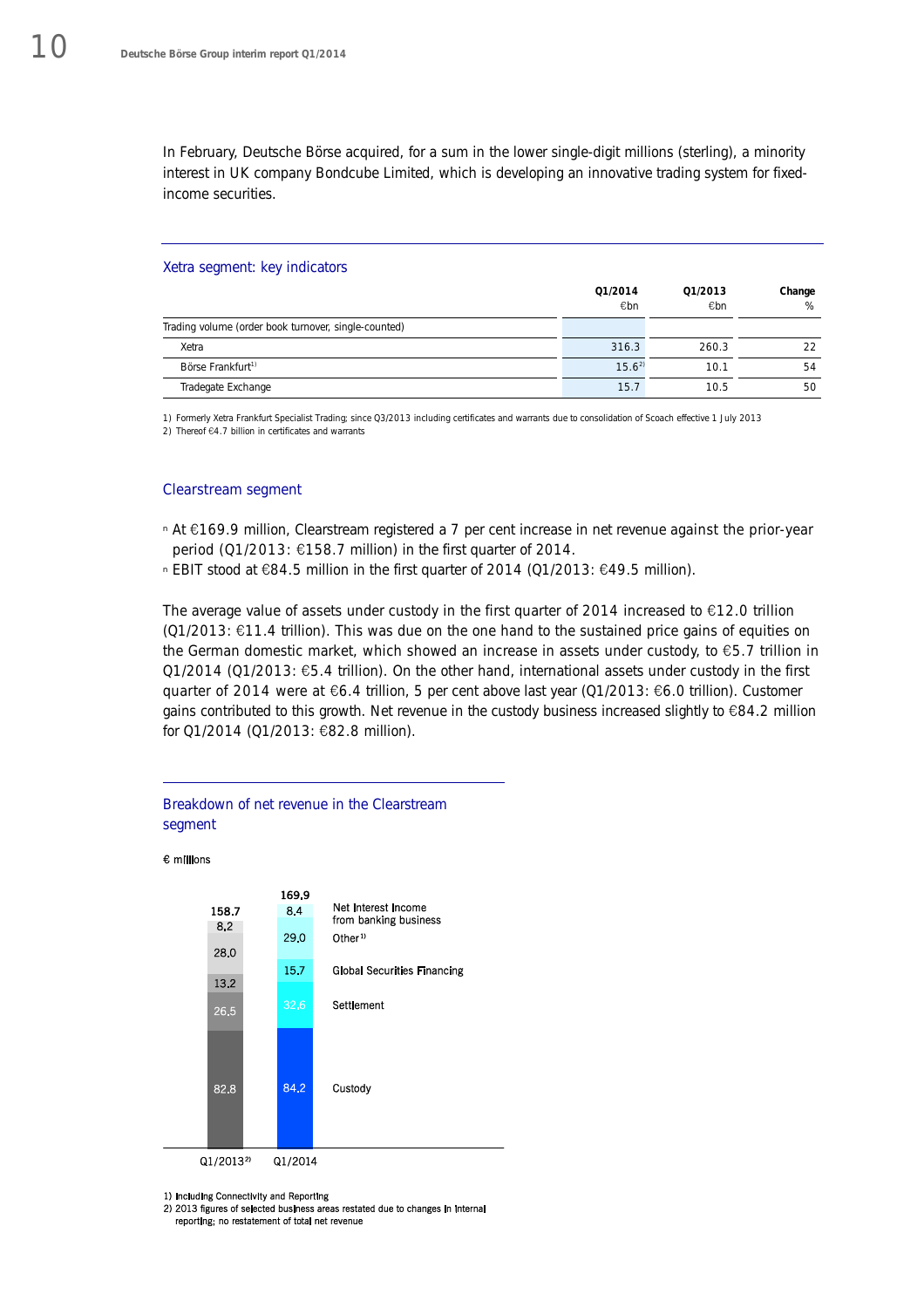The number of settlement transactions processed by Clearstream increased by 9 per cent to 33.1 million (Q1/2013: 30.3 million). This increase is due to higher trading activity by market participants in the first quarter of 2014. Totalling 11.4 million transactions, Clearstream's international settlement activity for the first quarter of 2014 was 11 per cent higher than in the prior-year quarter (Q1/2013: 10.3 million). Settlement of international off-exchange (over-the-counter, OTC) transactions increased by 8 per cent to 9.2 million (Q1/2013: 8.5 million), thus accounting for 81 per cent of all international transactions. Settlement of stock exchange transactions went up by 22 per cent to 2.2 million (Q1/2013: 1.8 million), thus accounting for 19 per cent of all international transactions. In the domestic business, settlement transactions went up by 9 per cent to 21.7 million for first quarter (Q1/2013: 20.0 million), due to higher trading activity of German retail investors. Here, 65 per cent were stock-exchange transactions and 35 per cent OTC transactions. Stock-exchange transactions increased to 14.2 million (Q1/2013: 13.1 million), and OTC transactions rose to 7.5 million (Q1/2013: 6.9 million). Net revenue in the settlement business went up by 23 per cent in the first quarter of 2014, to €32.6 million (Q1/2013: €26.5 million). The difference in growth rates between volume and sales is due to temporary additional fees, introduced on 1 April 2013, to cover connectivity costs to TARGET2-Securities (T2S).

The success of Investment Funds Services contributed positively to the custody and settlement business. In the first quarter of 2014, Clearstream processed 2.2 million transactions, a 16 per cent increase over the previous year (Q1/2013: 1.9 million). The average value of investment funds under custody for the first quarter of 2014 was €294.3 billion, 17 per cent higher than last year (Q1/2013: €250.9 billion).

| $\frac{1}{2}$ order of $\frac{1}{2}$ order $\frac{1}{2}$ . The contract of $\frac{1}{2}$ |         |         |        |
|------------------------------------------------------------------------------------------|---------|---------|--------|
|                                                                                          | Q1/2014 | Q1/2013 | Change |
| Custody                                                                                  | €bn     | €bn     | $\%$   |
| Value of securities deposited (average value)                                            | 12,045  | 11,411  | 6      |
| international                                                                            | 6,355   | 6,049   | 5      |
| domestic                                                                                 | 5,690   | 5,362   | 6      |
| Settlement                                                                               | m       | m       | $\%$   |
| Securities transactions                                                                  | 33.1    | 30.3    | 9      |
| international - OTC                                                                      | 9.2     | 8.5     | 8      |
| international - on-exchange                                                              | 2.2     | 1.8     | 22     |
| domestic - OTC                                                                           | 7.5     | 6.9     | 9      |
| domestic - on-exchange                                                                   | 14.2    | 13.1    | 8      |
| Global Securities Financing                                                              | €bn     | €bn     | $\%$   |
| Outstanding volume (average value)                                                       | 580.0   | 562.8   | 3      |
| Average daily cash balances                                                              | €m      | €m      | %      |
| Total <sup>1</sup>                                                                       | 11,274  | 10,849  | 4      |
| euros                                                                                    | 4,760   | 4,274   | 11     |
| US dollars                                                                               | 4,909   | 4,656   | 5      |
| other currencies                                                                         | 1,605   | 1,919   | $-16$  |

#### Clearstream segment: key indicators

1) Contains approximately €1.2 billion (Q1/2013: €1.3 billion) currently restricted by relevant EU and US sanction programmes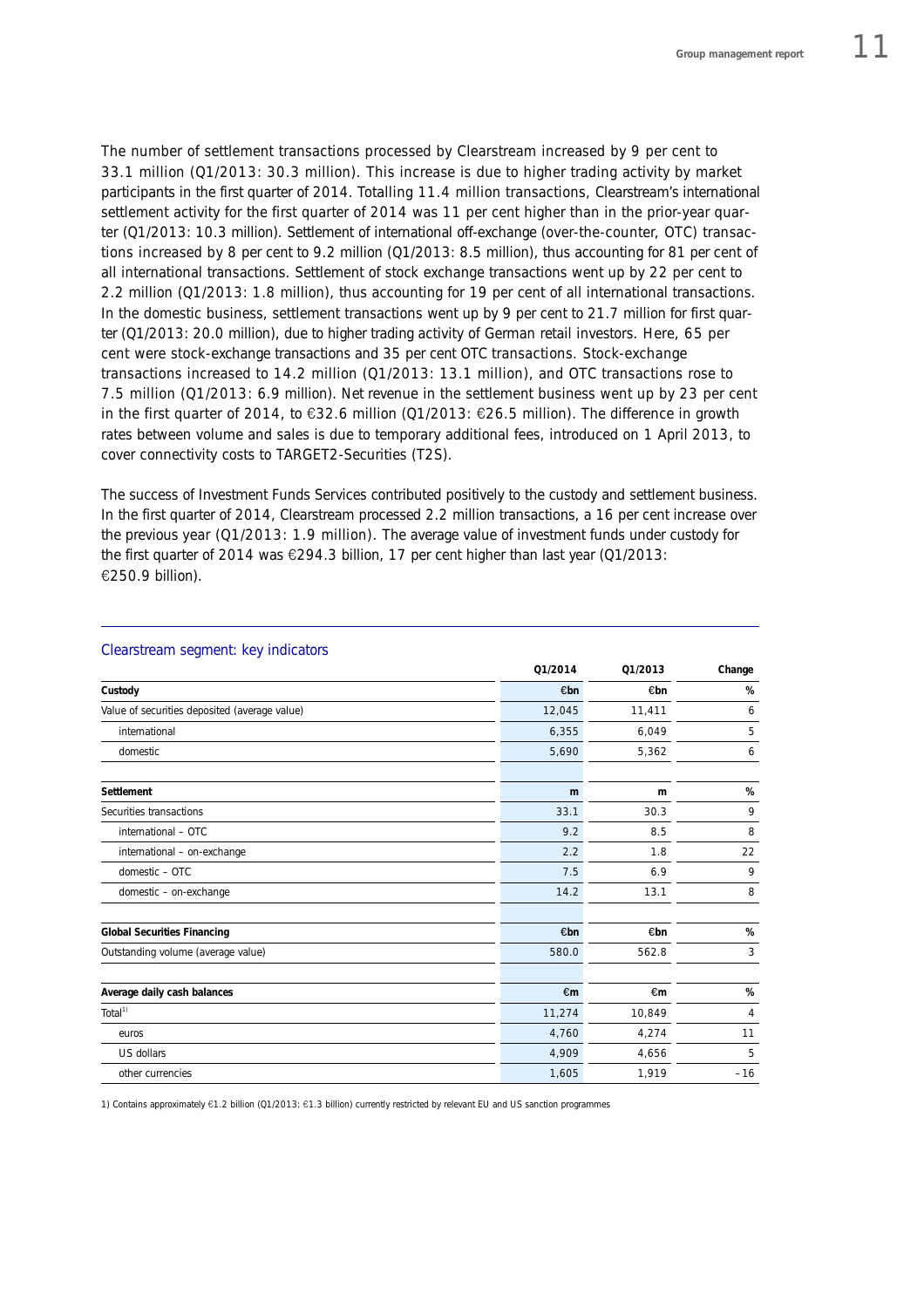Within the Global Securities Financing (GSF) business, which includes triparty repo, securities lending and collateral management, average outstandings increased year-on-year to €580.0 million (Q1/2013: €562.8 million). The diversified product mix ensured a higher growth of total net revenue in the GSF business, which was up by 19 per cent to €15.7 million in the first quarter of 2014 (Q1/2013: €13.2 million).

Overnight customer cash deposits increased in the first quarter of 2014 to reach an average of €11.3 billion (Q1/2013: €10.8 billion). Adjusted for assets restricted by relevant EU and US sanction programmes, customer cash deposits increased to €10.1 billion (Q1/2013: €9.5 billion). Net interest income from Clearstream's banking business rose by 2 per cent to €8.4 million in Q1/2014 (Q1/2013: €8.2 million). The comparatively low net interest income reflects the sustained low levels of interest rates.

In the first quarter, Clearstream stepped up the strategically important expansion of its service offering as part of TARGET2-Securities (T2S). T2S is the European Central Bank's pan-European settlement platform, to which Clearstream will be connected in 2016 – a total of 24 central securities depositories in the euro zone will use T2S. Clearstream would like to enhance T2S beyond the actual added value offered by the platform and announced in January that it intended to settle a large number of additional assets (including eurobonds) via T2S. The aim is to facilitate more efficient settlement for customers via T2S across a wide range of asset classes. In addition to settlement, Clearstream aims to use T2S to change its approach to servicing assets. In March, the company signed an agreement with custodian banks BNP Paribas Securities Services, Intensa Sanpaolo, BBVA, Citi and Erste Bank, which will improve the servicing of assets held with Clearstream in the T2S market environment. This will be achieved through proximity to the respective domestic markets and detailed knowledge of local market practices.

In the area of collateral management, Clearstream signed a letter of intent with Norwegian central securities depository Verdipapirsentralen ASA (VPS) in February. After Brazil, Australia, South Africa, Spain, Canada and Singapore, Norway is now the seventh market in which Clearstream technology will be used. In March, Clearstream also positioned a bilateral collateral management product, OTC Collateral, on the market. OTC Collateral leads to a significant increase in the service offering for OTC transactions and will help customers to overcome collateral fragmentation and to optimise allocation by including the option to cover OTC, triparty and central counterparty (CCP) risk positions from a single collateral pool, Clearstream's Global Liquidity Hub.

In February, Clearstream also formalised its market approach for supporting the internationalisation of the renminbi. Among other things, this aims to allow foreign investors to invest in the Chinese currency, to improve the liquidity of the offshore RMB through suitable solutions, to increase the scope of RMB products and services, and to contribute to the growth and maturity of the RMB bond market.

### **Market Data + Services segment**

- <sup>n</sup> Net revenue rose to €93.6 million (Q1/2013: €91.5 million).
- <sup>n</sup> EBIT increased significantly by 33 per cent year-on-year to €49.7 million (Q1/2013: €37.5 million).

The trading signals business declined slightly in the tense market environment in the first quarter of 2014: current efforts to regulate automated trading more tightly are leading to uncertainty in the trading departments of banks and financial services institutions. In addition, user numbers are declining due to structural changes in the financial services industry. Net revenue fell slightly in the first quarter of 2014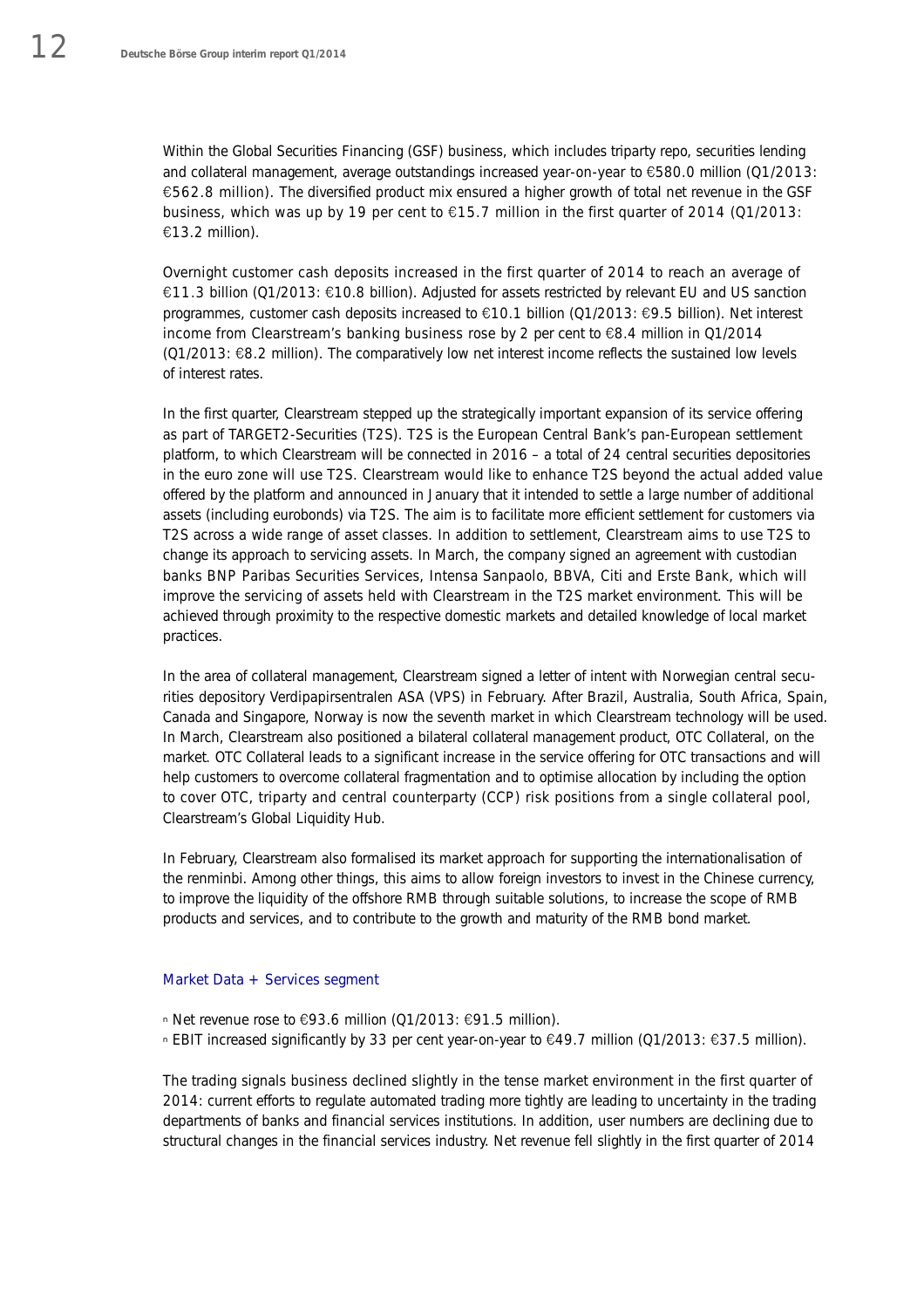compared with the prior-year quarter to  $\epsilon$ 34.1 million (Q1/2013:  $\epsilon$ 36.0 million). In order to give its subscribers more options, the segment further diversified the machine-readable data on offer. Trading participants can now adjust their algorithmic trading strategies in time and fine-tune their risk management. The "Order by Order" information product provides full transparency for the most important Eurex futures. It offers complete insight into the Eurex order book, which consists of some 150 instruments. The detailed trading and order book data benefits institutional investors who depend on extremely granular market data for implementing their trading strategies.

Deutsche Börse operates its index business via its subsidiary STOXX Ltd. It generates its revenue from calculating and marketing indices and benchmarks that are used by banks and fund management companies mainly as underlyings for financial instruments. The index business grew in the first quarter of 2014; net revenue increased to €22.0 million (Q1/2013: €19.4 million). The licensing revenue for these products increased owing to the improved market trends in equity index derivatives trading on Eurex and the increase in ETF-managed assets. In order to further internationalise its business, Deutsche Börse licensed its blue-chip DAX index to a Japanese fund management company. This company launched a passive investment fund that replicates the performance of the DAX. This makes it easier for Japanese investors to invest in the DAX, the barometer for economic activity in Germany, and to participate in its performance.

Net revenue from the external technology solutions business fell to €12.8 million in the first quarter of 2014 (Q1/2013: €15.2 million). This can be attributed primarily to the consolidation of EEX from the first quarter of 2014 and of Scoach from the third quarter of 2013, as a result of which external revenue in the amount of €2.2 million for EEX- and respectively Scoach-related services in the Technology Solutions business area was no longer recognised. On the other hand, connectivity income generated by EEX with external customers is now recognised following the consolidation of the subsidiary as at 1 January 2014 in the Connectivity business area of the Market Data + Services segment; this amounted to €1.5 million. In total, these two effects reduced the segment's net revenue in the first quarter of 2014 by some €0.7 million.

Breakdown of net revenue in the Market Data + Services segment

#### $\epsilon$  millions

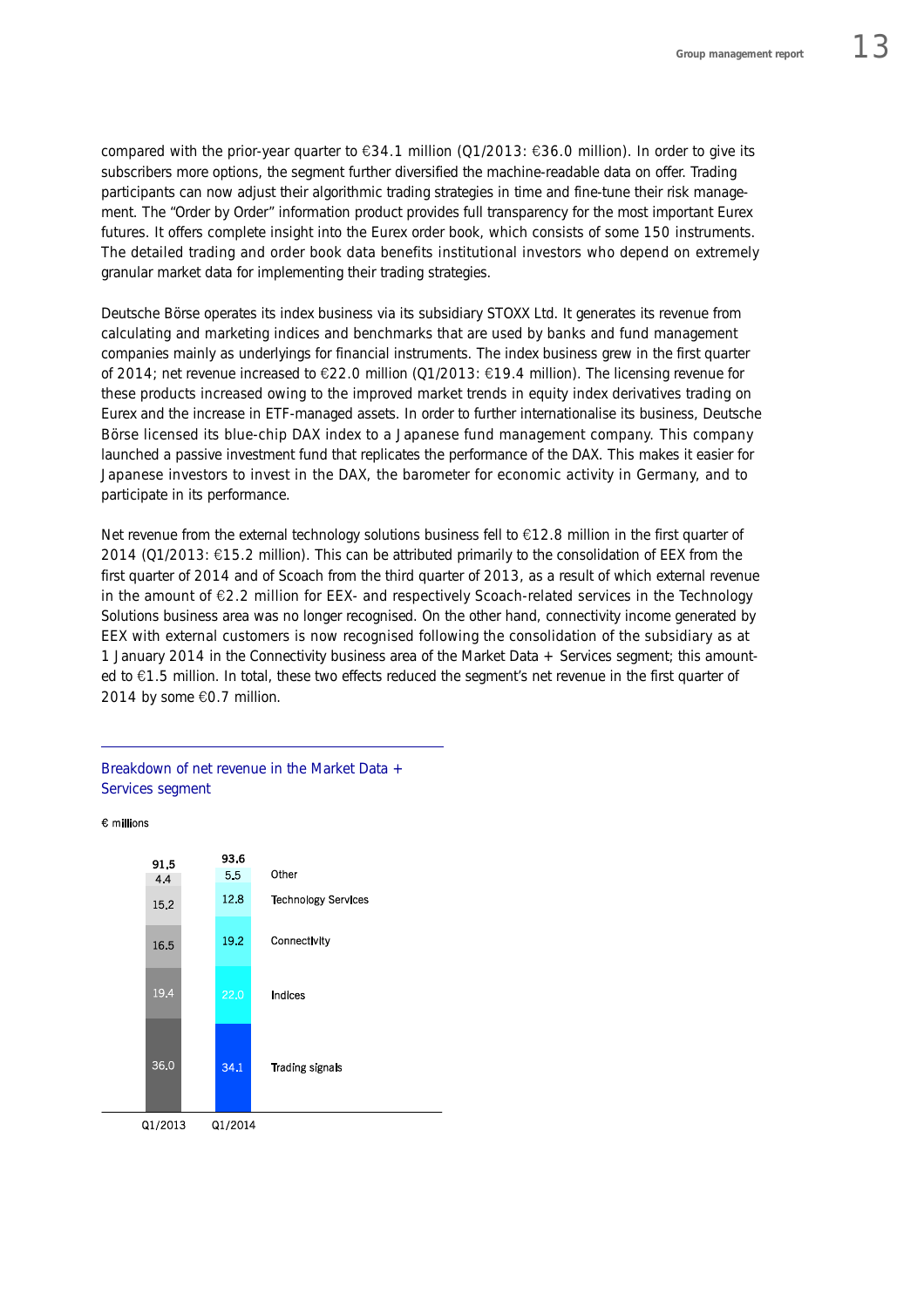The Market Data + Services segment generates connectivity revenue from connecting trading participants on the cash and the derivatives markets, from users of the data services and from customers of the technology solutions. This revenue depends on the bandwidth connections required for the services in question. Through the further development of data services, e.g. the introduction of the bandwidthintensive "Order-by-Order" product and the new connectivity formats for derivatives trading platform T7, which was launched last year, as well as additional net revenue owing to the consolidation of EEX and Scoach (see above), connectivity revenue increased to €19.2 million in the first quarter of the year (Q1/2013: €16.5 million).

Other revenue comprises the provision of data to the back offices of financial services providers (e.g. the TRICE® reporting service), among other things. This amounted to  $\epsilon$ 5.5 million in the first quarter of 2014 and was therefore above the prior-year level (Q1/2013: €4.4 million). In order to expand its business with information services for regulatory reporting compliance, Deutsche Börse acquired London-based software provider Impendium Services for a sum in the single-digit millions. Impendium assists customers in complying with regulatory requirements in Europe, North America and the Asia-Pacific region. The transaction is part of Deutsche Börse's growth strategy, which aims to offer software tools that help customers to cope with the increasing flood of data on the financial markets and thus to automate related business processes.

# **Financial position**

### **Cash flow**

Deutsche Börse Group generated cash flow from operating activities before changes in reporting daterelated CCP positions of €53.2 million in the first quarter of 2014 (Q1/2013: €146.3 million). The decrease is in particular due to a payment of US\$151.9 million in connection with a settlement the Group entered into with OFAC (Office of Foreign Assets Control). Including the changes in the CCP positions, cash flow from operating activities was €56.7 million (Q1/2013: €41.4 million). The change in cash flows from operating activities before changes in reporting date-related CCP positions can be explained as follows:

- <sup>n</sup> Net income for the period up by €102.4 million to €227.3 million
- <sup>n</sup> Decrease of €6.9 million in non-current provisions, compared with an increase in the first quarter of 2013, due in particular to the launch of a  $\epsilon$ 39.7 million restructuring programme
- <sup>n</sup> Increase in non-cash income to €41.4 million in the first quarter of 2014, compared with €4.8 million in the first quarter of 2013, especially due to the remeasurement of the shares in Direct Edge Holdings LLC in connection with the merger of Direct Edge Holdings LLC and BATS Global Markets, Inc., which led to non-cash income of €46.4 million.
- <sup>n</sup> Increase of €181.9 million in working capital (Q1/2013: increase in working capital of €33.6 million), primarily driven by an increase in current liabilities of €100.0 million (Q1/2013: €28.1 million), which was in turn attributable to a €132.7 million rise in trade receivables. Current liabilities declined by €81.7 million (Q1/2013: €5.2 million), due in particular to a payment of US\$151.9 million in connection with a settlement the Group entered into with OFAC.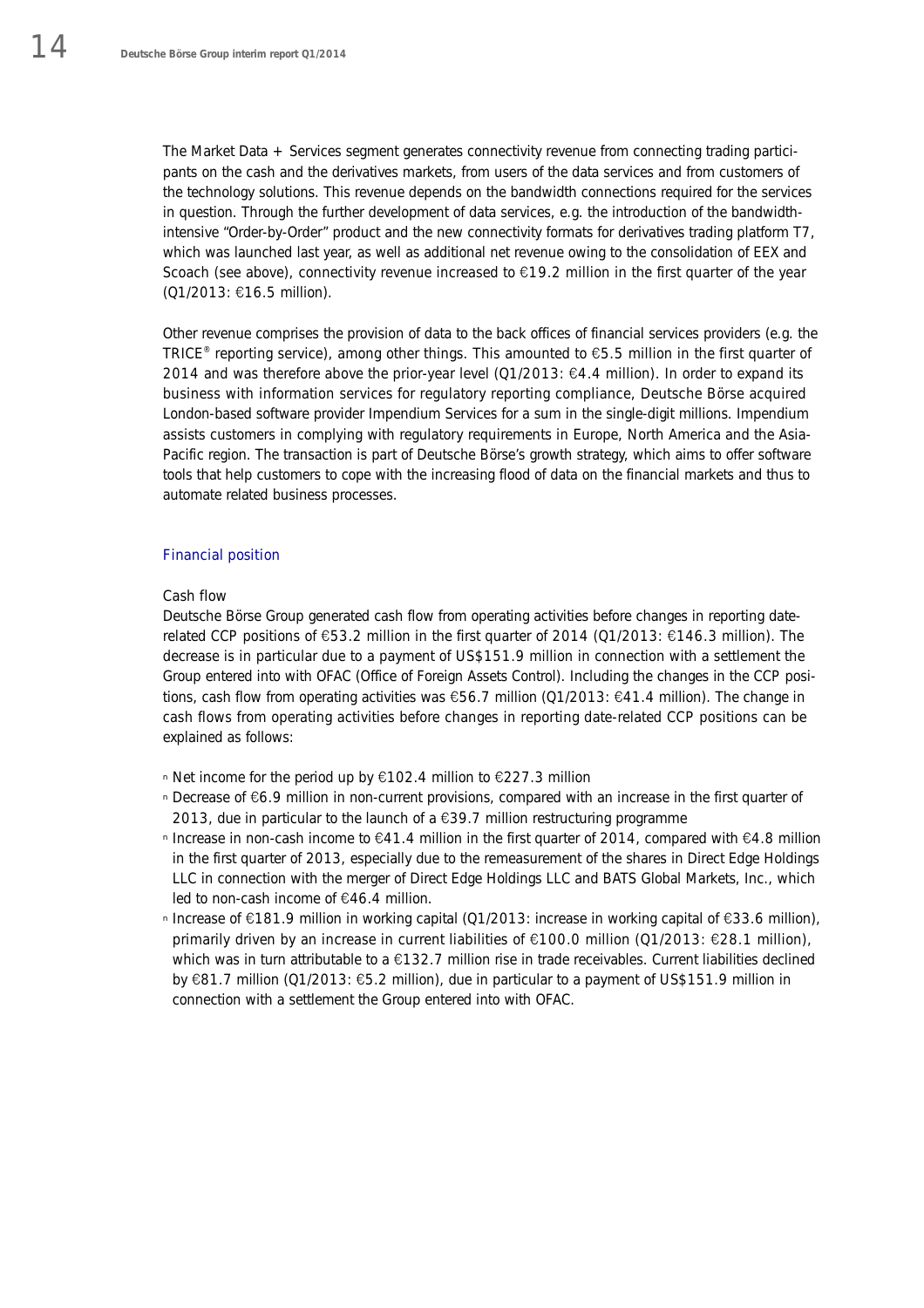Cash inflows from investing activities amounted to  $\epsilon$ 571.7 million in Q1/2014 (Q1/2013: cash outflows of €32.8 million). The increase can primarily be attributed to the following changes:

- <sup>n</sup> Cash inflows due to maturing collateralised cash investments with an original maturity of more than three months amounted to €588.2 million (Q1/2013: €0 million); in addition securities of €81.9 million matured or were sold (Q1/2013: €2.3 million).
- <sup>n</sup> Moreover, the Group acquired securities with an original maturity of more than three months in an amount of €95.0 million (Q1/2013: €8.5 million) as well as an investment of €33.7 million in Taiwan Futures Exchange Corporation, Taipei.
- <sup>n</sup> Due to the consolidation of the European Energy Exchange AG, Leipzig, as at 1 January 2014, cash flow resulted in an increase of €61.5 million. Since no purchase price was payable, there were no cash outflows. There was a cash outflow of €3.1 million in connection with the acquisition of Impendium Ltd, London.
- <sup>n</sup> At €21.9 million, investments in intangible assets and property, plant and equipment were at the prioryear level; they related in particular to investments by the Clearstream (€9.8 million) and Eurex (€11.6 million) segments. These investments were primarily attributable to expansion investments in the field of settlement and collateral management systems (€8.0 million), as well as trading and clearing systems (€8.3 million).

Cash outflows from financing activities amounted to  $\epsilon$ 10.1 million (Q1/2013: cash inflows of €593.3 million). They resulted from commercial paper being issued in an amount of €89.9 million  $(Q1/2013: \text{nil})$  and commercial paper maturing in an amount of  $\text{\textsterling}100.0$  million  $(Q1/2013: \text{nil})$ .

In March 2013, Deutsche Börse AG had issued a euro-denominated bond with a term of five years and a principal amount of €600.0 million.

Cash and cash equivalents as at 31 March 2014 thus amounted to  $€562.5$  million (31 March 2013: €1,147.7 million).

#### **Capital structure**

As a rule, the Group aims to achieve a dividend distribution ratio of 40 to 60 per cent of adjusted consolidated net income. Moreover, it implements share buy-backs in order to distribute to its shareholders funds not required for the company's operating business and its further development. This policy is determined at all times by the company's capital requirements, which depend on the legal and regulatory framework as well as its credit rating, economic capital and liquidity needs.

Customers of the company expect to have conservative interest coverage and debt/equity ratios and to maintain strong credit ratings. Deutsche Börse Group therefore continues to pursue its objective of achieving an interest coverage ratio (ratio of EBITDA to interest expenses from financing activities) of at least 16 at Group level in order to meet the rating agencies' current requirements for an "AA" rating for Deutsche Börse AG. Deutsche Börse Group met this objective in Q1/2014, achieving an interest coverage ratio of 28.4 (Q1/2013: 15.8). This figure is based on a relevant interest expense of €10.6 million and an adjusted EBITDA of €300.8 million. Due to the successful refinancing accomplished in 2013, interest expense decreased significantly year-on-year. This again had a positive impact on the interest coverage ratio. In addition, Deutsche Börse aims to achieve a ratio of interest-bearing gross debt to EBITDA of no more than 1.5 at Group level. This performance indicator also plays a material role in maintaining the parent company's current "AA" rating. In the first quarter, the Group met the target ratio, at 1.3. This figure is based on gross debt of €1,612.6 million and an adjusted EBITDA of €300.8 million.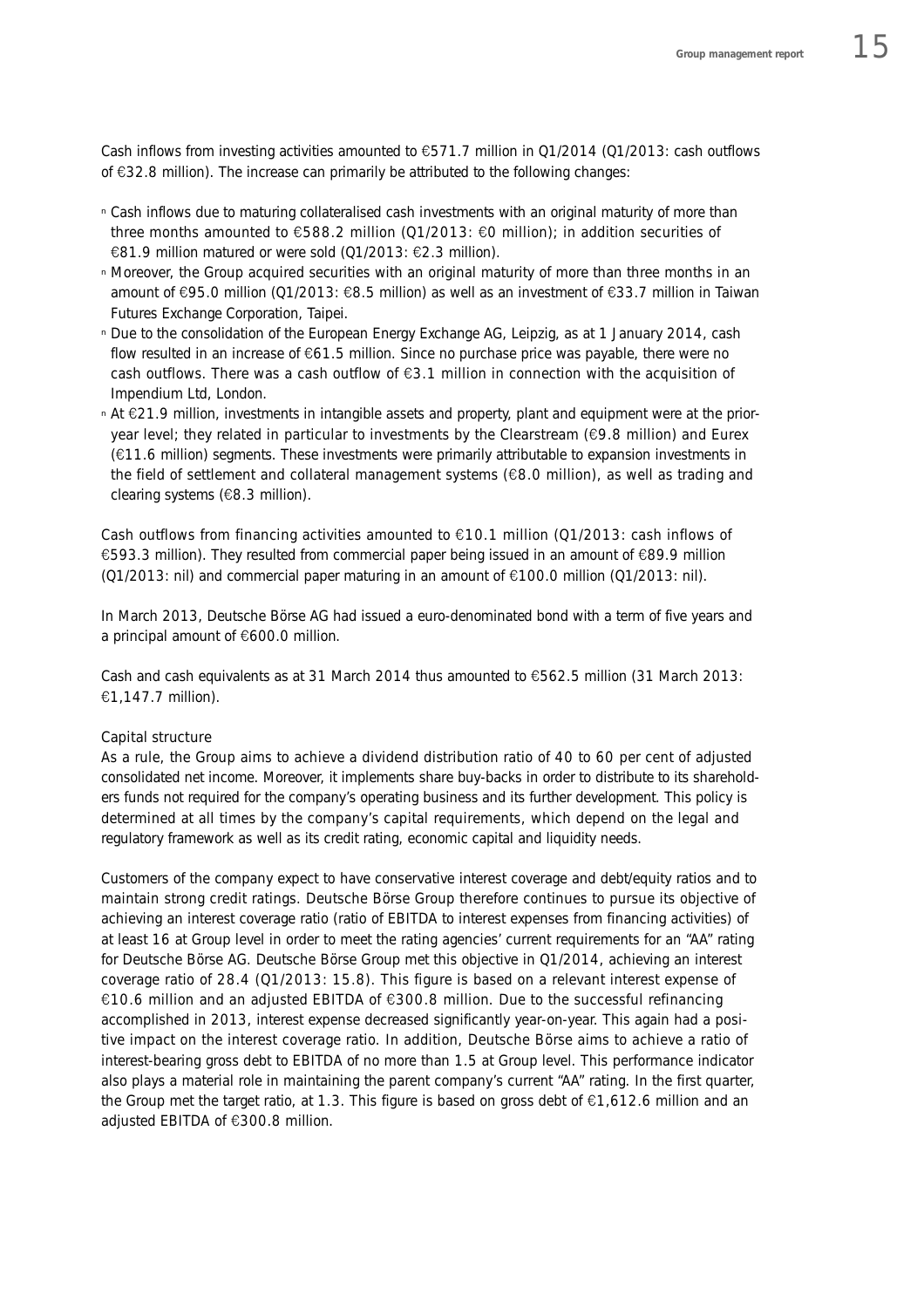Moreover, to ensure the continued success of the Clearstream segment, which is active in securities custody and settlement, the company aims to retain Clearstream Banking S.A.'s strong "AA" credit rating. Deutsche Börse AG also needs to maintain a strong credit profile to support activities at its Eurex Clearing AG subsidiary.

For financial year 2013, Deutsche Börse AG is proposing to the Annual General Meeting to resolve payment of a dividend of €2.10 per no-par value share (financial year 2012: €2.10). This proposal represents a distribution ratio of 61 per cent, adjusted for merger and acquisition costs, as well as efficiency programme costs (2012: 58 per cent, adjusted for merger and acquisition costs, efficiency programme costs and income from the remeasurement of the equity component of the purchase price for the acquisition of the shares of Eurex Zürich AG held by SIX Group AG). For 184.1 million dividend-bearing no-par value shares, this would result in a total dividend of €386.6 million (2012: €386.5 million).

# **Net assets**

As at 31 March 2014, Deutsche Börse Group's non-current assets amounted to €11,605.7 million (31 March 2013: €5,082.0 million). They consisted primarily of intangible assets and financial assets as well as of financial instruments of its central counterparties. Intangible assets primarily included goodwill of €2,084.0 million (31 March 2013: €2,106.8 million) and other intangible assets of €923.0 million (31 March 2013: €890.7 million). Non-current receivables and securities from banking business of €1,271.9 million (31 March 2013: €1,418.3 million) accounted for the largest part of financial assets, which amounted to €1,523.9 million as at the balance sheet date (31 March 2013: €1,678.0 million). Non-current assets were matched by equity of €3,561.0 million (31 March 2013: €3,312.8 million). Non-current liabilities totalling €8,644.6 million (31 March 2013: €2,052.0 million) mainly related to financial instruments of the central counterparties amounting to €6,633.1 million (31 March 2013: nil), which are reported separately from the current financial instruments of Eurex Clearing AG due to a maturity of more than three months, interest-bearing liabilities of €1,522.7 million (31 March 2013: €1,545.3 million) as well as deferred tax liabilities of €289.9 million (31 March 2013: €297.1 million).

Among other things, changes in current liabilities were the result of the increase in liabilities from banking business to €15,541.3 million (31 March 2013: €14,175.2 million). Commercial paper amounting to nominally €90.0 million was outstanding as at the end of the first quarter of 2014 (31 March 2013: nil).

# Report on post-balance sheet date events

On 23 April 2014, Deutsche Börse announced that its subsidiary Clearstream and Citco have signed an agreement for the purchase of Citco's Financial Institution Hedge Fund custody processing business to Clearstream. The purchase price amounts to a sum in the mid double digit million euro range. The deal allows Clearstream to significantly expand its hedge fund services for financial institutions.

The acquisition of Citco Global Securities Services' (CGSS) hedge fund custody infrastructure adds around 300 CGSS employees to Clearstream and licences Clearstream to use Citco's custody IT infrastructure. The two companies will ensure the takeover takes place in a gradual way in order to ensure a smooth transition.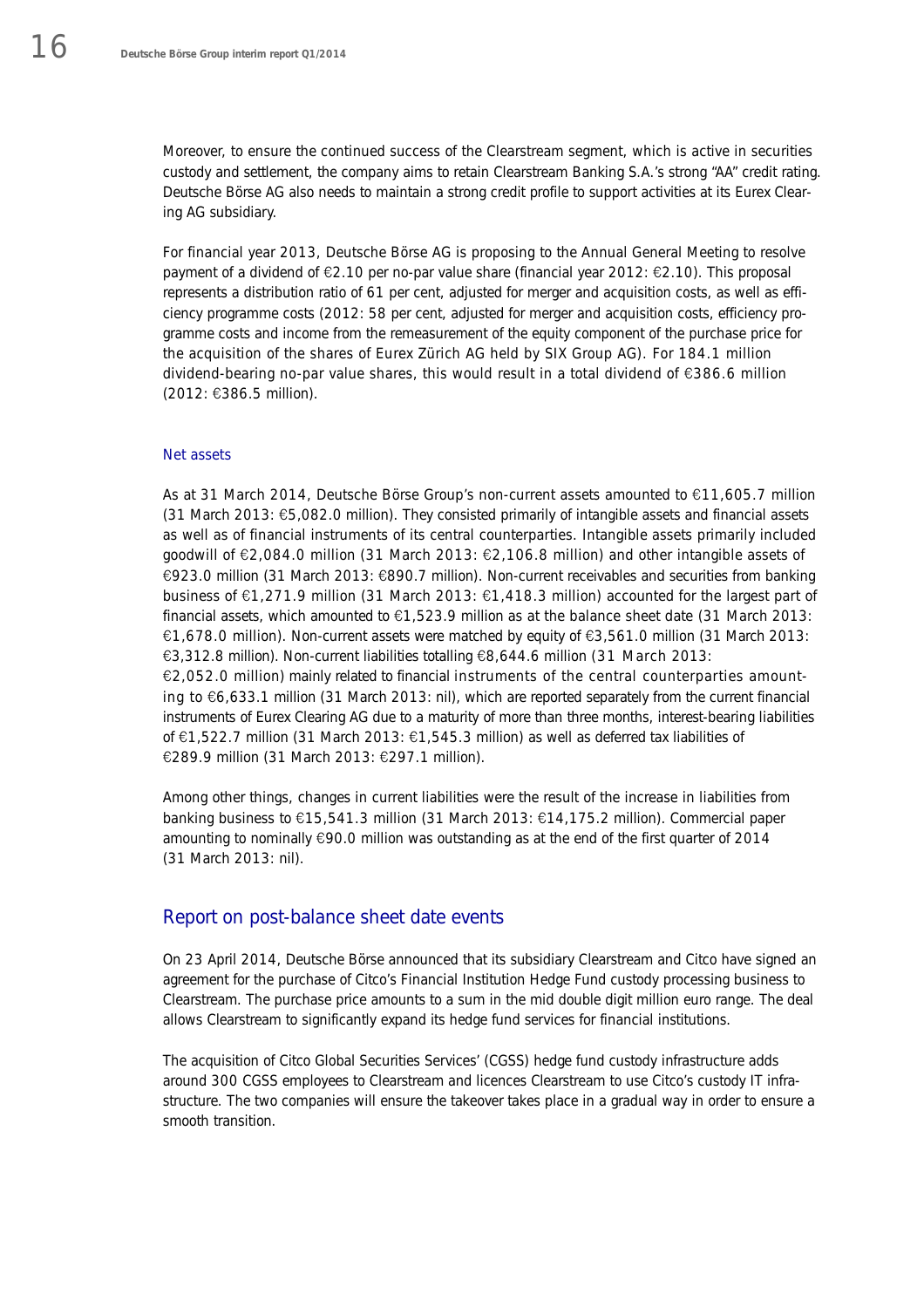# Risk report

Deutsche Börse Group provides detailed information on its operating environment, strategy, principles, organisation, processes, methods and concepts of its risk management in its 2013 corporate report.

The assessment of operational, financial, business and project-related risks did not change significantly in the period under review.

Operational risks for Deutsche Börse Group relate to availability, processing, material goods, as well as litigation and business practice. Further information concerning operational risk and the measures to mitigate them can be found in  $\overline{N}$  Deutsche Börse Group's corporate report 2013 on pages 153 to 158.

In its 2013 corporate report, Deutsche Börse Group informed about proceedings initiated by various US plaintiffs on 30 December 2013 seeking the surrender of certain positions claimed to be held for Bank Markazi in Luxembourg. No claims for damages were asserted against Clearstream in these proceedings.

On 26 November 2012, the insolvency administrator of Lehman Brothers Bankhaus AG (LBB AG), Dr Michael C. Frege, brought an action against Eurex Clearing AG before the Frankfurt/Main Regional Court. On the basis of German insolvency law, Dr Frege is demanding from Eurex Clearing AG the repayment of €113.5 million and payment of another amount of around €1.0 million plus interest of 5 percentage points above the base rate accrued on the total amount since 13 November 2008. Eurex Clearing AG considers the claim unfounded and is defending itself against the insolvency administrator's action. On 14 March 2014, the insolvency administrator and Eurex Clearing signed an irrevocable settlement stating that they would each waive all claims arising from their previous legal relationship. As a result, the insolvency administrator withdrew the claim.

On 12 November 2012, the Chicago Board Options Exchange (CBOE) filed a patent infringement law suit against the International Securities Exchange (ISE) (the "CBOE Litigation"). In the CBOE Litigation, CBOE alleges US\$525 million in damages for infringement of three patents, which relate to systems and methods for limiting market-maker risk. ISE believes that CBOE's damages claim lacks merit because it is unsupported by the facts and the law. ISE intends to vigorously defend itself in this lawsuit. Upon ISE's motion, the case was recently transferred to the competent courts of New York City.

In November 2006, ISE itself filed a patent infringement lawsuit against CBOE (the "ISE Litigation"). In the ISE Litigation, as of December 2012, ISE alleged US\$475 million in damages for infringement of ISE's patent which relates to systems and methods for operating an automated exchange. The ISE Litigation was scheduled for trial in March 2013. However, in the course of the pre-trial motions, some of the decisions of the trial judge establishing ISE's burden of proof to succeed in trial, were extremely adverse to ISE. As a result, ISE believed that it could not prove its case of infringement, and therefore determined to move straight to an appeal of those rulings and forego a trial. On 12 April 2013, ISE filed an appeal of the rulings with the U.S. Court of Appeals for the Federal Circuit ("CFAC"). On 7 April 2014, the CFAC affirmed in part and reversed in part the rulings of the trial court, but the net result is that ISE does not have a viable case left in the matter. On 17 April, ISE filed with the CFAC a petition for rehearing. ISE expects a decision on the petition for rehearing in Q2/2014.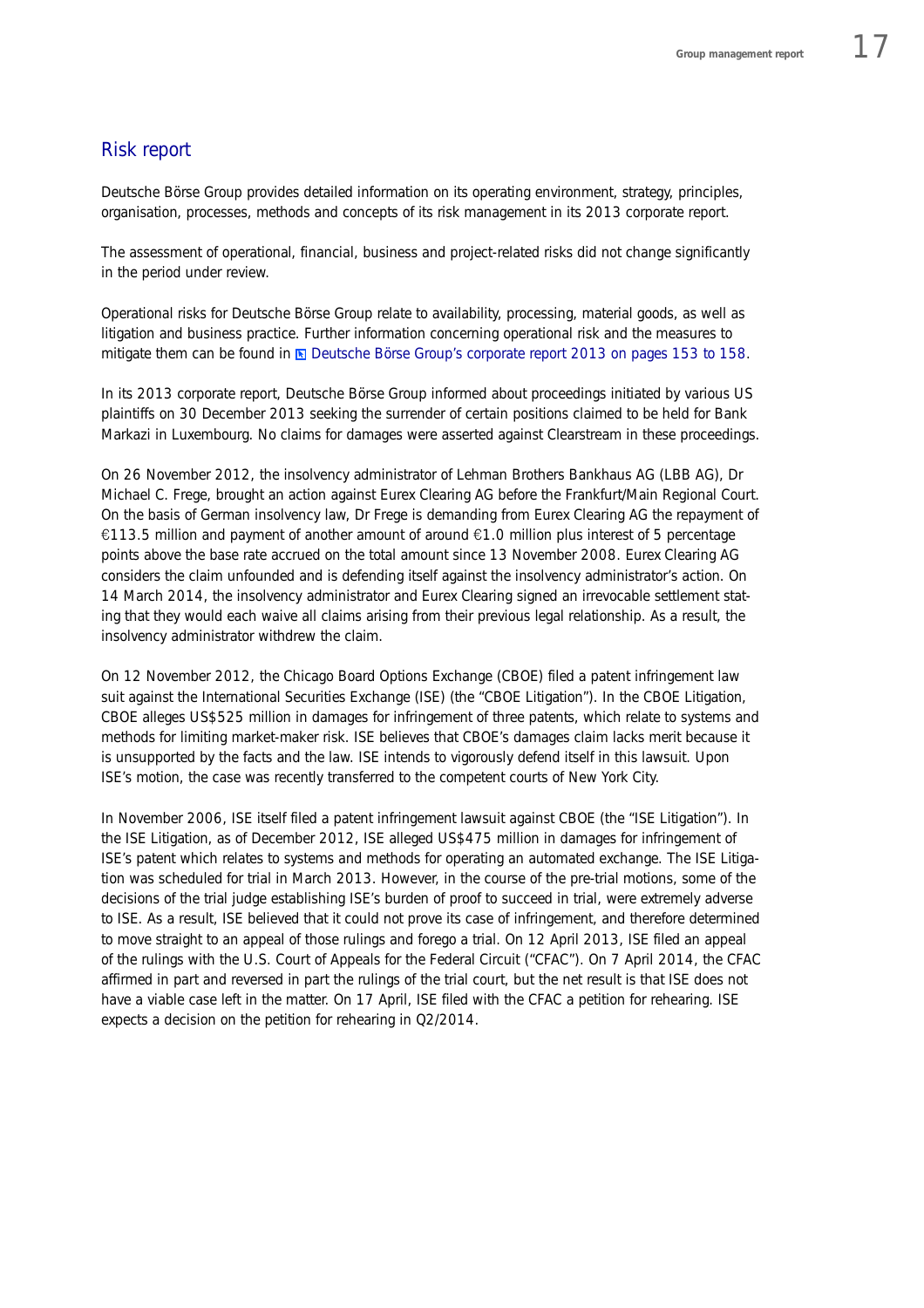On 2 April 2014, Deutsche Börse AG announced ad hoc that Clearstream Banking S.A. has been informed by its U.S. counsels, that the United States Attorney for the Southern District of New York has made Clearstream subject of criminal investigation in connection with alleged violations of U.S. money laundering and Iran sanction laws. Currently, while Clearstream is cooperating with the U.S. Attorney, the investigation is in a very early stage.

Deutsche Börse Group is exposed to financial risks mainly in the form of credit risk and liquidity risk in the financial institutes Clearstream Holding group and Eurex Clearing AG. In addition, the Group's cash investments and receivables are subject to credit risk. The majority of cash investments involve shortterm transactions that are collateralised, thus minimising liquidity risk as well as market risk from cash investments. Market risk is immaterial for the entire Group. Further information on financial risks can be found on **R** pages 158 to 164 of the 2013 corporate report.

Business risk reflects the sensitivity of the Group to macroeconomic developments and its vulnerability to event risk, such as regulatory initiatives or changes in the competitive environment. In addition, it includes the Group's strategic risk, which relates to the impact of risk on the business strategy and any resulting adjustment to the strategy. Furthermore, external factors such as the performance and volatility of the capital markets or a lack of investor confidence in the financial markets may impact financial performance. Further information concerning business risks can be found in the  $\boxtimes$  2013 corporate report on pages 164 and 165.

Currently, the Group is pursuing several major projects. These are constantly monitored to identify risks at an early stage and enable appropriate countermeasures to be taken. Further information concerning project risks can be found in the **E** 2013 corporate report on page 165.

The Group evaluates its risk situation on an ongoing basis. Taking into account the stress test calculations performed, the required economic capital and earnings at risk as well as the risk management system, which it considers to be effective, the Executive Board of Deutsche Börse AG is of the opinion that the risk-bearing capacity of the Group is sufficient. A significant change in the Group's risk profile cannot be identified at present.

# Report on opportunities

Deutsche Börse Group's management of opportunities aims to identify and assess opportunities as early as possible and to initiate appropriate measures in order to take advantage of opportunities and transform them into business success. At present the Executive Board cannot identify any significant change in the Group's opportunities that were described in detail in the 2013  $\overline{N}$  corporate report on pages 177 to 180. As part of its growth strategy, Deutsche Börse Group has already reached two milestones relating to the structural growth opportunities described in the corporate report.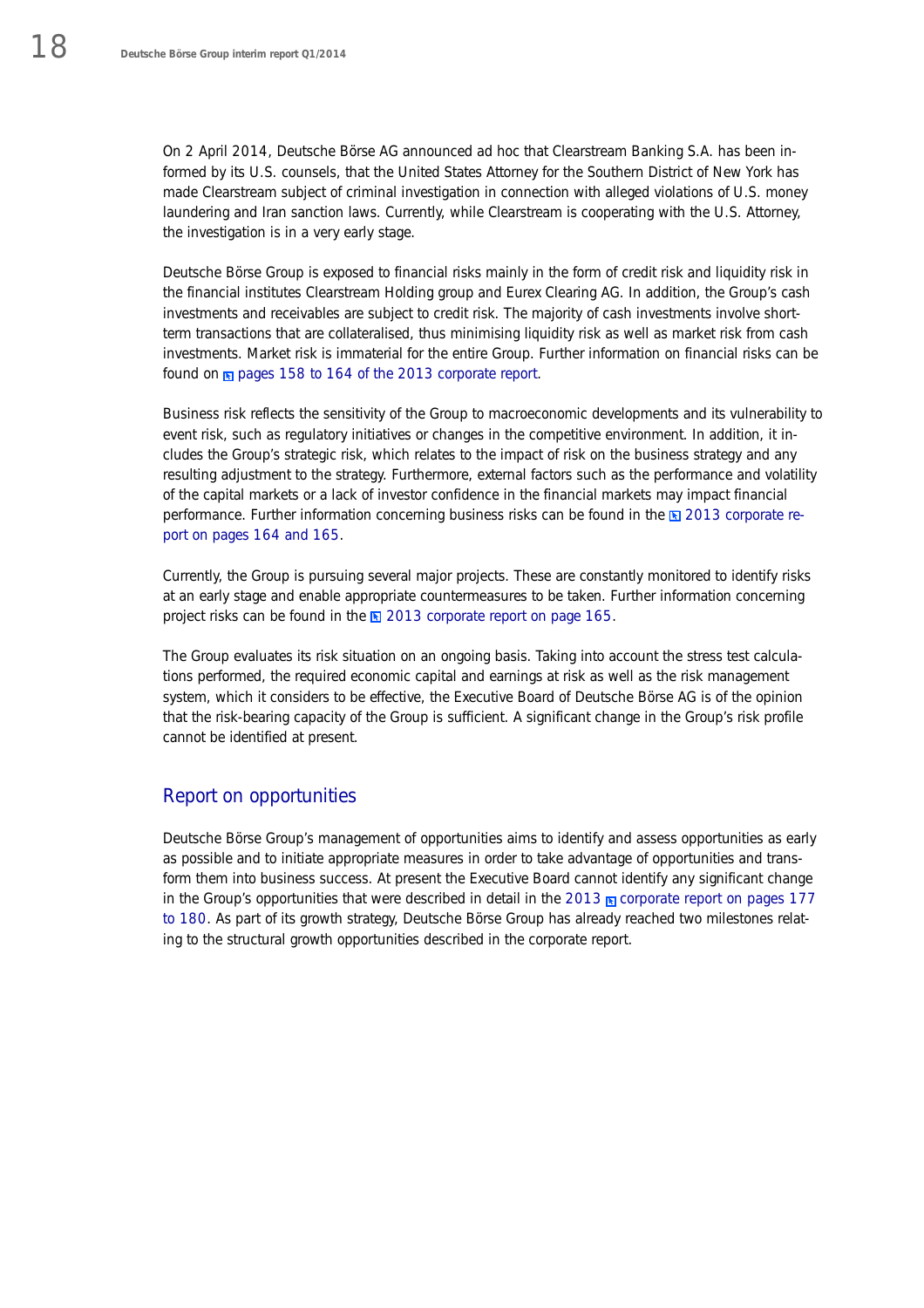#### **Clearing of OTC derivatives: EMIR licence for Eurex Clearing**

On 10 April, Eurex Clearing, Deutsche Börse Group's clearing house, received a clearing house licence in accordance with EMIR from the Bundesanstalt für Finanzdienstleistungsaufsicht (BaFin, the German Federal Financial Supervisory Authority). The granting of the licence confirms full compliance of Eurex Clearing's clearing services with the EMIR rules. This means that Eurex Clearing can already provide services to its participants to help them prepare for the impending clearing obligation for derivatives.

#### **Expansion in Asia: closer German-Chinese cooperation**

At the end of March, Deutsche Börse and Bank of China announced their strategic cooperation in Berlin in the presence of Chinese President Xi Jinping and German Chancellor Angela Merkel. The strategic partnership will see Bank of China become a trading and clearing member of Deutsche Börse Group and will give Chinese issuers and Asian investors direct access to the German and European capital markets. The extended cooperation is an important milestone in the further implementation of Deutsche Börse Group's corporate strategy, which has identified the Asia-Pacific region as one of its focal points. The agreement also calls on the two companies to develop the financial infrastructure needed to underpin further cooperation between China and Germany and to support the internationalisation of the renminbi by promoting Frankfurt/Main as the European offshore centre for the currency. In addition to the cooperation between Deutsche Börse and Bank of China, it was also announced that the financial centre of Frankfurt would in future be the only venue in the euro zone where trades in the Chinese currency, the renminbi, can be settled. A memorandum of understanding detailing the clearing of payments denominated in renminbi was signed by the Bundesbank and the PRC's central bank, the People's Bank of China.

# Report on expected developments

The report on expected developments describes how Deutsche Börse Group is expected to perform in financial year 2014. It contains statements and information on events in the future. These forwardlooking statements and information are based on the company's expectations and assumptions at the time of publication of this report. In turn, these are subject to known and unknown opportunities, risks and uncertainties. Numerous factors influence the Group's success, its business strategy and financial results. Many of these factors are outside the company's control. Should opportunities, risks, or uncertainties materialise or one of the assumptions made turn out to be incorrect, the actual development of the Group could deviate either positively or negatively from the expectations and assumptions contained in the forward-looking statements and information contained in this report on expected developments.

Deutsche Börse Group is not planning any fundamental change to its operating policies in the coming years. At present, the Executive Board cannot identify any deviation from the forecast described in detail on **b** pages 171 to 182 of the corporate report 2013.

#### **Development of results of operations**

For the remainder of financial year 2014, Deutsche Börse Group does not expect any material deviation from the forecasts for its operating environment made in its 2013 consolidated financial statements.

For the forecast period, the uncertainty about the future behaviour of capital market participants continues to make specific forecasts of the results of operations difficult. As part of its budget planning process, the company has therefore developed different possible scenarios for its results of operations in 2014 and has published them on  $\blacksquare$  pages 178 to 179 of the corporate report 2013.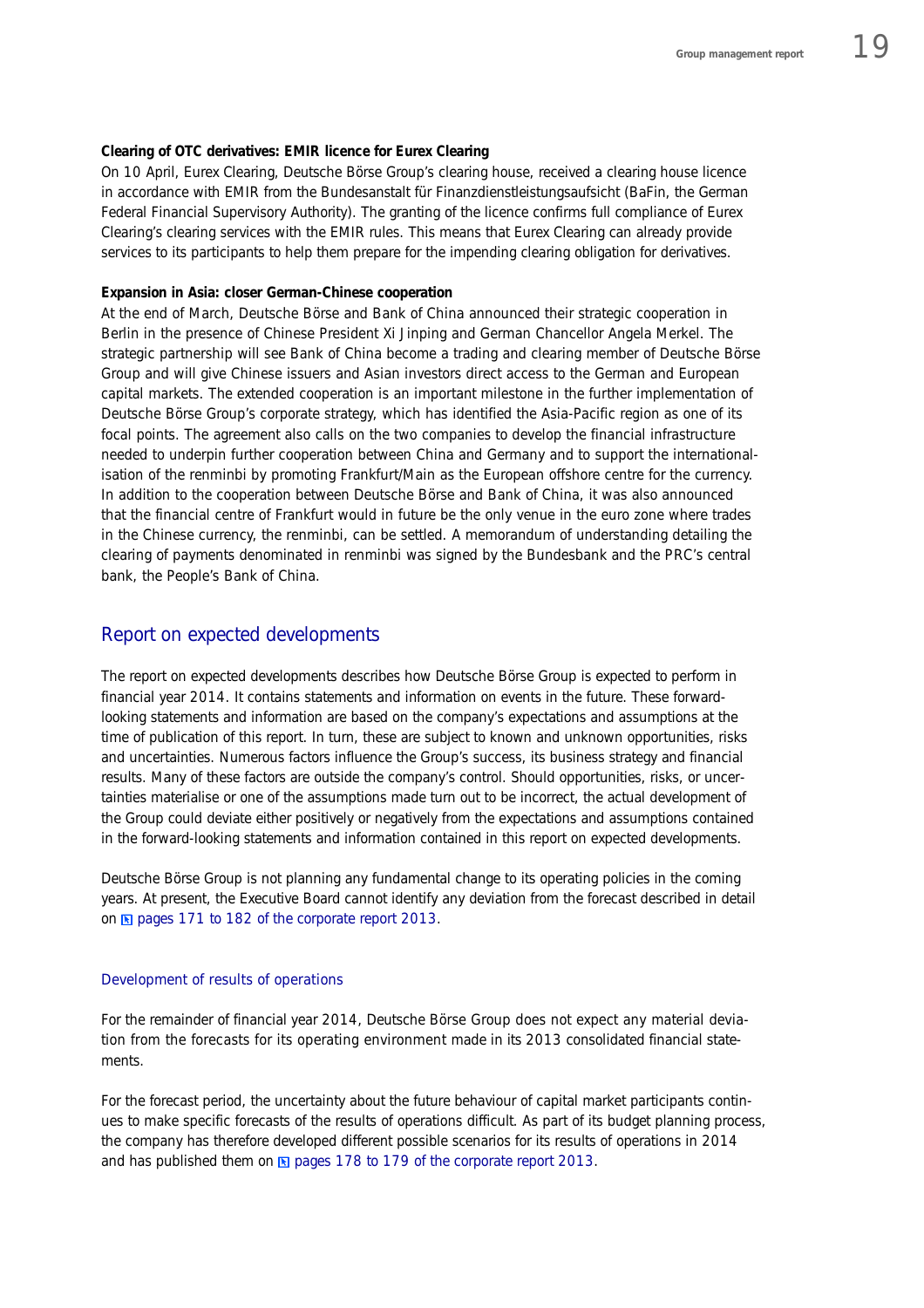However, as at the publication date of this Group interim management report, the company expects that special factors affecting operating costs will increase by €10 million to some €30 million, owing to the acquisition of Citco Global Securities Services announced in April 2014.

### **Development of the Group's financial position**

The company expects cash flows from operating activities to remain clearly positive in the future; these are Deutsche Börse Group's main financing instrument. The company plans to invest amounts of around €150 million per year in intangible assets and property, plant and equipment during the forecast period on a consolidated basis. The investments will serve primarily to develop new products and services in the Eurex and Clearstream segments and enhance existing ones. The total mainly comprises investments in the trading infrastructure and risk management functionalities.

As a rule, the Group aims to achieve a dividend distribution ratio of 40 to 60 per cent of adjusted consolidated net income. Moreover, it implements share buy-backs in order to distribute to its shareholders funds not required for the Group's operating business and its further development. This policy is determined at all times by the company's capital requirements, which depend on the legal and supervisory framework as well as requirements relating to its credit rating, economic capital and liquidity.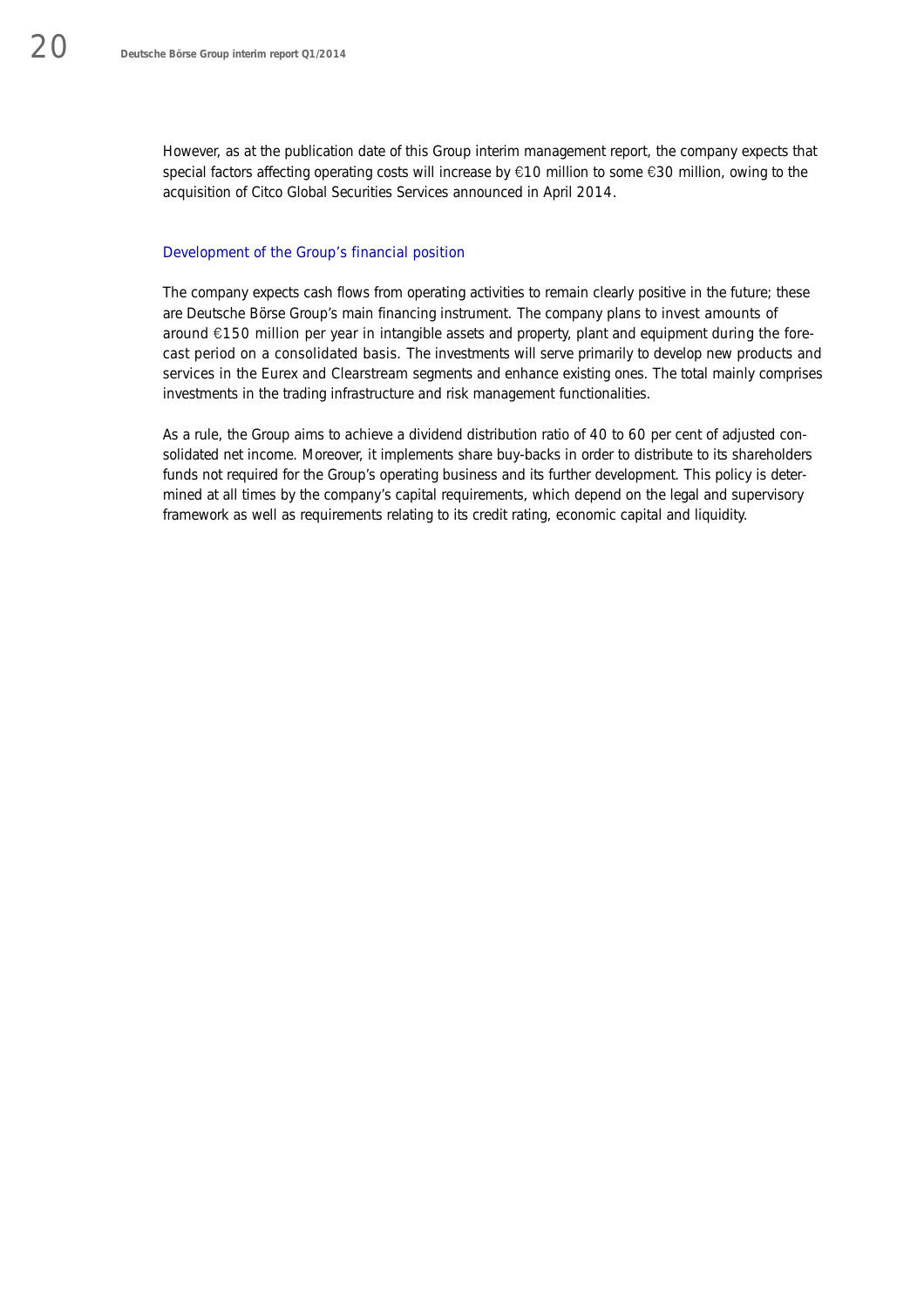**Group management report** 21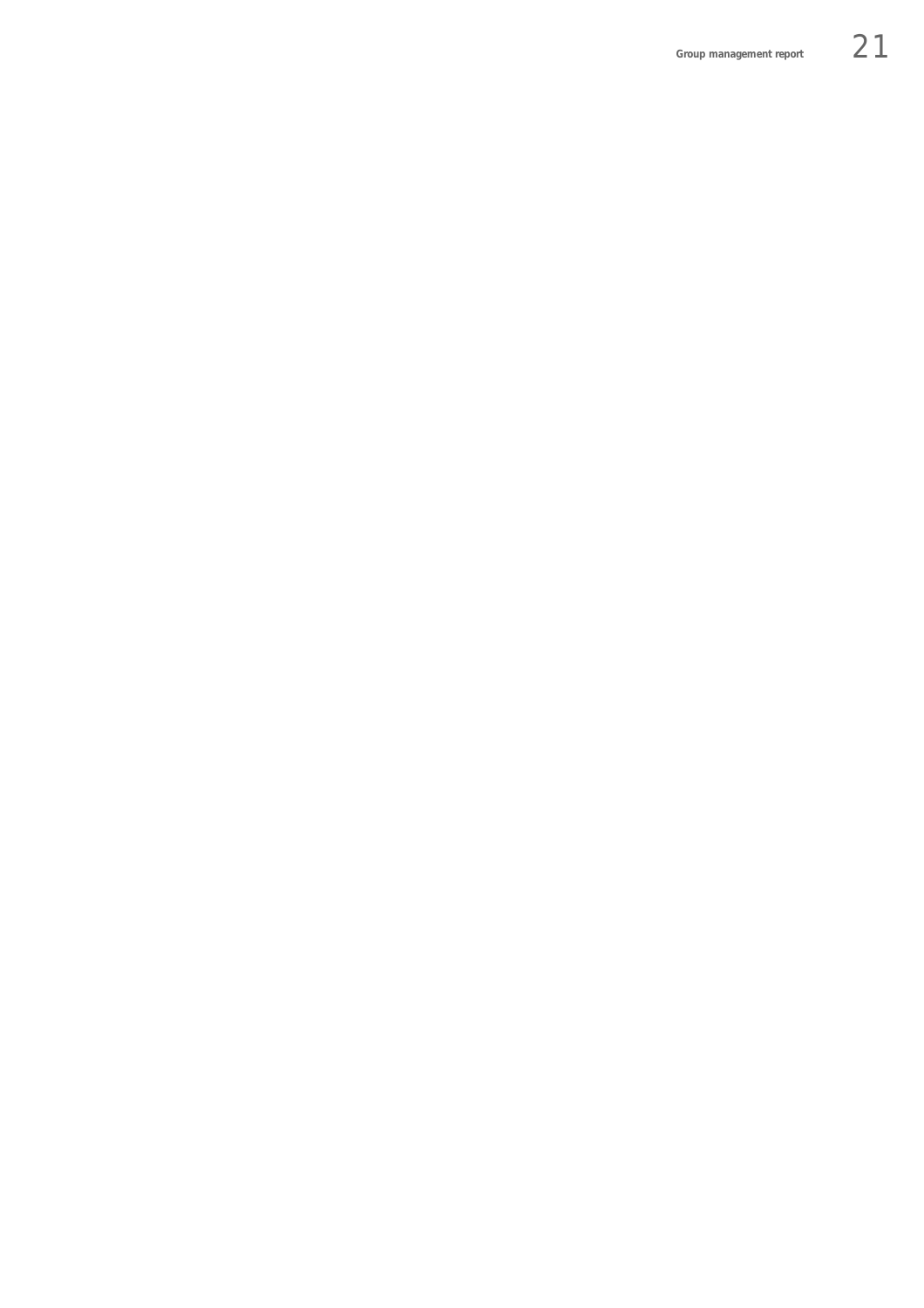# Consolidated income statement

# for the period 1 January to 31 March 2014

|                                                                    | <b>Note</b>    | 31 Mar 2014<br>€m | Quarter ended<br>31 Mar 2013<br>€m |
|--------------------------------------------------------------------|----------------|-------------------|------------------------------------|
| Sales revenue                                                      |                | 589.8             | 541.2                              |
| Net interest income from banking business                          |                | 8.4               | 8.2                                |
| Other operating income                                             | $\overline{4}$ | 3.2               | 5.2                                |
| Total revenue                                                      |                | 601.4             | 554.6                              |
| Volume-related costs                                               |                | $-87.2$           | $-70.3$                            |
| Net revenue (total revenue less volume-related costs)              |                | 514.2             | 484.3                              |
| Staff costs                                                        |                | $-109.0$          | $-165.9$                           |
| Depreciation, amortisation and impairment losses                   |                | $-30.1$           | $-28.3$                            |
| Other operating expenses                                           | 5              | $-108.7$          | $-101.1$                           |
| Operating costs                                                    |                | $-247.8$          | $-295.3$                           |
| Result from equity investments                                     |                | 63.5              | 3.0                                |
| Earnings before interest and tax (EBIT)                            |                | 329.9             | 192.0                              |
| Financial income                                                   |                | 3.2               | 1.1                                |
| Financial expense                                                  |                | $-14.1$           | $-24.3$                            |
| Earnings before tax (EBT)                                          |                | 319.0             | 168.8                              |
| Other tax                                                          |                | $-0.4$            | $-0.3$                             |
| Income tax expense                                                 |                | $-91.3$           | $-43.6$                            |
| Net profit for the period                                          |                | 227.3             | 124.9                              |
| thereof shareholders of parent company (net income for the period) |                | 219.0             | 121.2                              |
| thereof non-controlling interests                                  |                | 8.3               | 3.7                                |
| Earnings per share (basic) $(E)$                                   | 13             | 1.19              | 0.66                               |
| Earnings per share (diluted) $(E)$                                 | 13             | 1.19              | 0.66                               |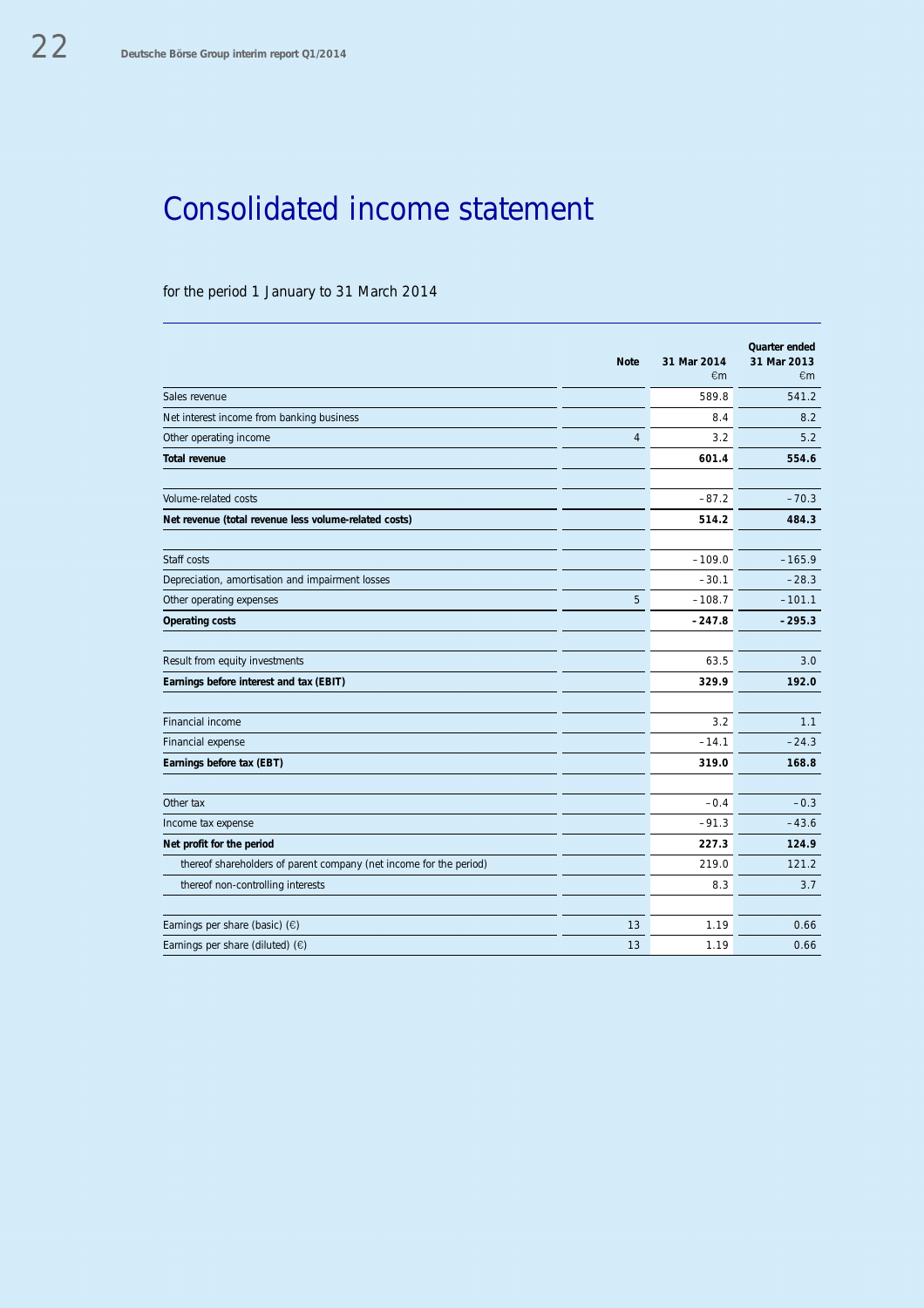# Consolidated statement of comprehensive income

# for the period 1 January to 31 March 2014

|                                                                     | <b>Note</b> | 31 Mar 2014<br>$\epsilon$ m | Quarter ended<br>31 Mar 2013<br>$\epsilon$ m |
|---------------------------------------------------------------------|-------------|-----------------------------|----------------------------------------------|
| Net profit for the period reported in consolidated income statement |             | 227.3                       | 124.9                                        |
| Items that will not be reclassified to profit or loss:              |             |                             |                                              |
| Changes from defined benefit obligations                            | 8           | $-9.0$                      | 11.8                                         |
| Deferred taxes                                                      |             | 2.5                         | $-3.1$                                       |
|                                                                     |             | $-6.5$                      | 8.7                                          |
| Items that may be reclassified subsequently to profit or loss:      |             |                             |                                              |
| Exchange rate differences <sup>1)</sup>                             | 8           | 0.9                         | 27.4                                         |
| Remeasurement of cash flow hedges                                   |             | 0.6                         | $-0.4$                                       |
| Remeasurement of other financial instruments                        |             | $-1.2$                      | 0.8                                          |
| Deferred taxes                                                      | 8           | 0.1                         | $-15.7$                                      |
|                                                                     |             | 0.4                         | 12.1                                         |
| Other comprehensive income after tax                                |             | $-6.1$                      | 20.8                                         |
|                                                                     |             |                             |                                              |
| Total comprehensive income                                          |             | 221.2                       | 145.7                                        |
| thereof shareholders of parent company                              |             | 212.9                       | 142.0                                        |
| thereof non-controlling interests                                   | 8           | 8.3                         | 3.7                                          |

1) Exchange rate differences include €0.3 million (31 March 2013: €1.6 million) that were taken directly to accumulated profit as part of the result from equity investments.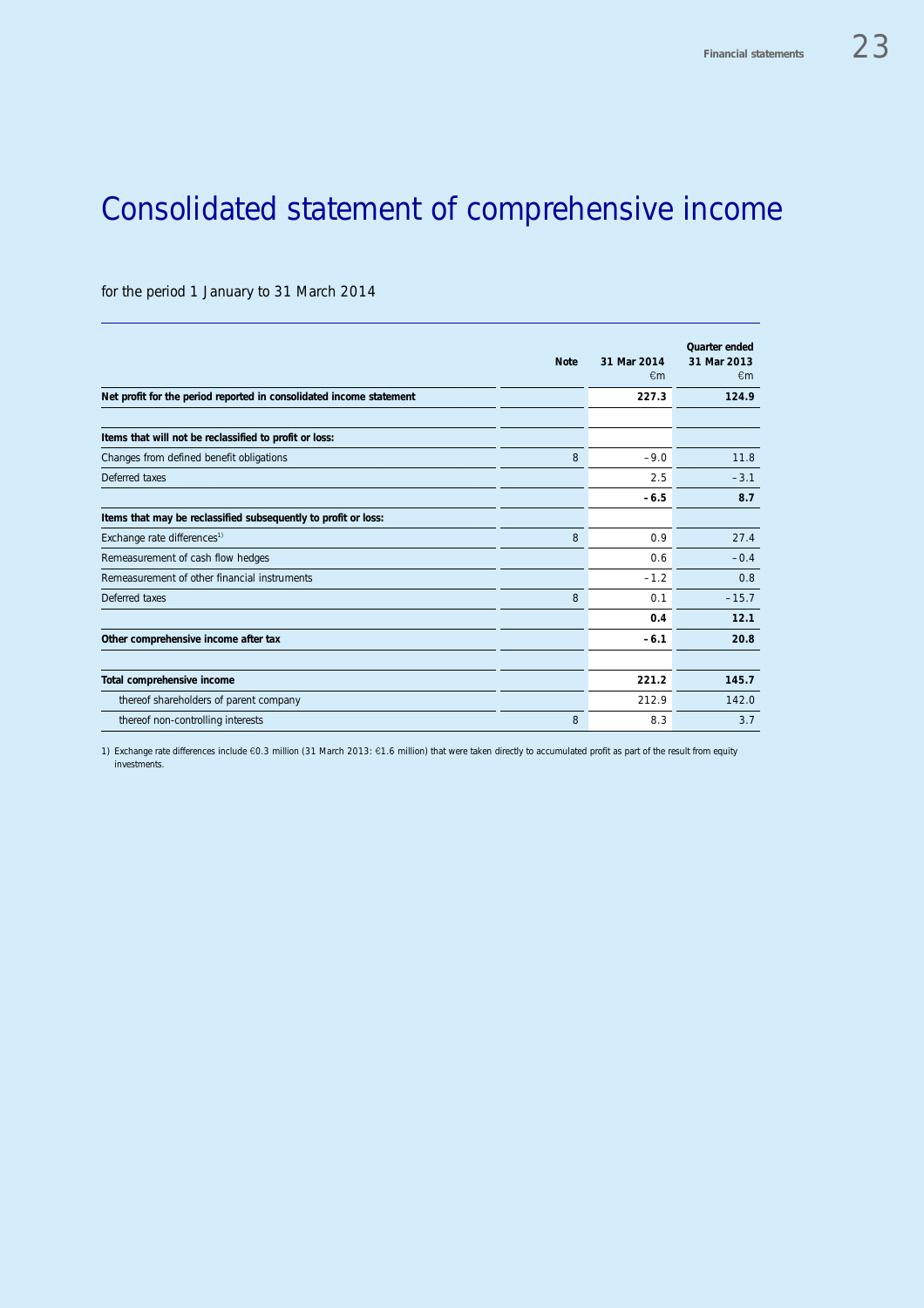# Consolidated balance sheet

#### as at 31 March 2014

# Assets **Note 31 Mar 2014 31 Dec 2013 31 Mar 2013**  €m €m €m **NON-CURRENT ASSETS Intangible assets** 6 Software 178.8 149.7 Goodwill 2,084.0 2,042.6 2,106.8 Payments on account and construction in progress 103.2 85.2 75.1 Other intangible assets 890.7 and 1990.7 and 2011 12:00 and 2012 12:00 and 2012 12:00 and 2012 12:00 and 2012 12:00 and 2012 12:00 and 2012 12:00 and 2012 12:00 and 2012 12:00 and 2012 12:00 and 2012 12:00 and 2012 12:00 a **3,284.5 3,158.7 3,222.3 Property, plant and equipment** 6 Fixtures and fittings 35.9 37.3 42.3 Computer hardware, operating and office equipment 63.4 69.9 76.4 Payments on account and construction in progress 0.1 0.1 0.1 1.7 1.7 **99.4 107.3 120.4 Financial assets 7** Investments in associates and joint ventures 75.4 183.4 210.1 Other equity investments 23.9 25.4 Receivables and securities from banking business 1,271.9 1,271.9 1,178.3 1,418.3 Other financial instruments 23.9 25.6 24.0 Other loans  $0.4$  0.2  $0.4$  0.2  $0.4$  0.2  $0.2$ **1,523.9 1,411.6 1,678.0** Financial instruments of the central counterparties and the central counterparties of the central counterparties of the central counterparties and the central counterparties of the central counterparties of the central cou Other non-current assets 8.8 Deferred tax assets 53.1 **53.1** 49.0 52.5 **Total non-current assets 11,605.7 8,796.9 5,082.0 CURRENT ASSETS Receivables and other current assets**  Financial instruments of the central counterparties 195,766.3 153,546.8 196,706.1 Receivables and securities from banking business 15,641.5 9,544.0 13,653.7 Trade receivables 238.5 238.5 238.5 238.5 238.5 238.5 238.5 238.5 238.5 238.5 238.5 238.5 238.5 238.5 238.5 238.5 238.5 238.5 238.5 238.5 238.5 238.5 238.5 238.5 238.5 238.5 238.5 238.5 238.5 238.5 238.5 238.5 238.5 238.5 Receivables from related parties 6.1 Automobiles from related parties 6.1 Automobiles from related parties 6.3 Income tax receivables<sup>1)</sup> 20.4 40.4 91.3 Other current assets 226.3 273.7 226.3 Available-for-sale financial assets 0 35.6 0.9 **212,117.6 163,663.4 210,920.1** Restricted bank balances 19,580.8 16,221.7 16,655.2 Other cash and bank balances **792.0** 627.9 1,270.1 **Total current assets 232,490.4 180,513.0 228,845.4**

1) Thereof €8.8 million (31 December 2013: €8.8 million and 31 March 2013: €10.6 million) with a remaining maturity of more than one year from corporation tax credits in accordance with section 37 (5) of the Körperschaftsteuergesetz (KStG, the German Corporation Tax Act).

**Total assets** 10 **244,096.1 189,309.9 233,927.4**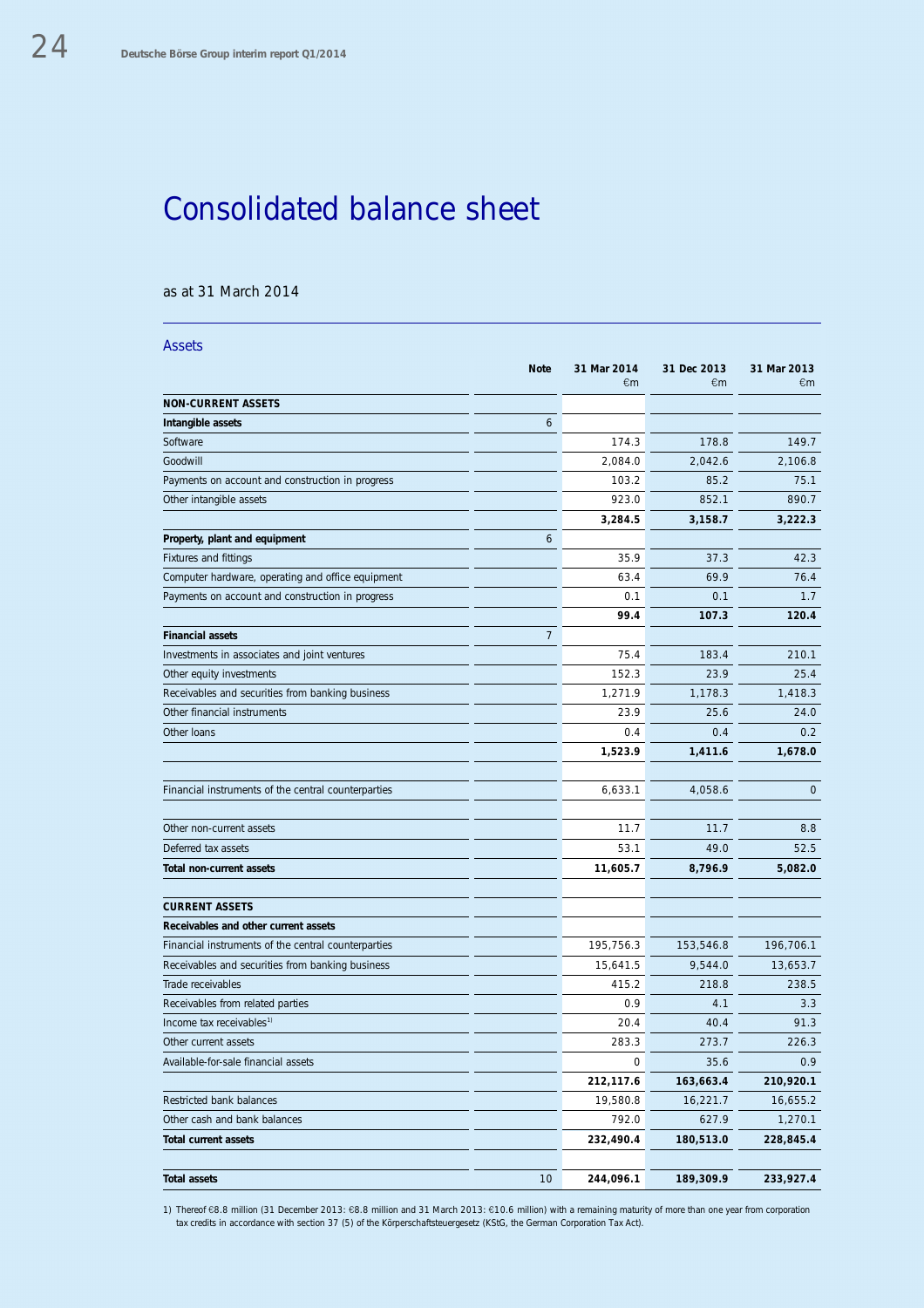# Equity and liabilities

|                                                     | <b>Note</b> | 31 Mar 2014<br>€m | 31 Dec 2013<br>€m | 31 Mar 2013<br>$\epsilon$ m |
|-----------------------------------------------------|-------------|-------------------|-------------------|-----------------------------|
| <b>EQUITY</b>                                       | 8           |                   |                   |                             |
| Subscribed capital                                  |             | 193.0             | 193.0             | 193.0                       |
| Share premium                                       |             | 1,249.0           | 1,249.0           | 1,249.0                     |
| Treasury shares                                     |             | $-446.6$          | $-446.6$          | $-449.8$                    |
| Revaluation surplus                                 |             | 22.5              | 29.4              | 23.4                        |
| Accumulated profit                                  |             | 2,231.3           | 2,011.8           | 2,070.6                     |
| Shareholders' equity                                |             | 3,249.2           | 3,036.6           | 3,086.2                     |
| Non-controlling interests                           |             | 311.8             | 231.4             | 226.6                       |
| Total equity                                        |             | 3,561.0           | 3,268.0           | 3,312.8                     |
| NON-CURRENT LIABILITIES                             |             |                   |                   |                             |
| Provisions for pensions and other employee benefits | 9           | 92.9              | 80.2              | 88.0                        |
| Other non-current provisions                        |             | 102.6             | 113.2             | 115.9                       |
| Deferred tax liabilities                            |             | 289.9             | 243.4             | 297.1                       |
| Interest-bearing liabilities                        |             | 1,522.7           | 1,521.9           | 1,545.3                     |
| Financial instruments of the central counterparties |             | 6,633.1           | 4,058.6           | $\mathbf 0$                 |
| Other non-current liabilities                       |             | 3.4               | 2.6               | 5.7                         |
| Total non-current liabilities                       |             | 8,644.6           | 6,019.9           | 2,052.0                     |
| <b>CURRENT LIABILITIES</b>                          |             |                   |                   |                             |
| Tax provisions                                      |             | 230.7             | 266.8             | 220.5                       |
| Other current provisions                            |             | 112.0             | 223.6             | 111.6                       |
| Financial instruments of the central counterparties |             | 195,746.3         | 153,046.8         | 196,206.1                   |
| Liabilities from banking business                   |             | 15,541.3          | 9,725.3           | 14,175.2                    |
| Other bank loans and overdrafts                     |             | 1.3               | 0.1               | 0.2                         |
| Trade payables                                      |             | 257.5             | 123.7             | 86.5                        |
| Liabilities to related parties                      |             | 1.5               | 1.9               | 16.9                        |
| Cash deposits by market participants                |             | 19,580.8          | 16,221.7          | 16,655.2                    |
| Other current liabilities                           |             | 419.1             | 412.1             | 1,090.4                     |
| <b>Total current liabilities</b>                    |             | 231,890.5         | 180,022.0         | 228,562.6                   |
| <b>Total liabilities</b>                            |             | 240,535.1         | 186,041.9         | 230,614.6                   |
|                                                     |             |                   |                   |                             |
| Total equity and liabilities                        | 10          | 244,096.1         | 189,309.9         | 233,927.4                   |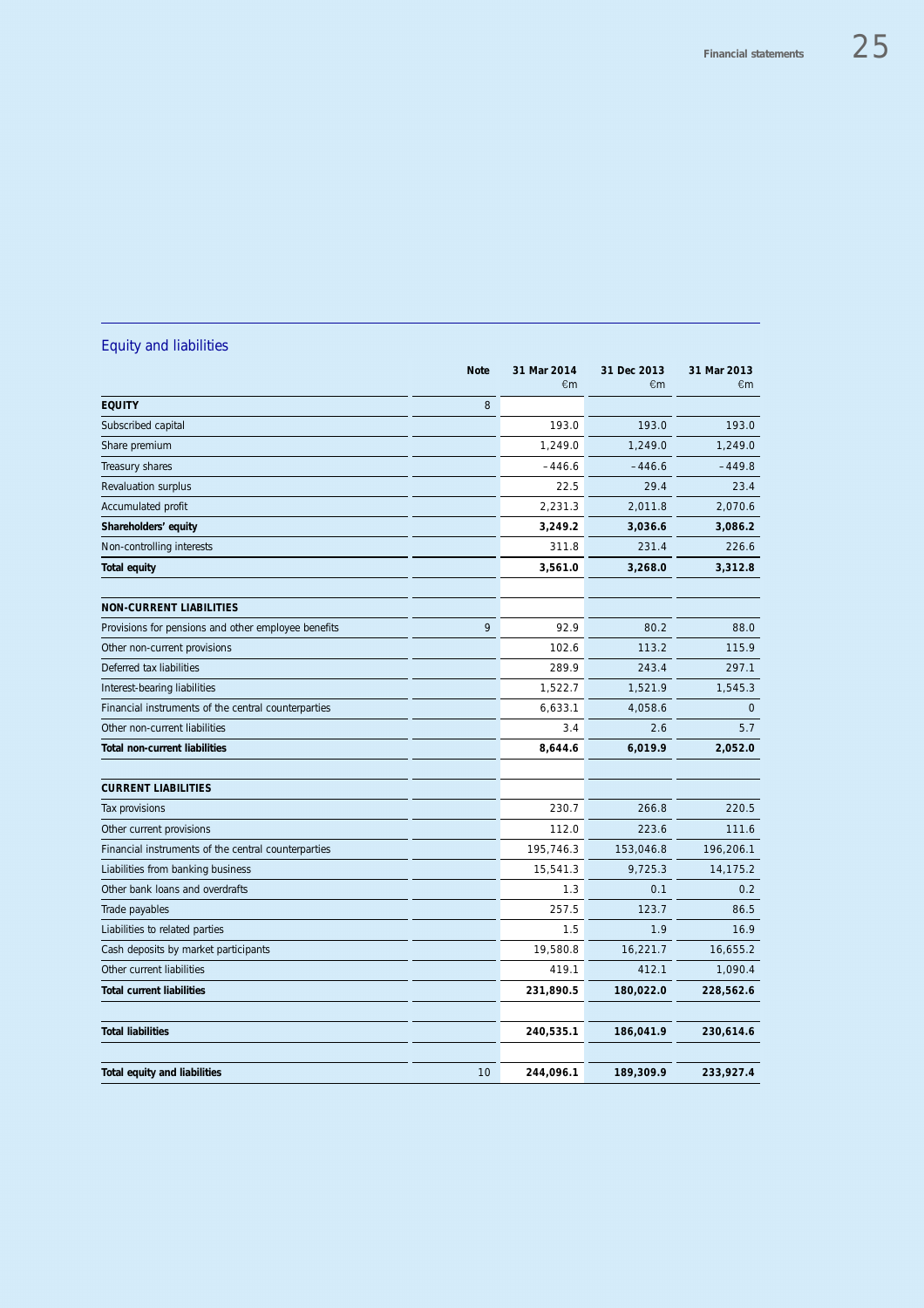# Consolidated cash flow statement

# for the period 1 January to 31 March 2014

|                                                                                                                                                  |             |                             | Quarter ended     |                   | Twelve-months period as at  |
|--------------------------------------------------------------------------------------------------------------------------------------------------|-------------|-----------------------------|-------------------|-------------------|-----------------------------|
|                                                                                                                                                  | <b>Note</b> | 31 Mar 2014<br>$\epsilon$ m | 31 Mar 2013<br>€m | 31 Mar 2014<br>€m | 31 Mar 2013<br>$\epsilon$ m |
| Net profit for the period                                                                                                                        |             | 227.3                       | 124.9             | 597.6             | 644.4                       |
| Depreciation, amortisation and impairment<br>losses                                                                                              | 6           | 30.1                        | 28.3              | 120.6             | 108.6                       |
| Increase/(decrease) in non-current provisions                                                                                                    |             | $-6.9$                      | 39.7              | $-14.5$           | 35.5                        |
| Deferred tax expense/(income)                                                                                                                    | 8           | 26.0                        | 5.8               | 22.3              | $-50.8$                     |
| Cash flows from derivatives                                                                                                                      |             | $\mathbf{O}$                | $-14.0$           | $-2.5$            | $-14.0$                     |
| Other non-cash (income)/expense                                                                                                                  |             | $-41.4$                     | $-4.8$            | $-22.9$           | 17.1                        |
| Changes in working capital, net of non-cash<br>items:                                                                                            |             | $-181.9$                    | $-33.6$           | 4.7               | $-28.9$                     |
| (Increase)/decrease in receivables and<br>other assets                                                                                           |             | $-100.0$                    | $-28.1$           | $-58.1$           | $-7.2$                      |
| Increase/(decrease) in current liabilities                                                                                                       |             | $-81.7$                     | $-5.2$            | 66.2              | $-10.4$                     |
| Increase in non-current liabilities                                                                                                              |             | $-0.2$                      | $-0.3$            | $-3.4$            | $-11.3$                     |
| Net loss on disposal of non-current assets                                                                                                       |             | 0                           | $\mathbf{O}$      | $-1.1$            | 1.8                         |
| Cash flows from operating activities<br>excluding CCP positions                                                                                  |             | 53.2                        | 146.3             | 704.2             | 713.7                       |
| Changes from liabilities from CCP positions                                                                                                      |             | 3.2                         | $-30.7$           | 58.7              | 122.5                       |
| Changes in receivables from CCP positions                                                                                                        |             | 0.3                         | $-74.2$           | $-19.3$           | $-32.8$                     |
| Cash flows from operating activities                                                                                                             |             | 56.7                        | 41.4              | 743.6             | 803.4                       |
| Payments to acquire intangible assets                                                                                                            |             | $-20.4$                     | $-18.9$           | $-100.5$          | $-105.0$                    |
| Payments to acquire property, plant and<br>equipment                                                                                             |             | $-1.5$                      | $-3.5$            | $-26.6$           | $-41.8$                     |
| Payments to acquire non-current financial<br>instruments                                                                                         |             | $-133.7$                    | $-12.7$           | $-135.8$          | $-232.6$                    |
| Payments to acquire investments in associates<br>and joint ventures                                                                              |             | $-1.2$                      | $\mathbf 0$       | $-36.3$           | $-0.8$                      |
| Payments to acquire subsidiaries, net of cash<br>acquired                                                                                        |             | 58.4                        | $\mathbf{O}$      | 63.6              | $-295.5$                    |
| Proceeds from the disposal of shares in<br>associates and joint ventures                                                                         |             | 0                           | $\overline{O}$    | $\circ$           | 21.5                        |
| (Net increase)/net decrease in current<br>receivables and securities from banking<br>business with an original term greater than<br>three months |             | 588.2                       | 0                 | $-104.0$          | 379.0                       |
| Proceeds from disposals of available-for-sale                                                                                                    |             |                             |                   |                   |                             |
| non-current financial instruments                                                                                                                |             | 81.9                        | 2.3               | 114.9             | 394.4                       |
| Cash flows from investing activities                                                                                                             |             | 571.7                       | $-32.8$           | $-224.7$          | 119.2                       |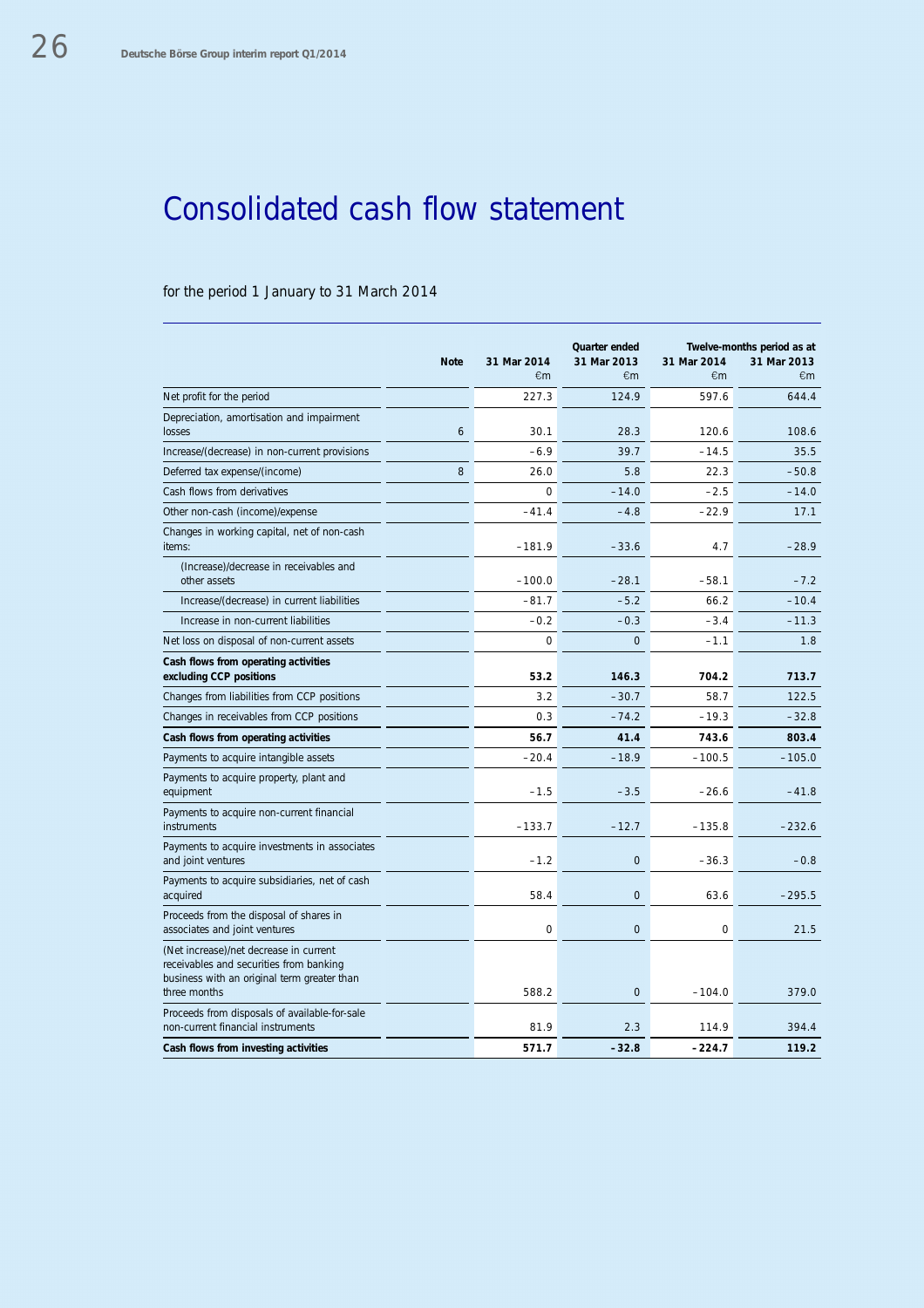|                                           |             |              | Quarter ended |             | Twelve-months period as at |
|-------------------------------------------|-------------|--------------|---------------|-------------|----------------------------|
|                                           | <b>Note</b> | 31 Mar 2014  | 31 Mar 2013   | 31 Mar 2014 | 31 Mar 2013                |
|                                           |             | €m           | $\epsilon$ m  | €m          | $\epsilon$ m               |
| Purchase of treasury shares               |             | 0            | $-1.2$        | 0           | $-199.4$                   |
| Proceeds from sale of treasury shares     |             | 0            | $\mathbf{0}$  | 1.9         | 1.2                        |
| Payments to non-controlling interests     |             | 0            | $\mathbf{0}$  | $-8.3$      | $-14.6$                    |
| Repayment of long-term financing          |             | 0            | $\mathbf{0}$  | $-797.8$    | $-309.2$                   |
| Proceeds from long-term financing         |             | $\mathbf{O}$ | 594.5         | $\mathbf 0$ | 1,194.5                    |
| Repayment of short-term financing         |             | $-100.0$     | $\mathbf{0}$  | $-1,280.0$  | $-792.5$                   |
| Proceeds from short-term financing        |             | 89.9         | $\mathbf{0}$  | 1,369.7     | 789.3                      |
| Dividends paid                            |             | 0            | $\mathbf{0}$  | $-386.5$    | $-622.9$                   |
| Cash flows from financing activities      |             | $-10.1$      | 593.3         | $-1,101.0$  | 46.4                       |
|                                           |             |              |               |             |                            |
| Net change in cash and cash equivalents   |             | 618.3        | 601.9         | $-582.1$    | 969.0                      |
|                                           |             |              |               |             |                            |
| Effect of exchange rate differences       |             | 0.4          | 1.8           | $-3.1$      | 1.9                        |
| Cash and cash equivalents as at beginning |             |              |               |             |                            |
| of period                                 |             | $-56.2$      | 544.0         | 1,147.7     | 176.8                      |
| Cash and cash equivalents as at end       |             |              |               |             |                            |
| of period                                 | 12          | 562.5        | 1,147.7       | 562.5       | 1,147.7                    |
|                                           |             |              |               |             |                            |
| Interest income and other similar income  |             | 3.3          | 0.6           | 8.3         | 6.8                        |
| Dividends received                        |             | 17.2         | 0.6           | 29.5        | 12.4                       |

Interest paid  $-3.0$  –93.9 – 117.3 Income tax paid –84.8 –49.8 –49.8 – 128.3 – 204.9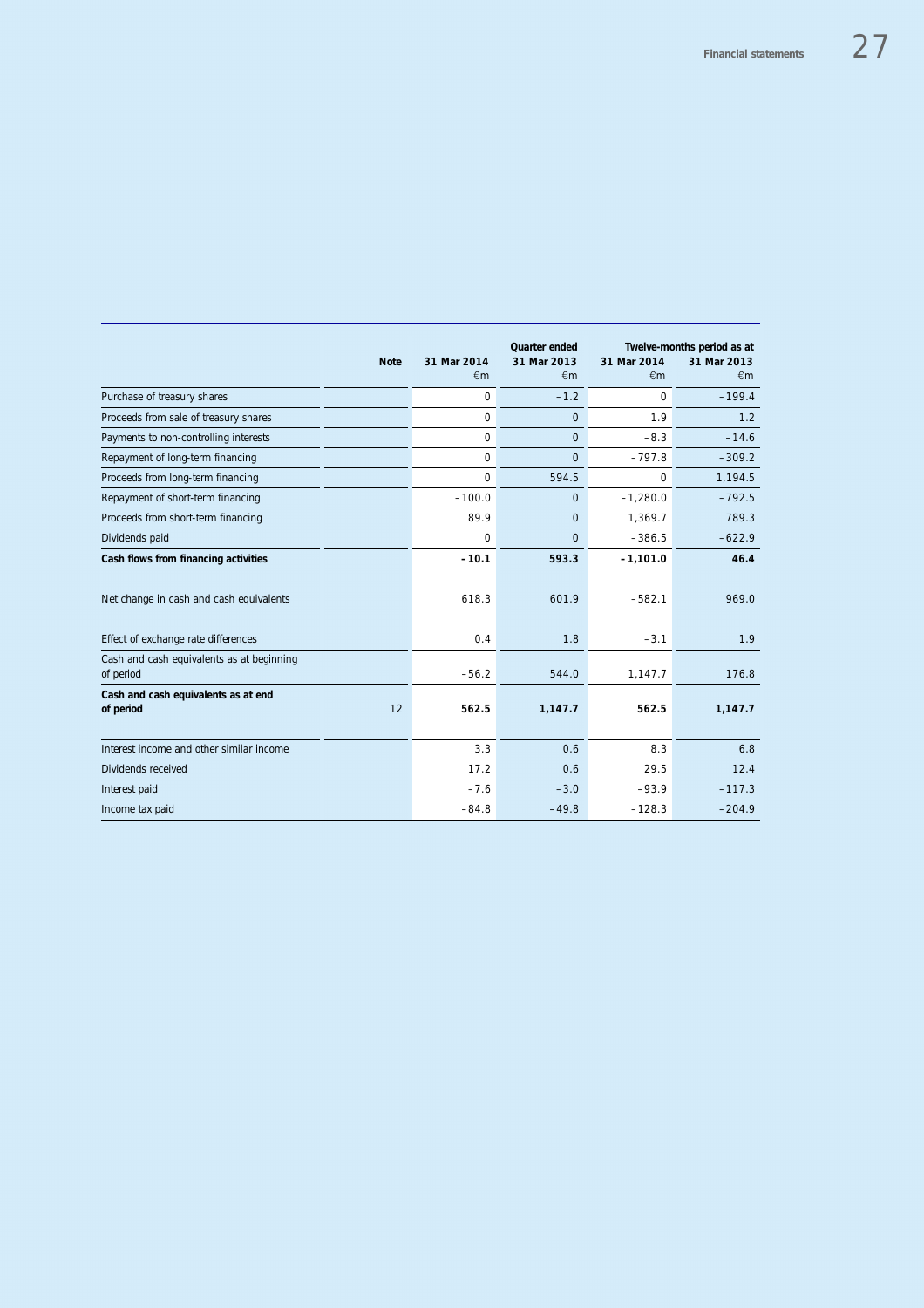# Consolidated statement of changes in equity

# for the period 1 January to 31 March 2014

|                                                    | <b>Note</b> |                   |                                              | thereof included in total<br>comprehensive income |                                    |
|----------------------------------------------------|-------------|-------------------|----------------------------------------------|---------------------------------------------------|------------------------------------|
|                                                    |             | 31 Mar 2014<br>€m | Quarter ended<br>31 Mar 2013<br>$\epsilon$ m | 31 Mar 2014<br>€m                                 | Quarter ended<br>31 Mar 2013<br>€m |
| Subscribed capital                                 |             |                   |                                              |                                                   |                                    |
| Balance as at 1 January                            |             | 193.0             | 193.0                                        |                                                   |                                    |
| Balance as at 31 March                             |             | 193.0             | 193.0                                        |                                                   |                                    |
| Share premium                                      |             |                   |                                              |                                                   |                                    |
| Balance as at 1 January                            |             | 1,249.0           | 1,249.0                                      |                                                   |                                    |
| Balance as at 31 March                             |             | 1,249.0           | 1,249.0                                      |                                                   |                                    |
| Treasury shares                                    |             |                   |                                              |                                                   |                                    |
| Balance as at 1 January                            |             | $-446.6$          | $-448.6$                                     |                                                   |                                    |
| Purchase of treasury shares                        |             | $\mathbf 0$       | $-1.2$                                       |                                                   |                                    |
| Balance as at 31 March                             |             | $-446.6$          | $-449.8$                                     |                                                   |                                    |
| Revaluation surplus                                | 8           |                   |                                              |                                                   |                                    |
| Balance as at 1 January                            |             | 29.4              | 14.3                                         |                                                   |                                    |
| Changes from defined benefit obligations           |             | $-9.0$            | 11.8                                         | $-9.0$                                            | 11.8                               |
| Remeasurement of other financial instruments       |             | $-1.2$            | 0.8                                          | $-1.2$                                            | 0.8                                |
| Remeasurement of cash flow hedges                  |             | 0.6               | $-0.4$                                       | 0.6                                               | $-0.4$                             |
| Deferred taxes                                     |             | 2.7               | $-3.1$                                       | 2.7                                               | $-3.1$                             |
| Balance as at 31 March                             |             | 22.5              | 23.4                                         |                                                   |                                    |
| Accumulated profit                                 | 8           |                   |                                              |                                                   |                                    |
| Balance as at 1 January                            |             | 2,011.8           | 1,938.9                                      |                                                   |                                    |
| Net income for the period                          |             | 219.0             | 121.2                                        | 219.0                                             | 121.2                              |
| Exchange rate differences and other<br>adjustments |             | 0.6               | 26.2                                         | 0.9                                               | 27.4                               |
| Deferred taxes                                     |             | $-0.1$            | $-15.7$                                      | $-0.1$                                            | $-15.7$                            |
| Balance as at 31 March                             |             | 2,231.3           | 2,070.6                                      |                                                   |                                    |
| Shareholders' equity as at 31 March                |             | 3,249.2           | 3,086.2                                      | 212.9                                             | 142.0                              |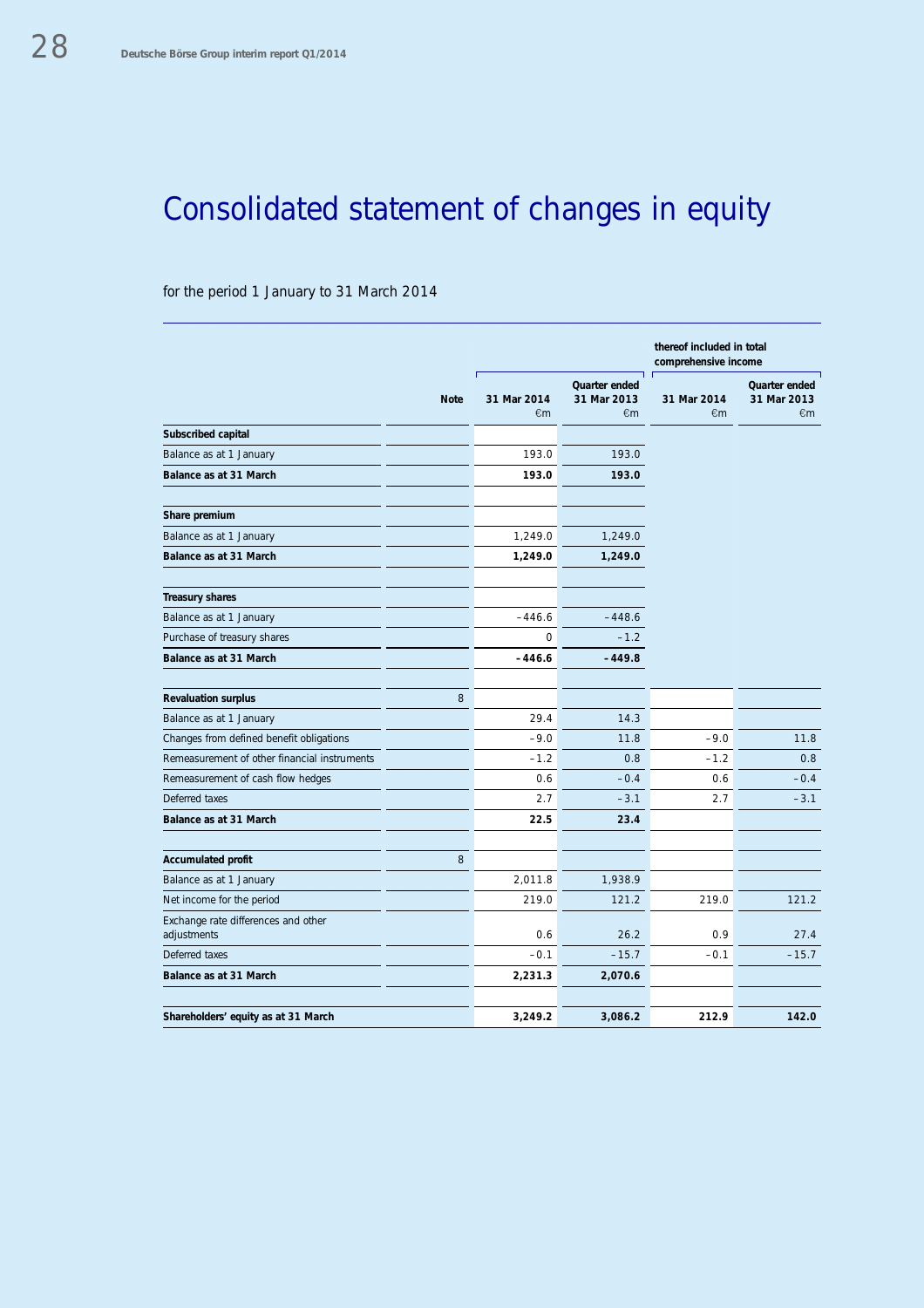|                                                                      |             |                             |                                              | thereof included in total<br>comprehensive income |                                              |
|----------------------------------------------------------------------|-------------|-----------------------------|----------------------------------------------|---------------------------------------------------|----------------------------------------------|
|                                                                      | <b>Note</b> | 31 Mar 2014<br>$\epsilon$ m | Quarter ended<br>31 Mar 2013<br>$\epsilon$ m | 31 Mar 2014<br>$\epsilon$ m                       | Quarter ended<br>31 Mar 2013<br>$\epsilon$ m |
| Shareholders' equity (brought forward)                               |             | 3,249.2                     | 3,086.2                                      | 212.9                                             | 142.0                                        |
|                                                                      |             |                             |                                              |                                                   |                                              |
| Non-controlling interests                                            |             |                             |                                              |                                                   |                                              |
| Balance as at 1 January                                              |             | 231.4                       | 223.0                                        |                                                   |                                              |
| Changes due to capital increases/(decreases)                         | 8           | 72.1                        | 0                                            | $\mathbf 0$                                       | $\Omega$                                     |
| Changes due to share in net income of<br>subsidiaries for the period | 8           | 8.3                         | 3.7                                          | 8.3                                               | 3.7                                          |
| Exchange rate differences and other<br>adjustments                   |             | 0                           | $-0.1$                                       | $\mathbf 0$                                       | $\mathbf{0}$                                 |
| Total non-controlling interests<br>as at 31 March                    |             | 311.8                       | 226.6                                        | 8.3                                               | 3.7                                          |
|                                                                      |             |                             |                                              |                                                   |                                              |
| Total as at 31 March                                                 |             | 3,561.0                     | 3,312.8                                      | 221.2                                             | 145.7                                        |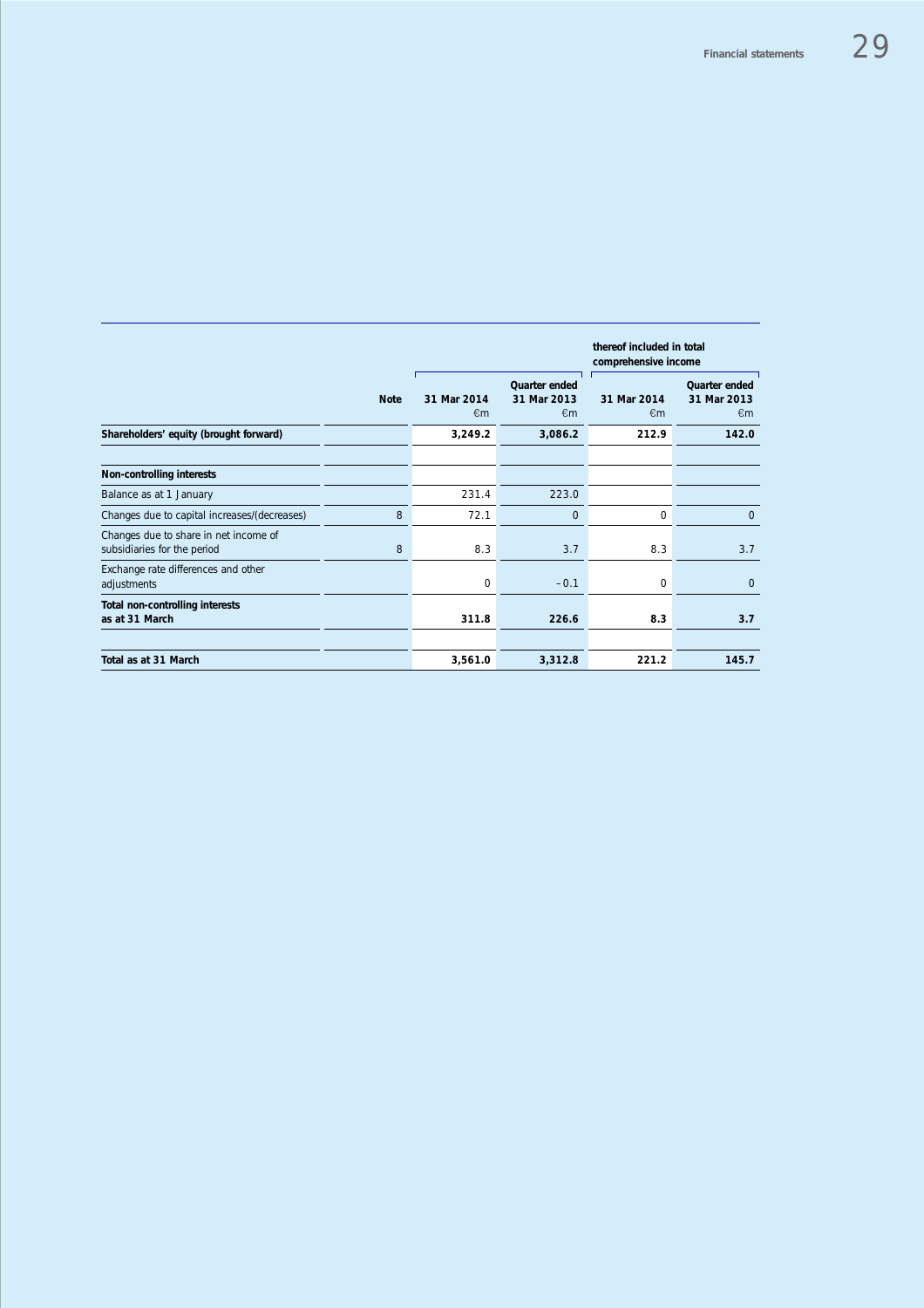# Notes to the interim financial statements

# Basis of preparation

# 1. Accounting policies

The interim financial statements have been prepared in compliance with the International Financial Reporting Standards (IFRSs) and the related interpretations issued by the International Accounting Standards Board (IASB), as adopted by the European Union in accordance with Regulation No. 1606/2002 of the European Parliament and of the Council on the application of International Accounting Standards. As at 31 March2014, there were no effective standards or interpretations not yet adopted by the European Union that could affect the interim financial statements. Accordingly, the interim financial statements also comply with the IFRSs as issued by the IASB. The accounting policies applied by the company to the consolidated financial statements for the year ended 31 December 2013 were also applied to the interim financial statements.

In addition to the standards and interpretations applied as at 31 December 2013, the following standard is applied for the first time: Amendments to IAS 32 – "Offsetting of Financial Assets and Financial Liabilities" (December 2011).

The IASB has issued no other standards by the date of publication of this interim report, which have not yet been adopted by the EU and which are relevant to Deutsche Börse AG.

In addition, IAS 34 ("Interim Financial Reporting") was applied. The income tax expense for the interim reporting period was calculated using a forecast effective Group tax rate of 26 per cent. The nominal tax rates used when calculating the Group tax rate ranged between 17 and 43 per cent. Deferred tax assets were recognised for tax loss carryforwards at the end of the interim reporting period where these can be expected to be realised within the next five tax periods.

Due to the consolidation of European Energy Exchange AG and its European Commodity Clearing AG subsidiary effective 1 January 2014, the item "Financial instruments of central counterparties" includes outstanding transactions that are being cleared through European Commodity Clearing AG, in addition to the outstanding customer positions of Eurex Clearing AG. Accordingly, the item "Financial instruments of Eurex Clearing AG" was renamed "Financial instruments of the central counterparties".

In accordance with the provisions of the Wertpapierhandelsgesetz (WpHG, German Securities Trading Act), these interim financial statements are supplemented by a Group interim management report. Neither report is subject to a statutory audit.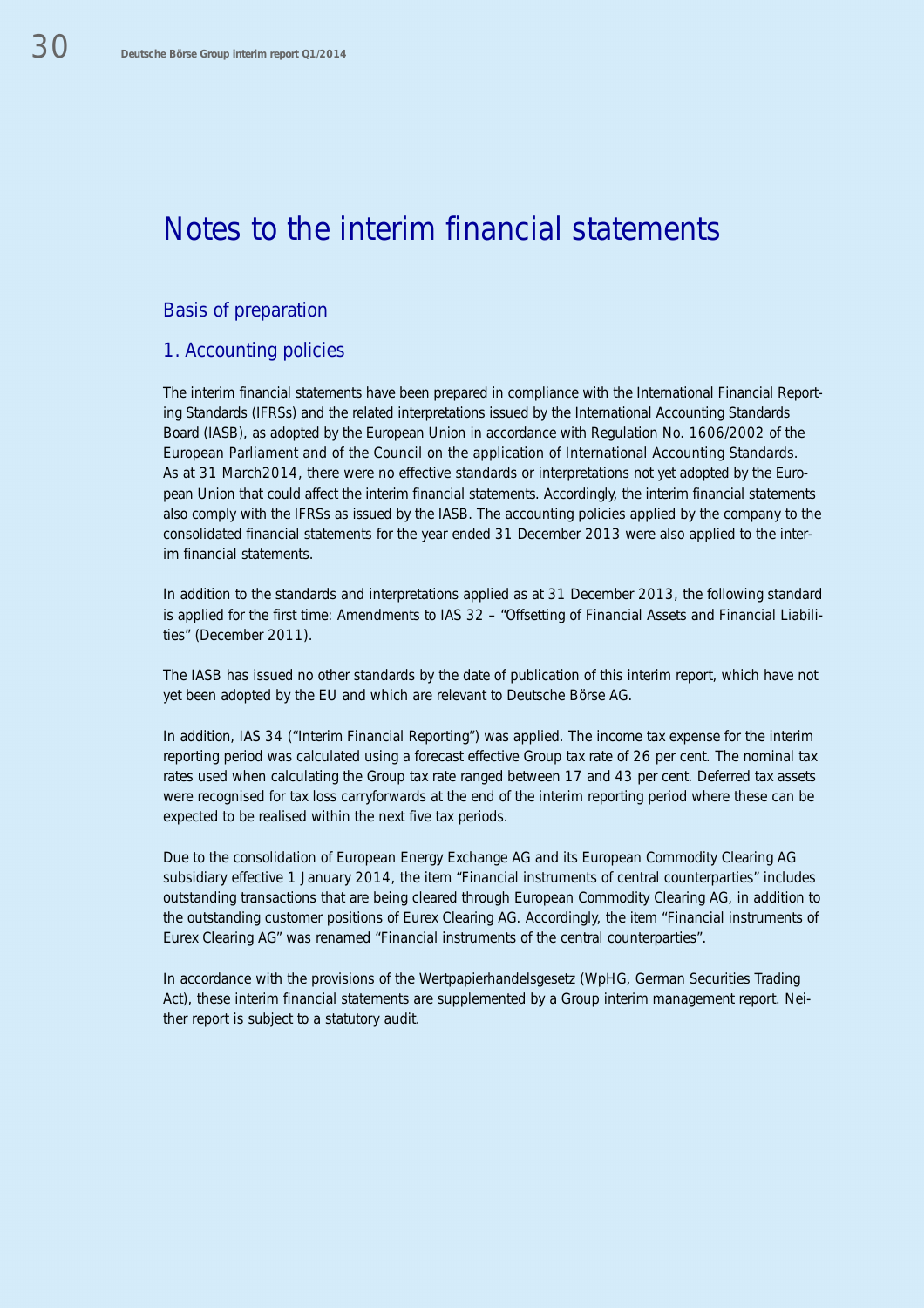# 2. Group structure

Since the Chairman of the supervisory board of European Energy Exchange AG (EEX), who is appointed by Eurex Zürich AG, has a casting vote on the EEX supervisory board as from 1 January 2014, Eurex Zürich AG has exercised control over EEX since that date. Consequently, EEX has been fully consolidated in Deutsche Börse AG's consolidated financial statements since that date.

Effective 10 January 2014, Deutsche Börse AG acquired a 100 per cent interest in Impendium Systems Ltd., domiciled in London, United Kingdom, for a purchase price of £3.2 million plus a revenuedependent purchase price component of a fair value amounting to £5.2 million. Since Deutsche Börse AG is the only shareholder, there is a presumption of control. The subsidiary has been included in full in the consolidated financial statements since the first quarter of 2014.

Following completion of the merger agreement between Direct Edge Holdings, LLC and BATS Global Markets, Inc. on 31 January 2014, former Direct Edge Holdings, LLC has no longer been accounted as an assocciate. There is no significant influence on its successor BATS Global Markets, Inc.

On 10 February 2014, Deutsche Börse AG acquired a 15 per cent interest, in Bondcube Limited, registered in England and Wales, United Kingdom. Deutsche Börse AG is currently only able to exercise control over Bondcube Limited jointly with the company's founders, so the company has been classified as a joint venture and is accounted for using the equity method in accordance with IFRS 11.

# 3. Seasonal influences and valuations

The Group's revenues are influenced more by the volatility and the transaction volume on the capital markets than by seasonal factors. Owing to a concentration of costs for projects only coming to completion in the fourth quarter, costs in the fourth quarter tend to be higher than in the first three quarters of the business year.

# Consolidated income statement disclosures

# 4. Other operating income

Composition of other operating income

|                                       | 31 Mar 2014 | Quarter ended<br>31 Mar 2013 |
|---------------------------------------|-------------|------------------------------|
|                                       | €m          | €m                           |
| Rental income from sublease contracts | 0.3         | 0.1                          |
| Income from agency agreements         | 0           | 0.2                          |
| <b>Miscellaneous</b>                  | 2.9         | 4.9                          |
| Total                                 | 3.2         | 5.2                          |

Miscellaneous other operating income includes income from cooperation agreements and from training and valuation adjustments.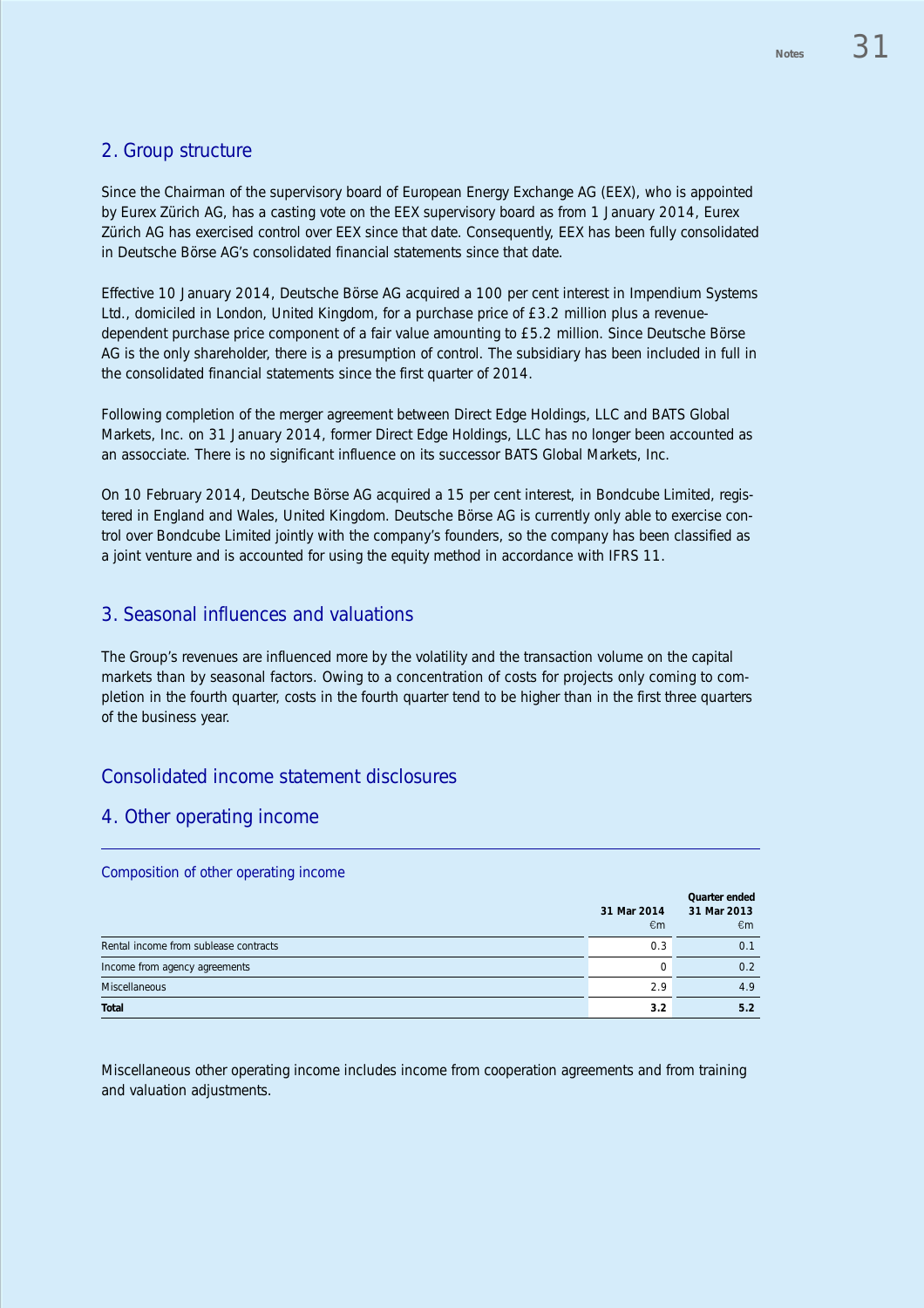# 5. Other operating expenses

#### Composition of other operating expenses

|                                                               |             | Quarter ended |
|---------------------------------------------------------------|-------------|---------------|
|                                                               | 31 Mar 2014 | 31 Mar 2013   |
|                                                               | €m          | €m            |
| Costs for IT services providers and other consulting services | 35.1        | 35.3          |
| IT costs                                                      | 21.3        | 20.9          |
| Premises expenses                                             | 16.9        | 19.1          |
| Non-recoverable input tax                                     | 14.5        | 8.7           |
| Travel, entertainment and corporate hospitality expenses      | 4.7         | 4.1           |
| Insurance premiums, contributions and fees                    | 4.1         | 2.9           |
| Advertising and marketing costs                               | 3.9         | 3.4           |
| Non-wage labour costs and voluntary social benefits           | 2.1         | 1.8           |
| Supervisory Board remuneration                                | 1.2         | 0.9           |
| Cost of agency agreements                                     | 1.1         | 2.1           |
| Miscellaneous                                                 | 3.8         | 1.9           |
| Total                                                         | 108.7       | 101.1         |

Costs for IT services providers and other consulting services relate mainly to expenses in connection with software development. These costs also contain costs of strategic and legal consulting services as well as of audit activities.

# Consolidated balance sheet disclosures

# 6. Intangible assets and property, plant and equipment

As at 31 March 2014, intangible assets amounted to €3,284.5 million (31 December 2013: €3,158.7 million).

This item primarily consists of goodwill in the amount of €2,084.0 million (31 December 2013: €2,042.6 million), licences, trade names and customer relationships (position "Other intangible assets" in the amount of €923.0 million (31 December 2013: €852.1 million), internally developed software in the amount of €151.7 million (31 December 2013: €157.7 million) as well as payments on account and construction in progress of €103.2 million (31 December 2013: €85.2 million).

The increase of €41.4 million in goodwill is mainly attributable to the initial consolidation of European Energy Exchange AG (€37.8 million).

The increase of  $E$ 70.9 million in other intangible assets is primarily due to the recognition of hidden reserves of €74.8 million in the course of the initial consolidation of European Energy Exchange AG. This was offset by amortisation charges amounting to  $\epsilon$ 4.3 million in total.

The €6.0 million decline in internally developed software was primarily due to amortisation in the amount of €10.5 million. This was partially compensated by currency translation effects of €2.2 million and additions to the basis of consolidation in the amount of €1.9 million.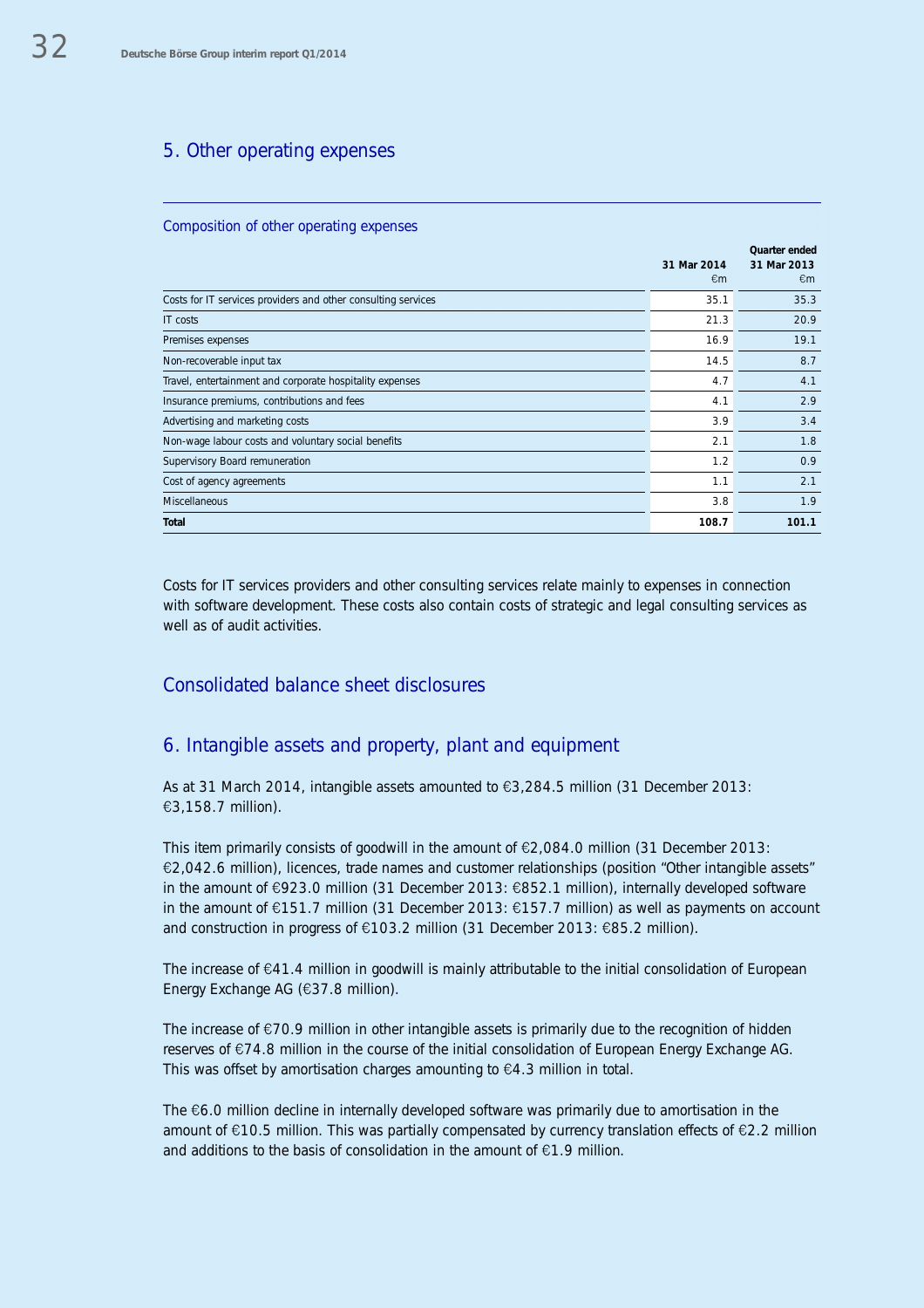Property, plant and equipment totalled €99.4 million as at 31 March 2014 (31 December 2013: €107.3 million). The decrease of €7.9 million is primarily related to depreciation amounting to €10.7 million.

# 7. Financial assets

Financial assets amounted to  $61,523.9$  million as at 31 March 2014 (31 December 2013: €1,411.6 million). €93.6 million of this increase relates to receivables and securities from banking business.

# 8. Equity

In the first quarter of 2014, equity increased by €293.0 million to €3,561.0 million (31 December 2013: €3,268.0 million). This was largely attributable to the consolidated net income for the period of €219.0 million and non-controlling interests of €72.1 million arising in connection with the initial consolidation of European Energy Exchange AG.

The decline of €6.9 million in the revaluation surplus is mainly due to the change in defined benefit obligations.

Exchange rate differences and deferred taxes thereon in the total amount of €0.8 million only had a slight impact on the change in equity.

The increase of €8.3 million in non-controlling interests on the basis of realised profits and after adjustment for dividend distributions contributed to the rise in equity.

# 9. Pension provisions

Pension provisions are measured using the projected unit credit method in accordance with IAS 19 on the basis of actuarial reports. As at 31 March 2014, the discount rate for pension plans and other employee benefits was 3.2 per cent in Germany and Luxembourg (31 December 2013: 3.4 per cent; 31 March 2013: 3.7 per cent); in Switzerland the discount rate used was unchanged as against yearend 2013, at 2.0 per cent (31 March 2013: 2.25 per cent).

# 10. Total assets

The increase in consolidated total assets by €54.8 billion to €244.1 billion as at 31 March 2014 (31 December 2013: €189.3 billion) depends to a significant extent on the financial instruments of the central counterparties, receivables and liablities from banking business as well as cash deposits by market participants. The level of these items can vary widely on a daily basis according to customers' needs and actions.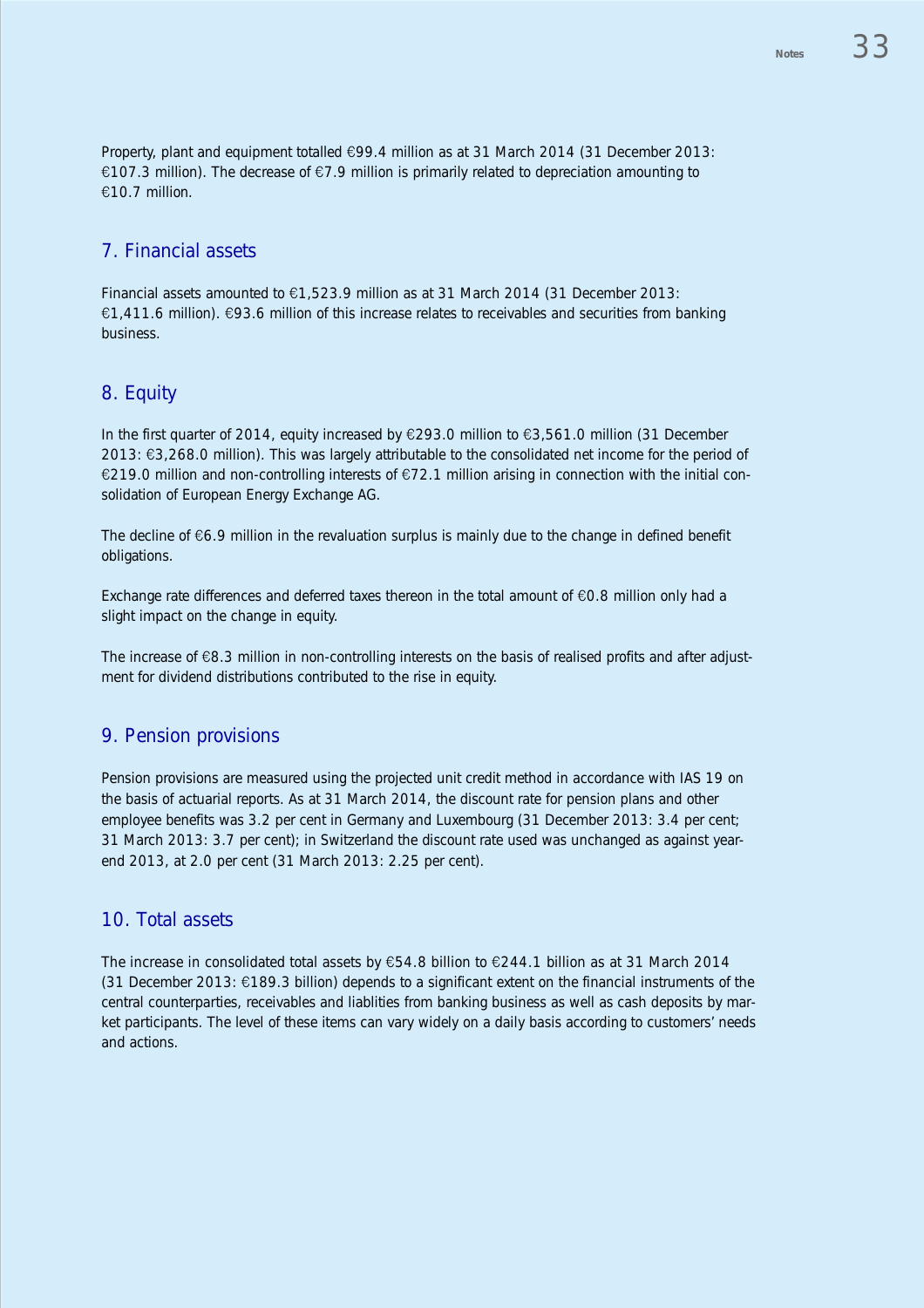# 11. Fair value hierarchy

Financial assets and liabilities that are measured at fair value are allocated to the following three hierarchy levels: financial assets and liabilities are allocated to level 1 if there is a quoted price for identical assets and liabilities in an active market. They are allocated to level 2 if the inputs on which fair value measurement is based are observable either directly (as prices) or indirectly (derived from prices). Financial assets and liabilities are allocated to level 3 if the fair value is determined on the basis of unobservable inputs.

As at 31 March 2014, financial assets and liabilities measured at fair value were allocated to the hierarchy levels 1 to 3 as follows:

|                                                                    | Fair value as at<br>31 Mar 2014 | thereof attributable to: |                                    |                         |
|--------------------------------------------------------------------|---------------------------------|--------------------------|------------------------------------|-------------------------|
|                                                                    | €m                              | Level 1<br>$\epsilon$ m  | Level <sub>2</sub><br>$\epsilon$ m | Level 3<br>$\epsilon$ m |
| Recurrently carried at fair value                                  |                                 |                          |                                    |                         |
| <b>ASSETS</b>                                                      |                                 |                          |                                    |                         |
| Financial assets held for trading                                  |                                 |                          |                                    |                         |
| <b>Derivatives</b>                                                 |                                 |                          |                                    |                         |
| Non-current financial instruments of the central<br>counterparties | 6,633.1                         | 6,633.1                  | $\mathbf{O}$                       | 0                       |
| Current financial instruments of the central counterparties        | 195,756.3                       | 195,756.3                | $\overline{O}$                     | $\mathbf{O}$            |
| <b>Total</b>                                                       | 202,389.4                       | 202,389.4                | 0                                  | $\overline{O}$          |
| Available-for-sale financial assets                                |                                 |                          |                                    |                         |
| <b>Equity instruments</b>                                          |                                 |                          |                                    |                         |
| Other equity investments                                           | 4.6                             | $\mathbf{O}$             | 4.6                                | $\mathbf 0$             |
| Total                                                              | 4.6                             | $\overline{O}$           | 4.6                                | $\mathbf{O}$            |
| Debt instruments                                                   |                                 |                          |                                    |                         |
| Other financial instruments                                        | 23.1                            | 23.1                     | $\mathbf{O}$                       | $\mathbf 0$             |
| Non-current receivables and securities from banking business       | 1,271.9                         | 1,271.9                  | 0                                  | $\mathbf 0$             |
| Current receivables and securities from banking business           | 403.3                           | 403.3                    | $\mathbf{O}$                       | $\mathbf 0$             |
| Total                                                              | 1,698.3                         | 1,698.3                  | 0                                  | 0                       |
| <b>Total assets</b>                                                | 204,092.3                       | 204,087.7                | 4.6                                | $\mathbf{O}$            |
| <b>LIABILITIES</b>                                                 |                                 |                          |                                    |                         |
| Financial liabilities held for trading                             |                                 |                          |                                    |                         |
| <b>Derivatives</b>                                                 |                                 |                          |                                    |                         |
| Non-current financial instruments of the central<br>counterparties | 6,633.1                         | 6,633.1                  | 0                                  | $\mathbf 0$             |
| Current financial instruments of the central counterparties        | 195,746.3                       | 195,746.3                | $\mathbf{O}$                       | $\mathbf 0$             |
| Liabilities from banking business                                  | 6.1                             | $\mathbf{O}$             | 6.1                                | $\mathbf{O}$            |
| Other current liabilities                                          | 6.1                             | $\mathbf{O}$             | $\mathbf{O}$                       | 6.1                     |
| <b>Total liabilities</b>                                           | 202,391.6                       | 202,379.4                | 6.1                                | 6.1                     |

Fair value hierarchy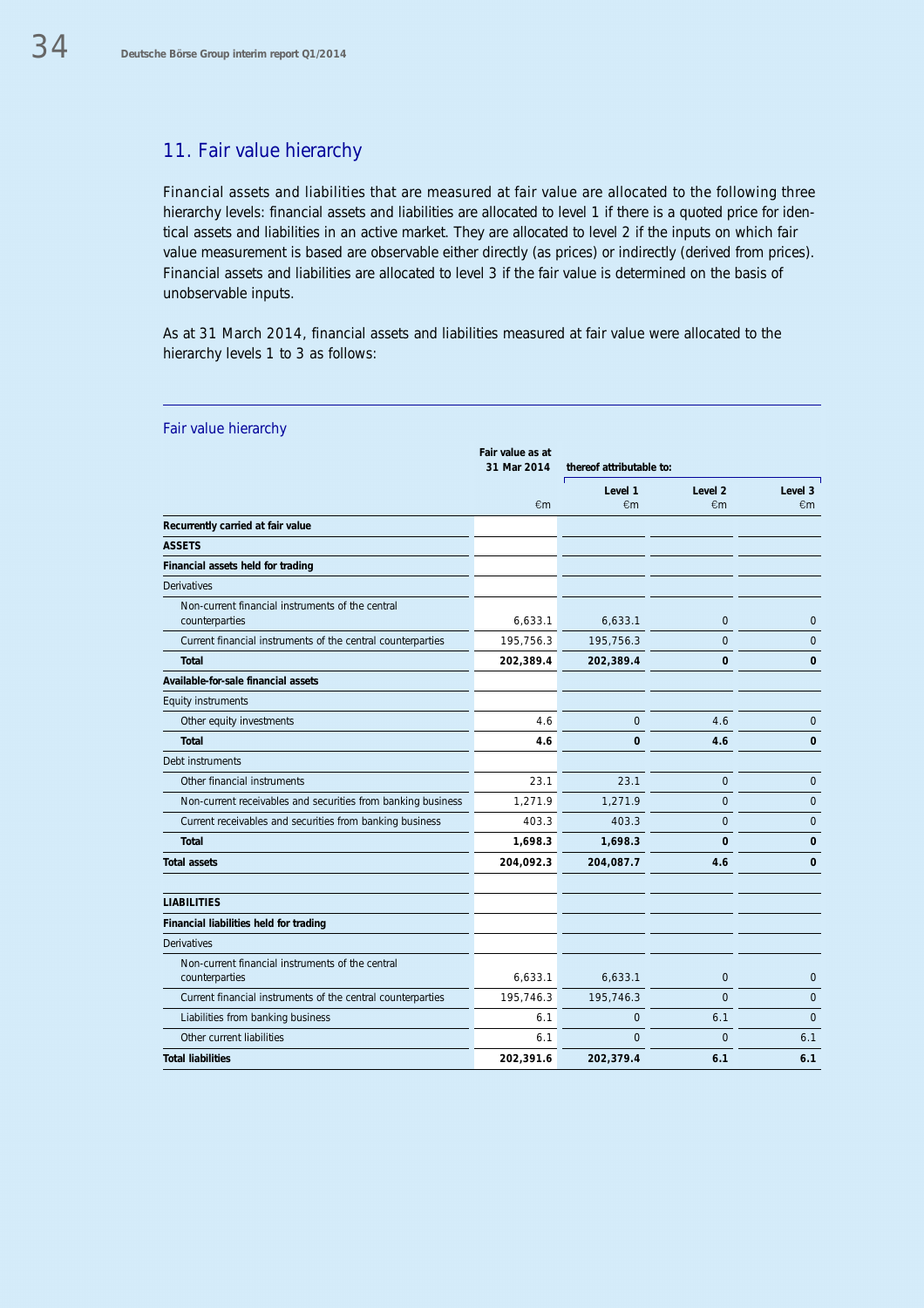As at 31 March 2013, financial assets and liabilities measured at fair value were allocated to the hierarchy levels 1 to 3 as follows:

#### Fair value hierarchy

|                                                              | Fair value as at<br>31 Mar 2013 | thereof attributable to: |                                    |               |
|--------------------------------------------------------------|---------------------------------|--------------------------|------------------------------------|---------------|
|                                                              | $\epsilon$ m                    | Level 1<br>$\epsilon$ m  | Level <sub>2</sub><br>$\epsilon$ m | Level 3<br>€m |
| Recurrently carried at fair value                            |                                 |                          |                                    |               |
| <b>ASSETS</b>                                                |                                 |                          |                                    |               |
| Financial assets held for trading                            |                                 |                          |                                    |               |
| <b>Derivatives</b>                                           |                                 |                          |                                    |               |
| Current financial instruments of the central counterparties  | 196,706.1                       | 196,706.1                | $\mathbf{0}$                       | 0             |
| Current receivables and securities from banking business     | 23.6                            | $\mathbf{0}$             | 23.6                               | $\mathbf 0$   |
| Total                                                        | 196,729.7                       | 196,706.1                | 23.6                               | $\mathbf{O}$  |
| Available-for-sale financial assets                          |                                 |                          |                                    |               |
| <b>Equity instruments</b>                                    |                                 |                          |                                    |               |
| Other equity investments                                     | 5.8                             | 0.5                      | 5.3                                | $\mathbf 0$   |
| Total                                                        | 5.8                             | 0.5                      | 5.3                                | $\mathbf{O}$  |
| Debt instruments                                             |                                 |                          |                                    |               |
| Other financial instruments                                  | 24.0                            | 24.0                     | $\mathbf{O}$                       | $\mathbf 0$   |
| Non-current receivables and securities from banking business | 1,418.3                         | 1,418.3                  | $\mathbf{O}$                       | $\mathbf{O}$  |
| Current receivables and securities from banking business     | 100.9                           | 100.9                    | $\mathbf{O}$                       | $\mathbf 0$   |
| Total                                                        | 1,543.2                         | 1,543.2                  | $\mathbf{O}$                       | $\mathbf 0$   |
| <b>Total assets</b>                                          | 198,278.7                       | 198,249.8                | 28.9                               | $\mathbf{O}$  |
| <b>LIABILITIES</b>                                           |                                 |                          |                                    |               |
| Financial liabilities held for trading                       |                                 |                          |                                    |               |
| Derivatives                                                  |                                 |                          |                                    |               |
| Current financial instruments of the central counterparties  | 196,206.1                       | 196,206.1                | $\mathbf{O}$                       | $\mathbf 0$   |
| Other non-current liabilities                                | 3.0                             | $\mathbf{0}$             | $\Omega$                           | 3.0           |
| Other current liabilities                                    | 0.5                             | $\mathbf{O}$             | 0.1                                | 0.4           |
| <b>Total liabilities</b>                                     | 196,209.6                       | 196,206.1                | 0.1                                | 3.4           |

In the first quarter of 2014, no reclassifications were made between the individual levels.

Financial assets and financial liabilities listed in levels 2 and 3 as at 31 March 2014 are measured as follows:

- n The derivatives listed in level 2 comprise forward foreign exchange transactions. The fair value of the forward foreign exchange transactions is determined on the basis of the forward foreign exchange rates for the remaining period to maturity as at the balance sheet date.
- n The equity investments allocated to level 2 are measured on the basis of current, comparable market transactions.
- <sup>n</sup> As at the start of the year, derivative financial instruments belonging to an incentive programme amounting to €–6.1 million were allocated to Level 3. The financial instruments are regularly measured at fair value through profit and loss using an internal model as at the quarterly balance sheet dates. The results from the subsequent measurement are recognised under "other operating expenses".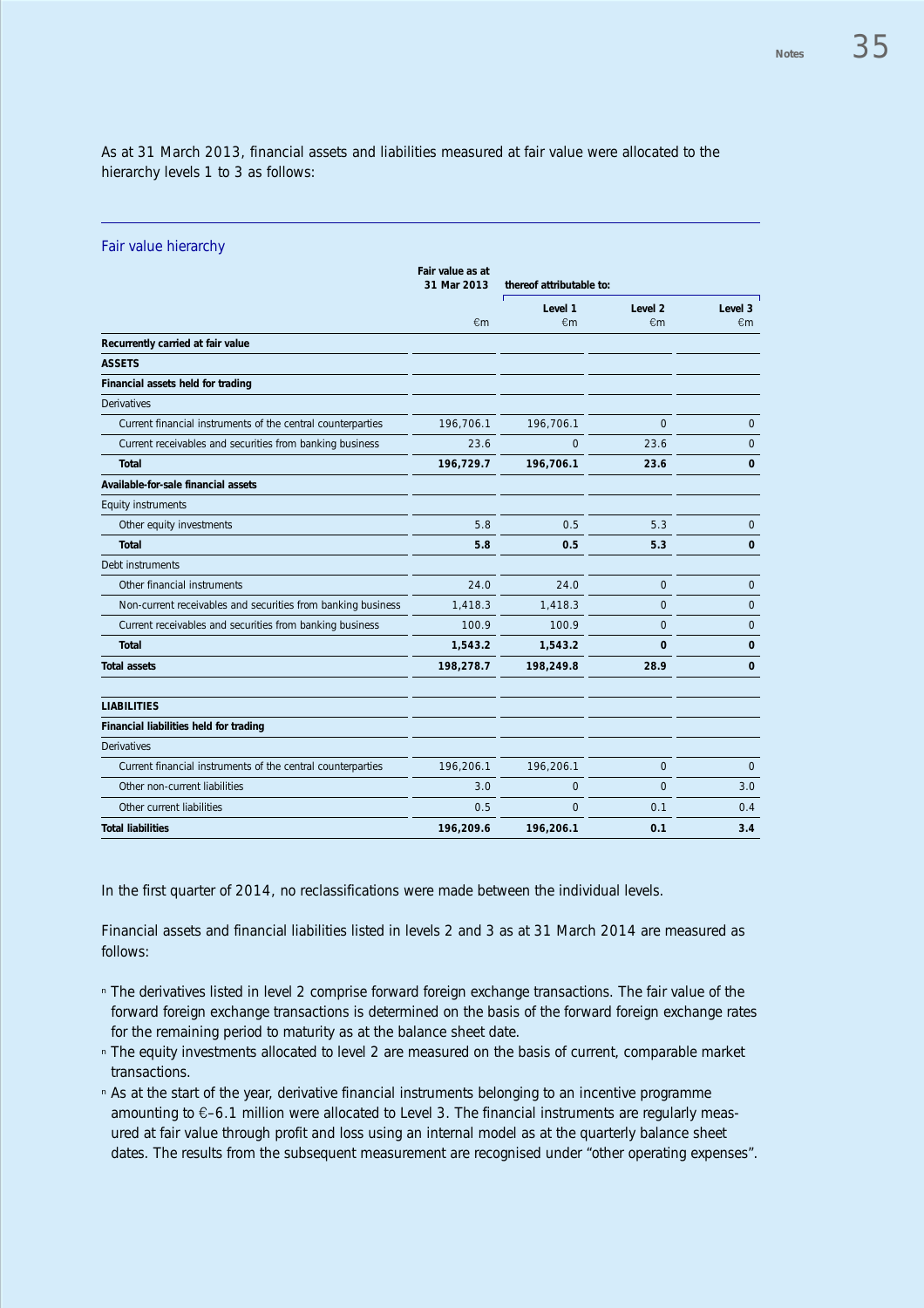As at the balance sheet date 31 March 2014, there were no effects recognised in profit or loss. The model takes into account the criteria underlying the conditional repayment of the grant made by Eurex Clearing AG. The criteria include, in particular, non-financial indicators as the expected number of customers in a specific market segment as well as expected trading volumes. They are continuously monitored, while taking possible adjustments into account; for this, information of customers is also used. Since there is an internal model, the parameters can be different as at the settlement date; however, the derivative financial instrument will not exceed an amount of €–8.0 million; this amount arises if the beneficiaries of the incentive programme fulfill the conditions and a repayment of the contribution is not taken into consideration.

The fair value of other financial assets and liabilities not measured at fair value is determined as follows:

The euro and US dollar bonds issued by Deutsche Börse Group have a fair value of €1,590.0 million (31 December 2013: €1,551.8 million) and are reported under interest-bearing liabilities. The fair value is calculated on the basis of the quoted values of the bonds or as the present value of the cash flows relating to the private placements on the basis of market parameters.

The carrying amounts of the following items represent a reasonable approximation of their fair value:

- <sup>n</sup> Unlisted equity instruments whose fair value generally cannot be reliably determined on a continuous basis and which are reported under the "financial assets" item; these are carried at cost less any impairment losses
- <sup>n</sup> Other loans, which are reported under "financial assets"
- <sup>n</sup> Other receivables and other assets as well as current receivables from banking business, to the extent that these are measured at amortised cost
- <sup>n</sup> Restricted bank balances
- <sup>n</sup> Cash and other bank balances
- <sup>n</sup> Cash deposits by market participants
- <sup>n</sup> Other current liabilities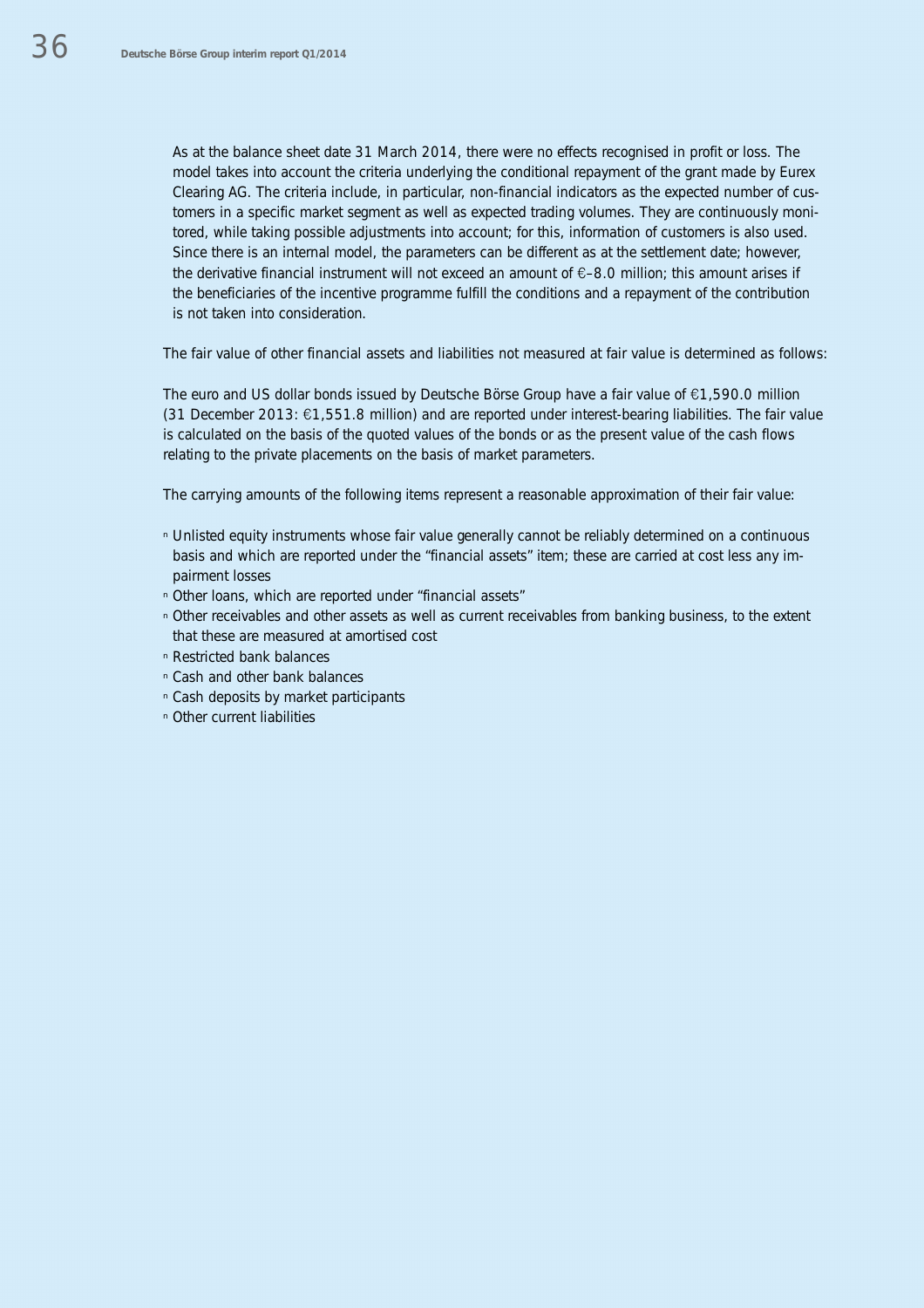# Other disclosures

# 12. Reconciliation to cash and cash equivalents

# Reconciliation to cash and cash equivalents

|                                                                                   | 31 Mar 2014<br>€m | 1 Jan 2014<br>$\epsilon$ m |
|-----------------------------------------------------------------------------------|-------------------|----------------------------|
| Restricted bank balances                                                          | 19,580.8          | 16,221.7                   |
| Other cash and bank balances                                                      | 792.0             | 627.9                      |
| less bank loans and overdrafts                                                    | $-1.3$            | $-0.1$                     |
| Financial instruments of the central counterparties (netted)                      | 10.0              | 500.0                      |
|                                                                                   | 20,381.5          | 17,349.5                   |
| Reconciliation to cash and cash equivalents                                       |                   |                            |
| Current receivables and securities from banking business                          | 15,641.5          | 9,544.0                    |
| less loans to banks and customers with an original maturity of more than 3 months | 0                 | $-692.1$                   |
| less available-for-sale debt instruments                                          | $-338.4$          | $-310.6$                   |
| Current liabilities from banking business                                         | $-15,541.3$       | $-9,725.3$                 |
| Current liabilities from cash deposits by market participants                     | $-19,580.8$       | $-16,221.7$                |
|                                                                                   | $-19,819.0$       | $-17,405.7$                |
| Cash and cash equivalents                                                         | 562.5             | $-56.2$                    |

# 13. Earnings per share

Under IAS 33, earnings per share are calculated by dividing the net profit for the period attributable to shareholders of the parent company (net income for the period) by the weighted average number of shares outstanding.

Diluted earnings per share are determined by adding the number of potentially dilutive ordinary shares that may be acquired under the Stock Bonus Plan (SBP) to the average number of shares. In order to calculate the number of potentially dilutive ordinary shares, the exercise prices were adjusted by the fair value of the services still to be provided.

When determining diluted earnings per share, all SBP tranches for which cash settlement has not been resolved are assumed to be equity-settled – regardless of the actual accounting in accordance with IFRS 2.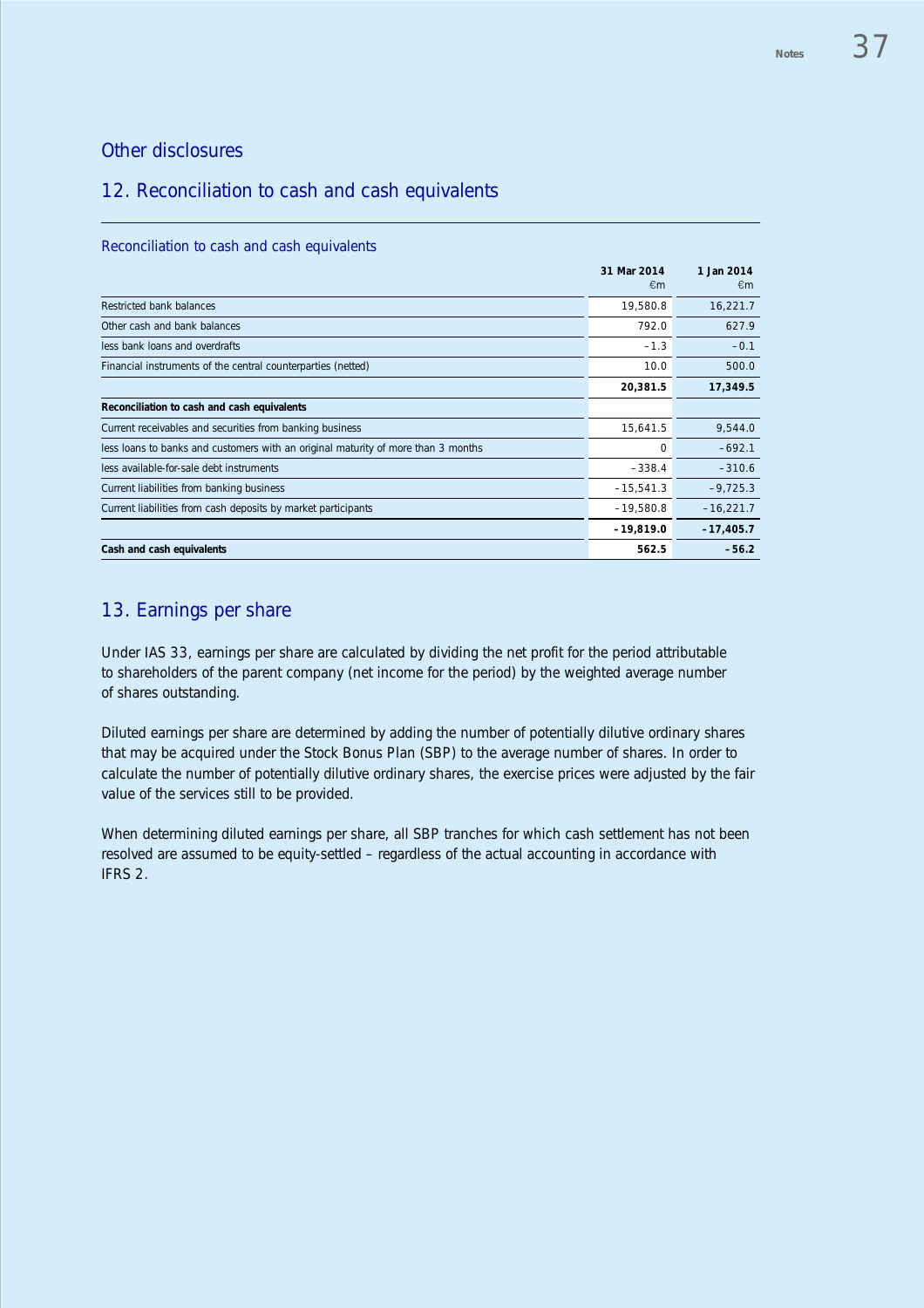#### There were the following potentially dilutive rights to purchase shares as at 31 March 2014:

#### Calculation of the number of potentially dilutive ordinary shares

| Tranche    | Exercise price<br>€ | Adjustment of<br>the exercise<br>price according<br>to IAS $33^{1}$<br>€ | Average<br>number of<br>outstanding<br>options<br>31 Mar 2014 | Average price<br>for the period <sup>2)</sup><br>€ | Number of<br>potentially<br>dilutive<br>ordinary shares<br>31 Mar 2014 |
|------------|---------------------|--------------------------------------------------------------------------|---------------------------------------------------------------|----------------------------------------------------|------------------------------------------------------------------------|
| $2013^{3}$ | $\Omega$            | 36.28                                                                    | 66.923                                                        | 58.42                                              | 25,362                                                                 |
| $2014^{3}$ | 0                   | 47.17                                                                    | 52,442                                                        | 58.42                                              | 10,099                                                                 |

1) According to IAS 33.47 (a) for share options and other share-based payment arrangements the issue price and the exercise price shall include the fair value of any goods or services to be supplied to the entity in the future under the share option or other share-based payment arrangement.

2) Volume-weighted average price of Deutsche Börse AG shares on Xetra for the period 1 January to 31 March 2014

3) This relates to rights to shares under the Share Bonus Plan for senior executives. As the grant date for the 2014 tranche is not until financial year 2015, the number indicated for the balance sheet date may change subsequently.

As the volume-weighted average share price was higher than the adjusted exercise prices for the 2013 and 2014 tranches, these options are considered dilutive under IAS 33 as at 31 March 2014.

#### Calculation of earnings per share (basic and diluted)

|                                                                    |               | Ouarter ended       |
|--------------------------------------------------------------------|---------------|---------------------|
|                                                                    | 31 Mar 2014   | 31 Mar 2013         |
| Number of shares outstanding as at beginning of period             | 184,115,657   | 184,078,674         |
| Number of shares outstanding as at end of period                   | 184, 115, 657 | 184.051.513         |
| Weighted average number of                                         |               |                     |
| shares outstanding                                                 | 184,115,657   | 184,051,815         |
| Number of potentially dilutive ordinary shares                     | 35,461        | 32.208 <sup>1</sup> |
| Weighted average number of shares used to compute diluted earnings |               |                     |
| per share                                                          | 184, 151, 118 | 184.084.023         |
| Net income for the period $(\epsilon m)$                           | 219.0         | 121.2               |
| Earnings per share (basic) $(\epsilon)$                            | 1.19          | 0.66                |
| Earnings per share (diluted) $(\epsilon)$                          | 1.19          | 0.66                |

1) Adjusted for the tranches for which cash settlement was resolved.

As at 31 March 2014, 60,812 options were excluded from the calculation of the weighted average number of potentially dilutive shares, as their effect during the period is not dilutive.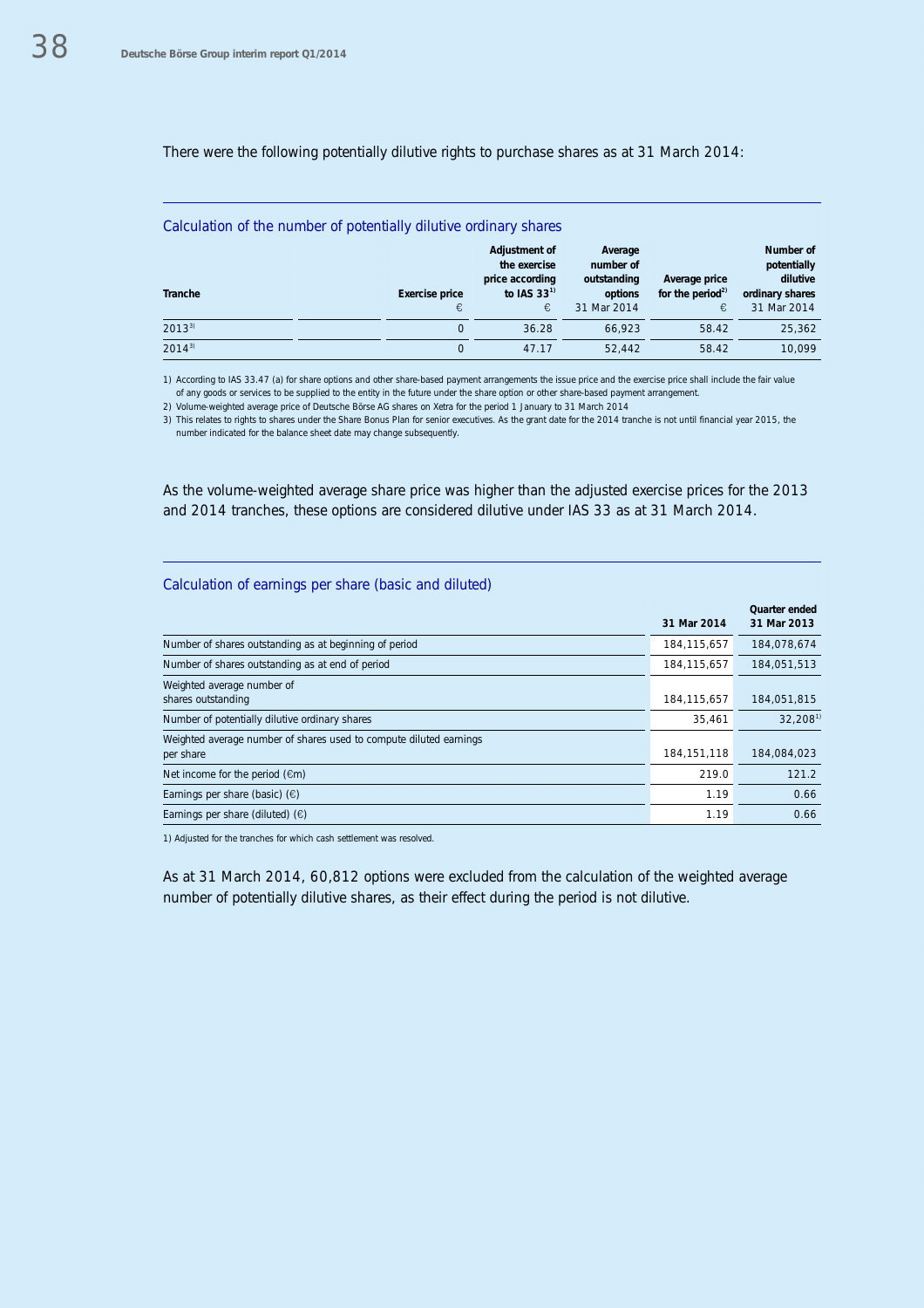# 14. Segment reporting

# Composition of sales revenue by segment

|                              | 31 Mar 2014<br>€m | Quarter ended<br>31 Mar 2013<br>€m |
|------------------------------|-------------------|------------------------------------|
| External sales revenue       |                   |                                    |
| Eurex                        | 244.5             | 222.2                              |
| Xetra                        | 50.3              | 40.4                               |
| Clearstream                  | 200.8             | 186.3                              |
| Market Data + Services       | 94.2              | 92.3                               |
| Total external sales revenue | 589.8             | 541.2                              |
|                              |                   |                                    |
| Internal sales revenue       |                   |                                    |
| Clearstream                  | 1.9               | 1.3                                |
| Market Data + Services       | 7.8               | 7.0                                |
| Total internal sales revenue | 9.7               | 8.3                                |

# Net interest income from banking business

|                       |             | Quarter ended |
|-----------------------|-------------|---------------|
|                       | 31 Mar 2014 | 31 Mar 2013   |
|                       | €m          | $\epsilon$ m  |
| Gross interest income | 10.9        | 11.5          |
| Interest expense      | $-2.5$      | $-3.3$        |
| Total                 | 8.4         | 8.2           |

# Net revenue

|                        | 31 Mar 2014<br>€m | Quarter ended<br>31 Mar 2013<br>$\epsilon$ m |
|------------------------|-------------------|----------------------------------------------|
| Eurex                  | 207.2             | 197.5                                        |
| Xetra                  | 43.5              | 36.6                                         |
| Clearstream            | 169.9             | 158.7                                        |
| Market Data + Services | 93.6              | 91.5                                         |
| Total                  | 514.2             | 484.3                                        |

# Operating costs

|                        | 31 Mar 2014<br>€m | Quarter ended<br>31 Mar 2013<br>$\epsilon$ m |
|------------------------|-------------------|----------------------------------------------|
| Eurex                  | 102.2             | 104.5                                        |
| Xetra                  | 16.3              | 27.7                                         |
| Clearstream            | 85.3              | 109.1                                        |
| Market Data + Services | 44.0              | 54.0                                         |
| Total                  | 247.8             | 295.3                                        |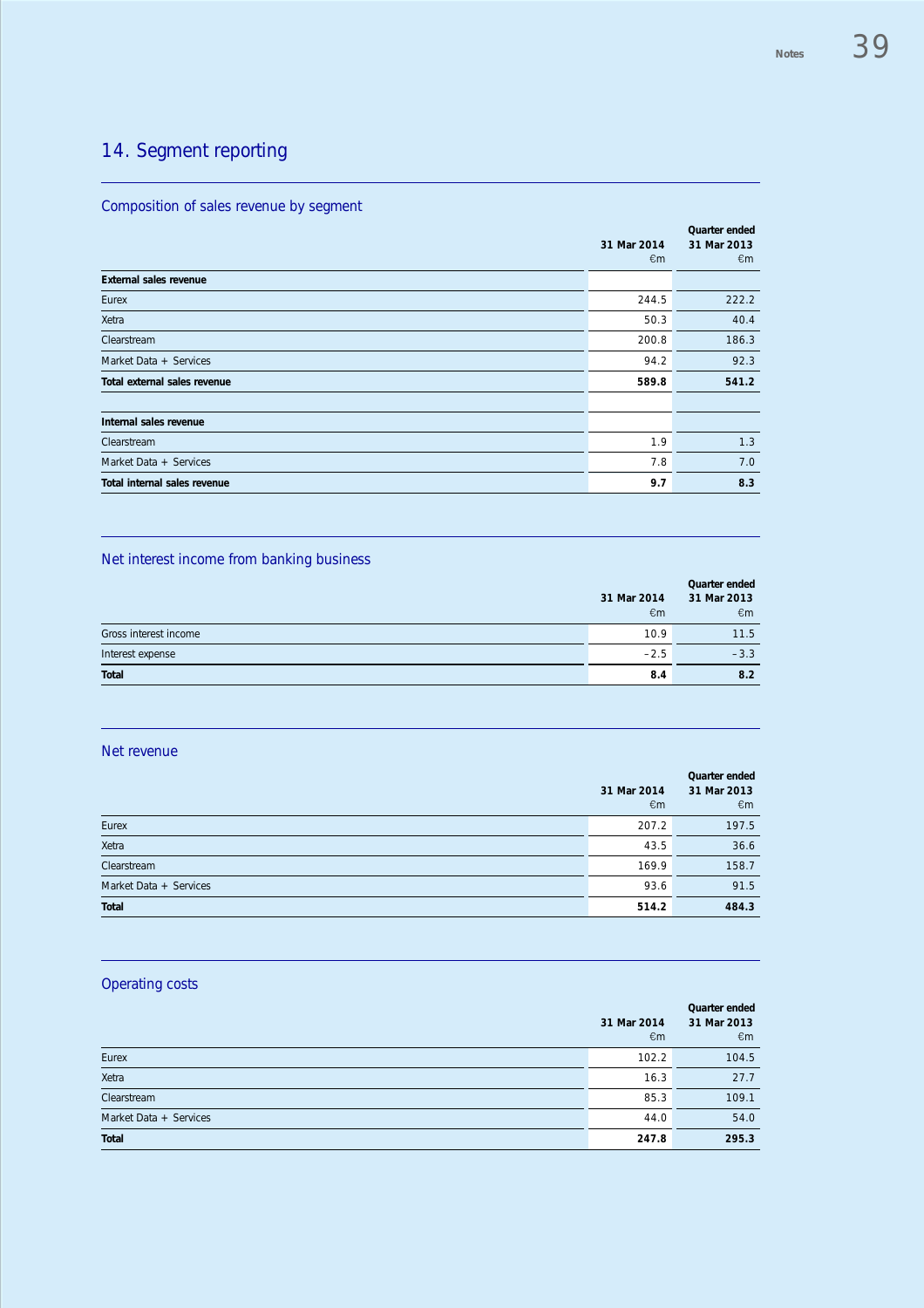# Earnings before interest and tax (EBIT)

|                        |                             | Quarter ended               |
|------------------------|-----------------------------|-----------------------------|
|                        | 31 Mar 2014<br>$\epsilon$ m | 31 Mar 2013<br>$\epsilon$ m |
| Eurex                  | 168.2                       | 94.6                        |
| Xetra                  | 27.5                        | 10.4                        |
| Clearstream            | 84.5                        | 49.5                        |
| Market Data + Services | 49.7                        | 37.5                        |
| Total                  | 329.9                       | 192.0                       |

# Investment in intangible assets and property, plant and equipment

|                        | 31 Mar 2014<br>$\epsilon$ m | Quarter ended<br>31 Mar 2013<br>$\epsilon$ m |
|------------------------|-----------------------------|----------------------------------------------|
| Eurex                  | 11.5                        | 9.9                                          |
| Xetra                  | 0.2                         | 0.5                                          |
| Clearstream            | 9.8                         | 11.4                                         |
| Market Data + Services | 0.4                         | 0.6                                          |
| Total                  | 21.9                        | 22.4                                         |

# 15. Financial liabilities and other risks

# **Interest-bearing liabilities**

The following payment obligations arose from the interest-bearing liabilities as at 31 March 2014:

# Payment obligations from interest-bearing liabilities

|                   | Expected payment<br>$obligation1$<br>31 Mar 2014<br>€m |
|-------------------|--------------------------------------------------------|
| Up to 1 year      | 40.2                                                   |
| 1 to 5 years      | 1,001.8                                                |
| More than 5 years | 708.4                                                  |
| Total             | 1,750.4                                                |

1) The expected payments in US dollars were translated into euros at the applicable forward rate.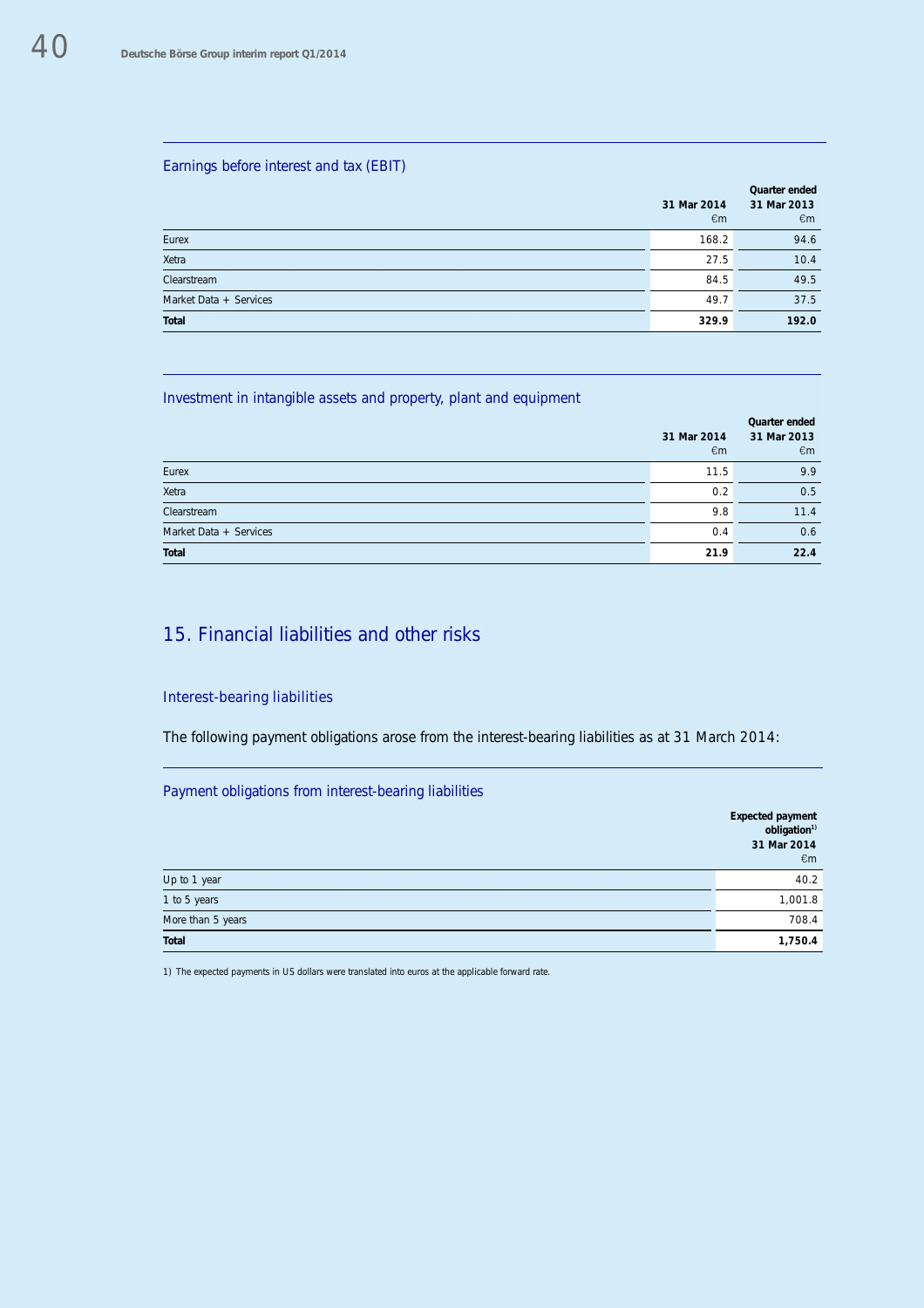#### **CBOE vs. ISE**

On 12 November 2012, the Chicago Board Options Exchange (CBOE) filed a patent infringement law suit against the International Securities Exchange (ISE) (the "CBOE Litigation"). In the CBOE Litigation, CBOE alleges US\$525 million in damages for infringement of three patents, which relate to systems and methods for limiting market-maker risk. ISE believes that CBOE's damages claim lacks merit because it is unsupported by the facts and the law. ISE intends to vigorously defend itself in this lawsuit. Upon ISE's motion, the case was recently transferred to the competent courts of New York City.

In November 2006, ISE itself filed a patent infringement lawsuit against CBOE (the "ISE Litigation"). In the ISE Litigation, as of December 2012, ISE alleged US\$475 million in damages for infringement of ISE's patent which relates to systems and methods for operating an automated exchange. The ISE Litigation was scheduled for trial in March 2013. However, in the course of the pre-trial motions, some of the decisions of the trial judge establishing ISE's burden of proof to succeed in trial, were extremely adverse to ISE. As a result, ISE believed that it could not prove its case of infringement, and therefore determined to move straight to an appeal of those rulings and forego a trial. On 12 April 2013, ISE filed an appeal of the rulings with the U.S. Court of Appeals for the Federal Circuit ("CFAC"). On 7 April 2014, the CFAC affirmed in part and reversed in part the rulings of the trial court, but the net result is that ISE does not have a viable case left in the matter. On 17 April, ISE filed with the CFAC a petition for rehearing. ISE expects a decision on the petition for rehearing in Q2/2014.

**Peterson vs. Clearstream Banking S.A., Citibank NA et al. and Heiser vs. Clearstream Banking S.A.**  In its corporate report 2012, Deutsche Börse Group informed about proceedings initiated by various plaintiffs seeking turnover of certain customer positions held in Clearstream Banking S.A.'s (Clearstream) securities omnibus account with its US depository bank, Citibank NA, and asserting direct claims against Clearstream for damages of US\$250 million for purported wrongful conveyance of some of these positions.

In July 2013, the US court ordered turnover to plaintiffs, holding that the customer positions were owned by Bank Markazi. The decision did not address the direct claims against Clearstream. Bank Markazi and Clearstream appealed the turnover order.

The responsible bodies of Deutsche Börse AG and Clearstream approved the terms of a settlement agreement with the plaintiffs in this case on 9 September 2013. Pursuant to the settlement agreement, the direct claims against Clearstream were to be dismissed and ratifying plaintiffs agreed not to sue Clearstream for damages arising from specified acts that occurred prior to the effective date of the agreement.

In return, Clearstream agreed to withdraw its appeal from the turnover order. On 8 November 2013, the US trial court dismissed the direct claims against Clearstream and the settlement became effective. On 13 November 2013, the US appellate court accepted the withdrawal of Clearstream's appeal of the district court's turnover order in light of the settlement with plaintiffs. Bank Markazi's appeal continues without Clearstream's involvement.

If this turnover is ultimately affirmed by the US appeals court and the assets turned over, a related case, Heiser vs. Clearstream Banking S.A., also seeking turnover of the same assets, will be dismissed.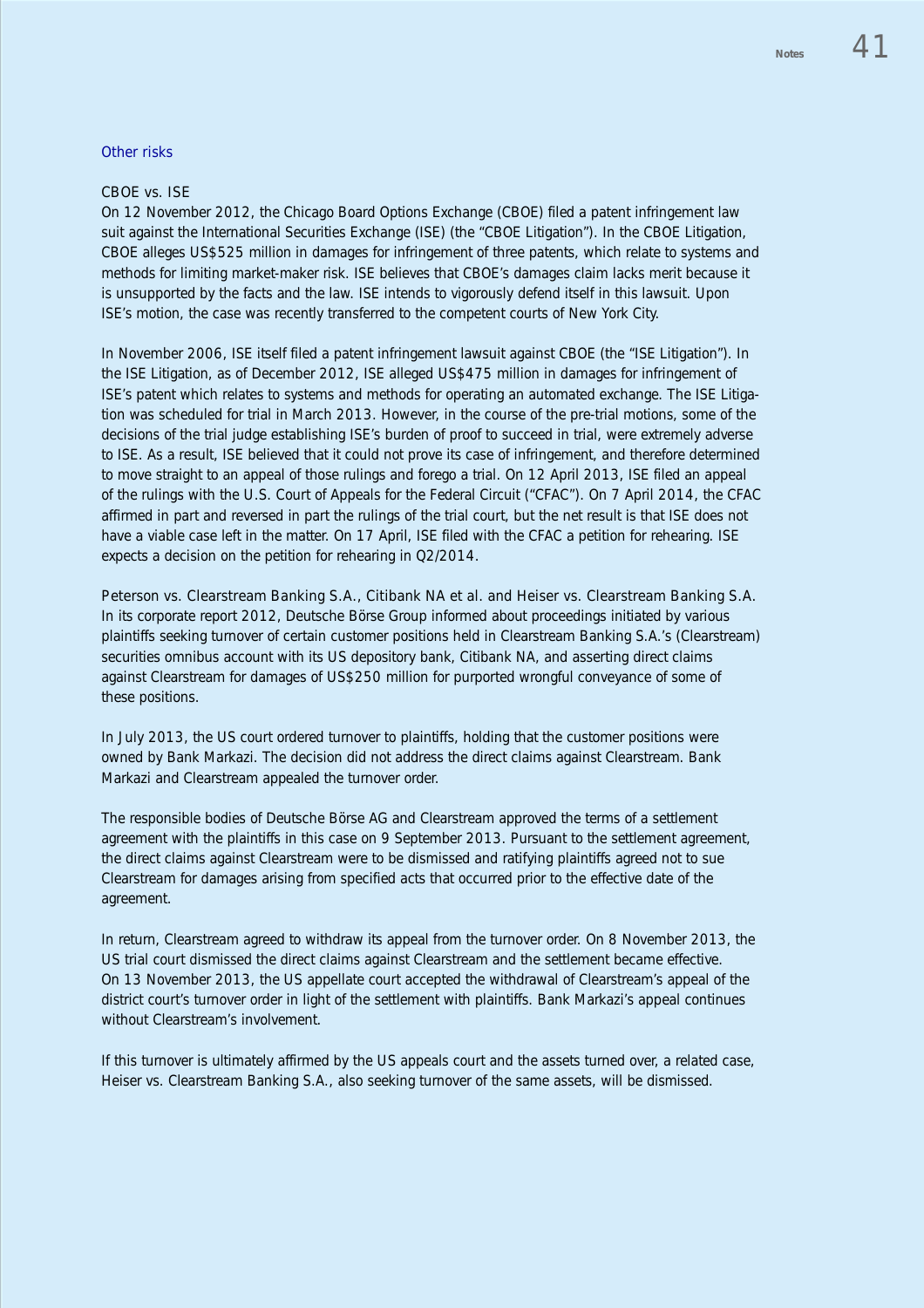On 30 December 2013 US plaintiffs filed under seal a complaint targetingcertain assets of approximately US\$ 1.6 billion claimed to be held for Bank Markazi, the Iranian Central Bank, by Clearstream in Luxembourg. The plaintiffs are judgement creditors of Iran and seek the turnover of these customer assets to satisfy their judgement.

# **Criminal investigations against Clearstream Banking S.A.**

On the night of 2 April 2014, Clearstream Banking S.A. (Clearstream) was informed by its US legal counsel that the United States Attorney for the Southern District of New York had launched preliminary investigations against Clearstream due to alleged violations of US anti-money laundering and sanctions regulations. The investigations, in which Clearstream is cooperating with the US attorney, are currently at a very early stage.

# **Eurex Clearing AG vs. Lehman Brothers Bankhaus AG**

On 26 November 2012, the insolvency administrator of Lehman Brothers Bankhaus AG, Dr Michael C. Frege, brought an action against Eurex Clearing AG before the Frankfurt/Main Regional Court. On the basis of German insolvency law, Dr Frege demanded from Eurex Clearing AG the repayment of €113.5 million and payment of another amount of around €1.0 million plus interest of 5 percentage points above the base rate accrued on the total amount since 13 November 2008. Eurex Clearing AG considered the claim unfounded and defended itself against the insolvency administrator's action. On 14 March 2014, the insolvency administrator and Eurex Clearing signed an irrevocable settlement stating that they would each waive all claims arising from their previous legal relationship. As a result, the insolvency administrator withdrew the claim brought before the Frankfurt/Main Regional Court.

In addition to the matters described above and in prior disclosures, Deutsche Börse Group is from time to time involved in various legal proceedings that arise in the ordinary course of its business. Deutsche Börse Group recognises provisions for litigation and regulatory matters when it has a present obligation from an event in the past, an outflow of resources with economic benefit to settle the obligation is probable and it is possible to reliably estimate the amount. In such cases, there may be an exposure to loss in excess of the amounts accrued. When these conditions are not met, Deutsche Börse Group does not recognise a provision. As a litigation or regulatory matter develops, Deutsche Börse Group evaluates on an ongoing basis whether the requirements to recognise a provision are met. Deutsche Börse Group may not be able to predict what the eventual loss or range of loss related to such matters will be. Deutsche Börse Group does not believe, based on currently available information, that the results of any of these various proceedings will have a material adverse effect on its financial statements as a whole.

### **Tax risks**

Due to its business activities in various countries, Deutsche Börse Group is exposed to tax risks. A process has been developed to recognise and evaluate these risks, which – in the first place – are recognised depending on the probability they will arise. In a second step, these risks are measured on the basis of their expected value. In case it is more probable than not that the risks will arise, a tax provision is recognised. Deutsche Börse Group continuously reviews if the preconditions for the recognition of corresponding tax provisions are met.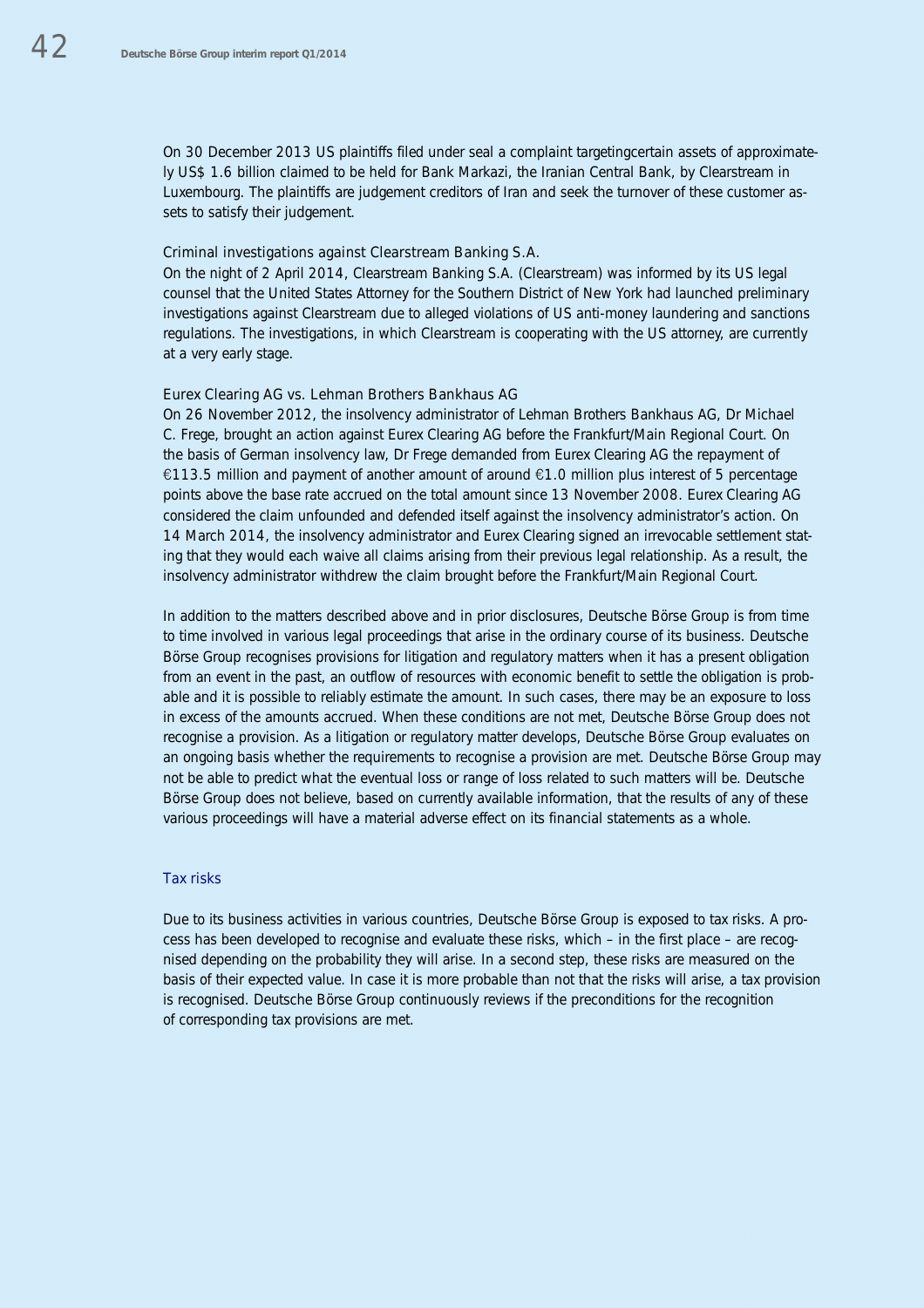# 16. Material transactions with related parties

The following table shows the other material transactions with companies classified as related parties. All transactions were effected on an arm's length basis.

#### Material transactions with associates

|                                                                                                                                                                | Amount of the transactions  |                                    | <b>Outstanding balances</b> |                   |
|----------------------------------------------------------------------------------------------------------------------------------------------------------------|-----------------------------|------------------------------------|-----------------------------|-------------------|
|                                                                                                                                                                | 31 Mar 2014<br>$\epsilon$ m | Quarter ended<br>31 Mar 2013<br>€m | 31 Mar 2014<br>€m           | 31 Mar 2013<br>€m |
| Loans from Börse Frankfurt Zertifikate Holding S.A. (until 12 Dec<br>2013: Scoach Holding S.A.) to Deutsche Börse AG as part of<br>cash pooling <sup>1)</sup>  | n.a.                        | $\mathbf{O}$                       | n.a.                        | $-13.1$           |
| Loans from Börse Frankfurt Zertifikate AG (until 1 Nov 2013:<br>Scoach Europa AG) to Deutsche Börse AG as part of cash<br>pooling <sup>1</sup>                 | n.a.                        | 0                                  | n.a.                        | $-1.4$            |
| Services of Deutsche Börse AG for Börse Frankfurt Zertifikate AG<br>(until 1 Nov 2013: Scoach Europa AG) <sup>1)</sup>                                         | n.a.                        | 1.0                                | n.a.                        | 0.5               |
| Loans from Deutsche Börse AG to Digital Vega FX Ltd.                                                                                                           | 0                           | $\mathbf{O}$                       | 0.3                         | 0.1               |
| Operation of trading and clearing software by Deutsche Börse AG<br>for European Energy Exchange AG and affiliates <sup>2)</sup>                                | n.a.                        | 1.9                                | n.a.                        | 1.4               |
| IT services and provisions of infrastructure by International<br>Securities Exchange, LLC for Direct Edge Holdings, LLC <sup>3)</sup>                          | n.a.                        | 0.2                                | n.a.                        | 0.6               |
| Development and operation of the Link Up Converter system by<br>Clearstream Services S.A. for Link Up Capital Markets, S.L. <sup>4)</sup>                      | n.a.                        | 0.3                                | $\mathbf 0$                 | 0.2               |
| Transactions within the framework of gold under custody between<br>Deutsche Börse Commodities GmbH and Clearstream Banking<br>AG                               | $-0.8$                      | $-1.2$                             | $-0.3$                      | $-0.4$            |
| Calculation services, provision of software solutions for indices<br>and benchmark and operation of necessary software for Deutsche<br>Börse AG by Indexium AG | $-1.0^{5}$                  | $\mathbf{O}$                       | $-0.6^{5}$                  | $-2.4$            |
| Calculation services, provision of software solutions for indices<br>and benchmark and operation of necessary software for STOXX<br>Ltd. by Indexium AG        | $-0.86$                     | $-0.6$                             | $-0.6^{6}$                  | $-1.7$            |
| Operation and development of Xontro by Deutsche Börse AG for<br>BrainTrade Gesellschaft für Börsensysteme mbH <sup>7)</sup>                                    | 1.5                         | 1.4                                | 0.6                         | 0.4               |
| Operation of the floor trading system by BrainTrade Gesellschaft<br>für Börsensysteme mbH7) for Deutsche Börse AG                                              | $-0.1$                      | $-0.2$                             | 0                           | $\mathbf{O}$      |
| Other transactions with associates                                                                                                                             |                             | $\overline{a}$                     | $\mathbf{O}$                | $\overline{O}$    |

1) Börse Frankfurt Zertifikate AG and Börse Frankfurt Zertifikate Holding S.A. have been fully consolidated in Deutsche Börse AG's consolidated financial statements since 1 July 2013.

2) European Energy Exchange AG has been fully consolidated in Deutsche Börse AG's consolidated financial statements since 1 January 2014.

3) Following completion of the merger agreement between Direct Edge Holdings, LLC and BATS Global Markets, Inc. on 31 January 2014, it is no longer possible to exercise significant influence over Direct Edge Holdings, LLC; BATS Global Markets, Inc. is therefore no longer classified as an associate.

4) Shares in Link-Up Capital Markets, S.L. were sold effective 31 December 2013.

5) Thereof provision for development costs amounting to €0.6 million

6) Thereof provisions for development costs amounting to €0.6 million

7) Associate since 1 July 2013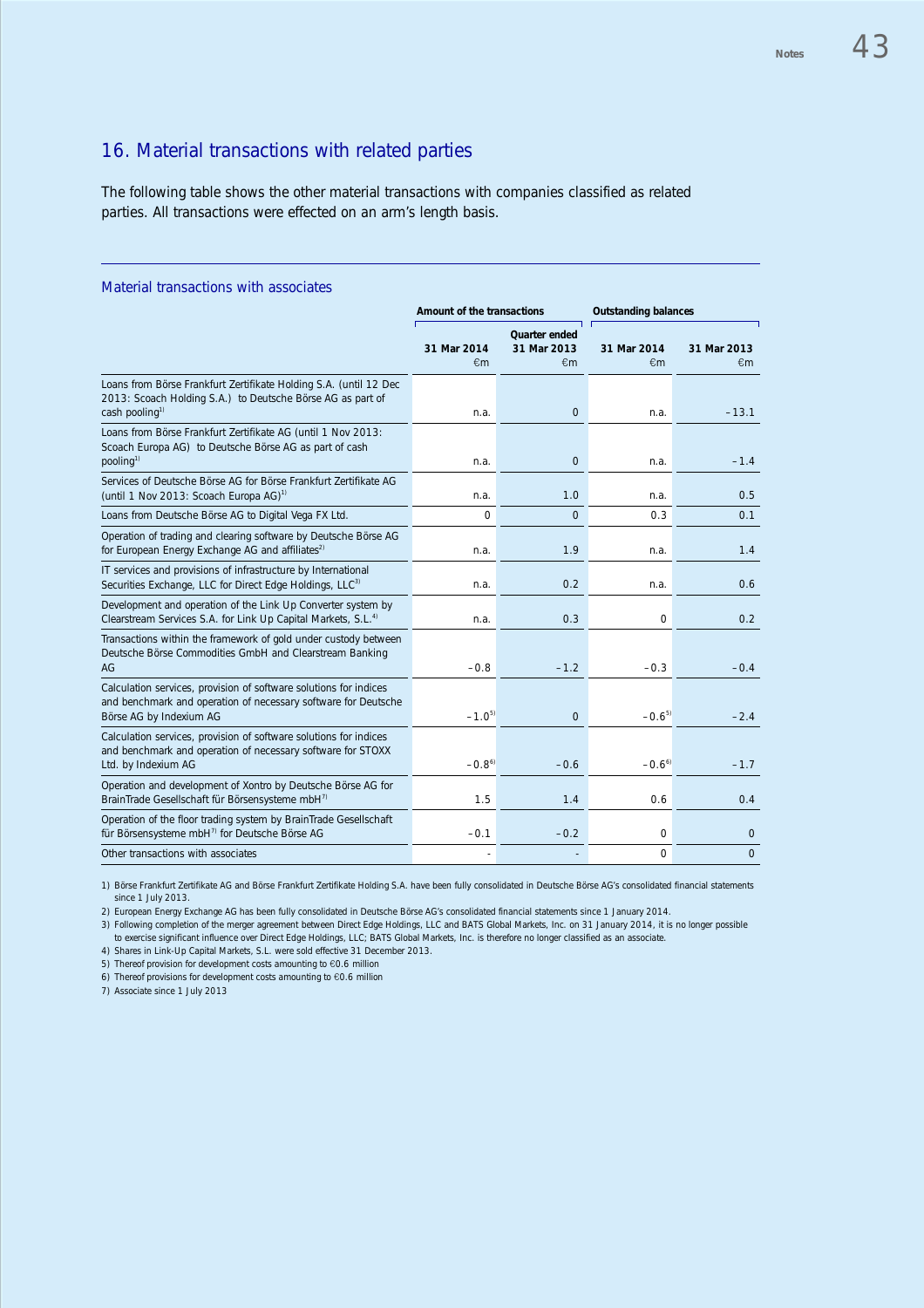### **Transactions with key management personnel**

Key management personnel are persons who directly or indirectly have authority and responsibility for planning, directing and controlling the activities of Deutsche Börse Group. The Group defines the members of the Executive Board and the Supervisory Board as key management personnel for the purposes of IAS 24.

In the first quarter of 2014, Deutsche Börse AG did not have business relations with entities whose key management personnel are, at the same time, members of Deutsche Börse AG's Supervisory Board.

# 17. Employees

| <b>Employees</b>                              |             |                              |
|-----------------------------------------------|-------------|------------------------------|
|                                               | 31 Mar 2014 | Quarter ended<br>31 Mar 2013 |
| Average number of employees during the period | 4.009       | 3,725                        |
| Employed as at the balance sheet date         | 4,028       | 3,728                        |

The increase in the number of employees results largely from changes to the basis of consolidation (196 employees). Since new jobs were created in connection with strategically important projects, the number of employees increased by 104 persons year-on-year as at the balance sheet date.

There was an average of 3,753 full-time equivalent (FTE) employees during the first quarter of 2014 (Q1/2013: 3,495).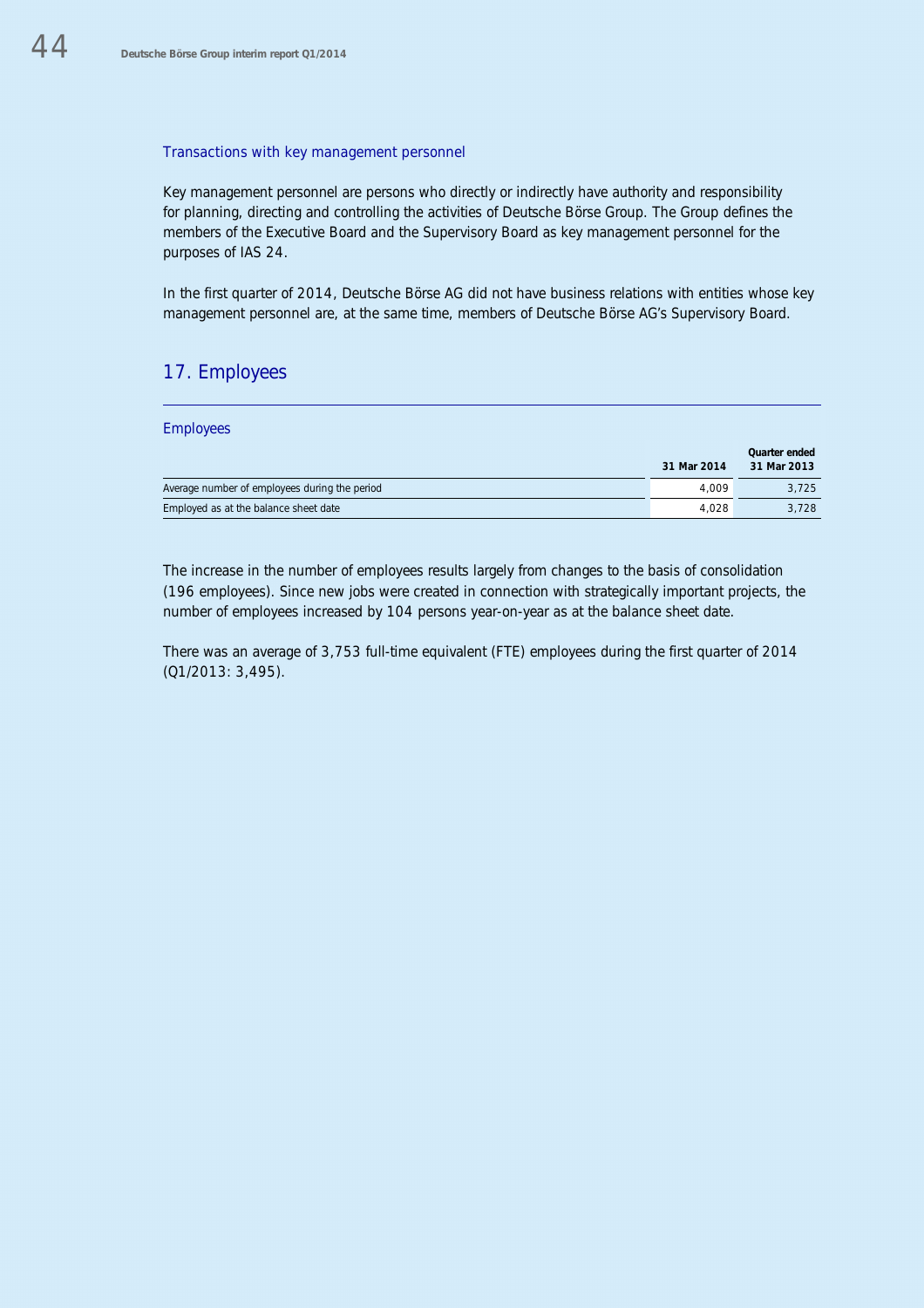# 18. Events after the balance sheet date

On 23 April 2014, Deutsche Börse announced that its subsidiary Clearstream and Citco have signed an agreement for the purchase of Citco's Financial Institution Hedge Fund custody processing business to Clearstream. The purchase price amounts to a sum in the mid double digit million euro range. The deal allows Clearstream to significantly expand its hedge fund services for financial institutions.

The acquisition of Citco Global Securities Services' (CGSS) hedge fund custody infrastructure adds around 300 CGSS employees to Clearstream and licences Clearstream to use Citco's custody IT infrastructure. The two companies will ensure the takeover takes place in a gradual way in order to ensure a smooth transition.

Frankfurt/Main, 28 April 2014

Deutsche Börse AG The Executive Board

Reto Francion

Reto Francioni

**Andreas Preuss** 

**Gregor Pottmever** 

Naulie Pras

**Hauke Stars** 

Jeffry Tenser

**Jeffrey Tessler**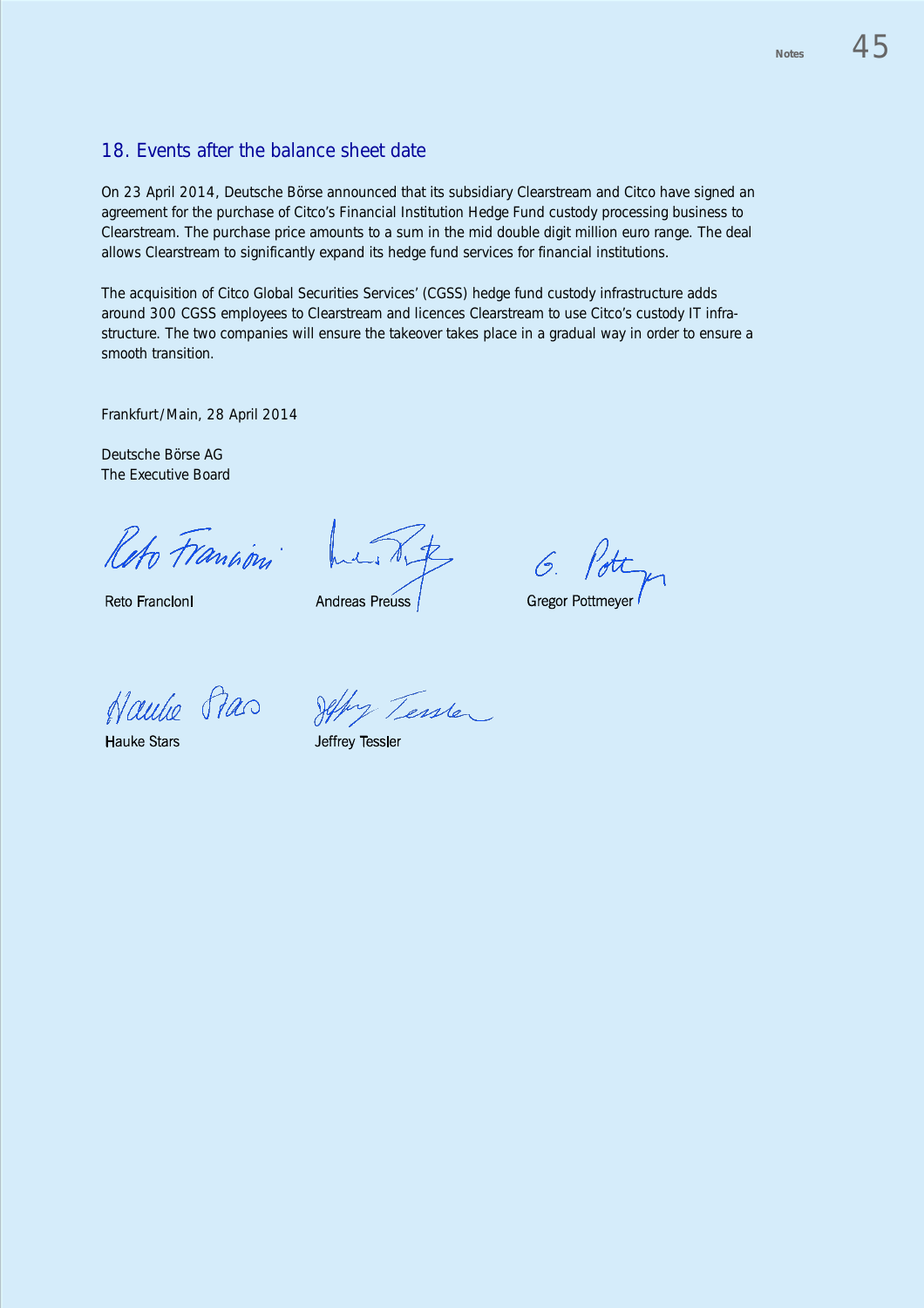#### **Contact**

Investor Relations Phone +49-(0) 69-2 11-1 16 70 Fax +49-(0) 69-2 11-1 46 08 E-mail ir@deutsche-boerse.com www.deutsche-boerse.com/ir\_e

**Publication date**  28 April 2014

### **Publications service**

The corporate report 2013 may be obtained from the publications service of Deutsche Börse Group.

Phone +49-(0) 69-2 11-1 15 10 Fax +49-(0) 69-2 11-1 15 11

Downloads at www.deutsche-boerse.com/annualreport

Reproduction – in whole or in part – only with the written permission of the publisher

### **Registered trademarks**

DAX<sup>®</sup>, Eurex<sup>®</sup>, Eurex Repo<sup>®</sup>, GC Pooling<sup>®</sup>, TRICE<sup>®</sup>, Xetra<sup>®</sup> and Xetra-Gold® are registered trademarks of Deutsche Börse AG.

STOXX® is a registered trademark of STOXX Ltd.

KOSPI is a registered trademark of Korea Exchange, Inc.